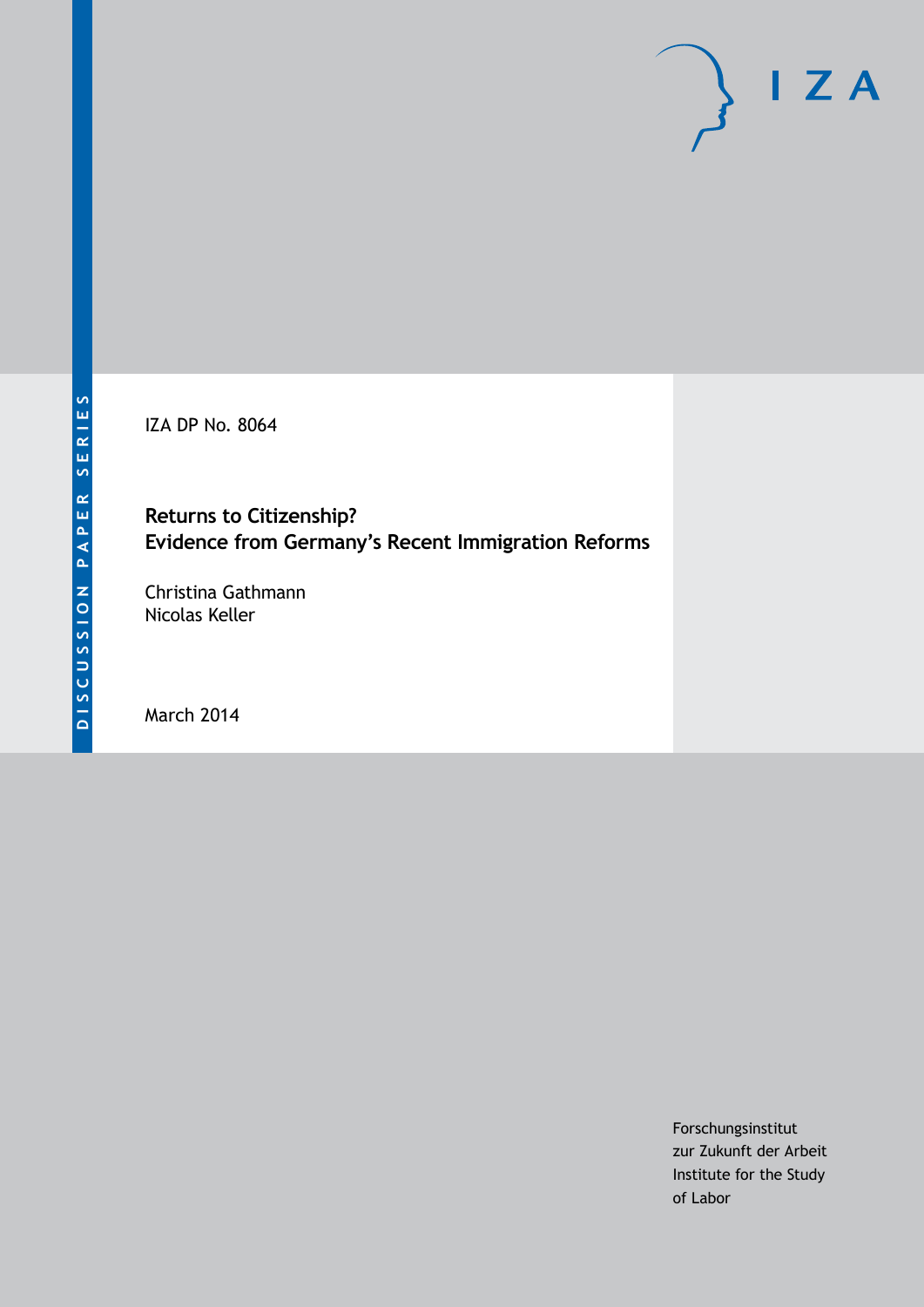# **Returns to Citizenship? Evidence from Germany's Recent Immigration Reforms**

## **Christina Gathmann**

*Universiy of Heidelberg, CESifo and IZA*

## **Nicolas Keller**

*University of Heidelberg*

Discussion Paper No. 8064 March 2014

IZA

P.O. Box 7240 53072 Bonn Germany

Phone: +49-228-3894-0 Fax: +49-228-3894-180 E-mail: [iza@iza.org](mailto:iza@iza.org)

Any opinions expressed here are those of the author(s) and not those of IZA. Research published in this series may include views on policy, but the institute itself takes no institutional policy positions. The IZA research network is committed to the IZA Guiding Principles of Research Integrity.

The Institute for the Study of Labor (IZA) in Bonn is a local and virtual international research center and a place of communication between science, politics and business. IZA is an independent nonprofit organization supported by Deutsche Post Foundation. The center is associated with the University of Bonn and offers a stimulating research environment through its international network, workshops and conferences, data service, project support, research visits and doctoral program. IZA engages in (i) original and internationally competitive research in all fields of labor economics, (ii) development of policy concepts, and (iii) dissemination of research results and concepts to the interested public.

<span id="page-1-0"></span>IZA Discussion Papers often represent preliminary work and are circulated to encourage discussion. Citation of such a paper should account for its provisional character. A revised version may be available directly from the author.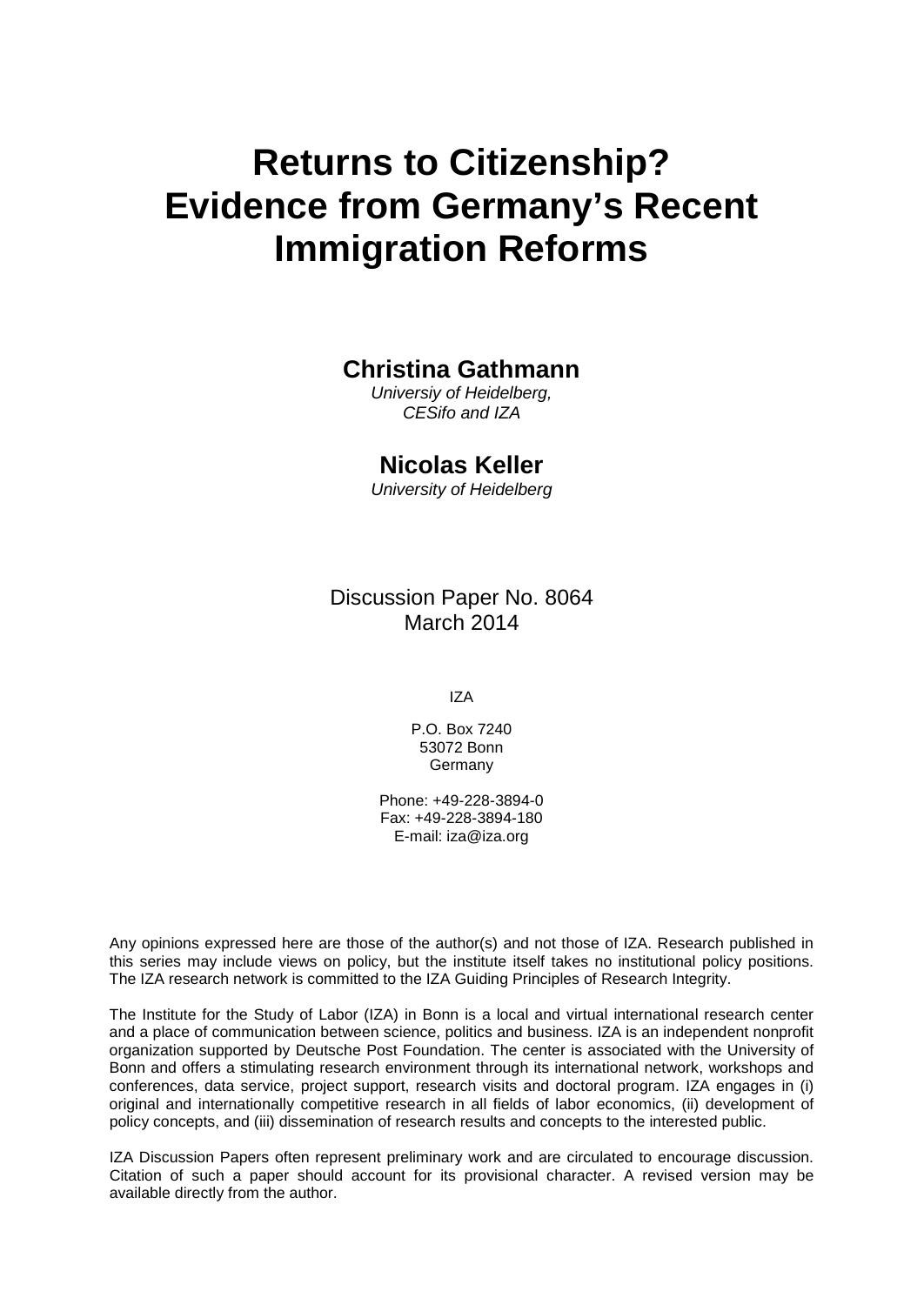IZA Discussion Paper No. 8064 March 2014

# **ABSTRACT**

# **Returns to Citizenship? Evidence from Germany's Recent Immigration Reforms[\\*](#page-1-0)**

Immigrants in many countries have lower employment rates and lower earnings than natives. In this paper, we ask whether a more liberal access to citizenship can improve the economic integration of immigrants. Our analysis relies on two major immigration reforms in Germany, a country with a relatively weak record of immigrant assimilation. For identification, we exploit discontinuities in the reforms' eligibility rules. Between 1991 and 1999, adolescents could obtain citizenship after eight years of residency in Germany, while adults faced a 15-year residency requirement. Since 2000, all immigrants face an 8-year residency requirement. OLS estimates show a positive correlation between naturalization and labor market performance. Based on the eligibility rules, we find few returns of citizenship for men, but substantial returns for women. Returns are also larger for more recent immigrants, but essentially zero for traditional guest workers. Overall, liberalization of citizenship provides some benefits in the labor market but is unlikely to result in full economic and social integration of immigrants in the host country.

JEL Classification: J24, J31, J61, K37

Keywords: citizenship, assimilation, language, welfare, Germany

Corresponding author:

Christina Gathmann Department of Economics Alfred-Weber-Institut Bergheimer Strasse 20 69115 Heidelberg Germany E-mail: [christina.gathmann@awi.uni-heidelberg.de](mailto:christina.gathmann@awi.uni-heidelberg.de)

\* We thank Christine Binzel, Zeno Enders, Ben Elsner, Giovanni Facchini, Eckhard Janeba, Astrid Kunze, Massimiliano Tani and participants at the University of Mannheim, University of Heidelberg, IZA Research Seminar, the Workshop on Experiments and Quasi-Experiments at Holzhausen, EALE and TEMPO Conferences for valuable comments. All remaining errors are our own.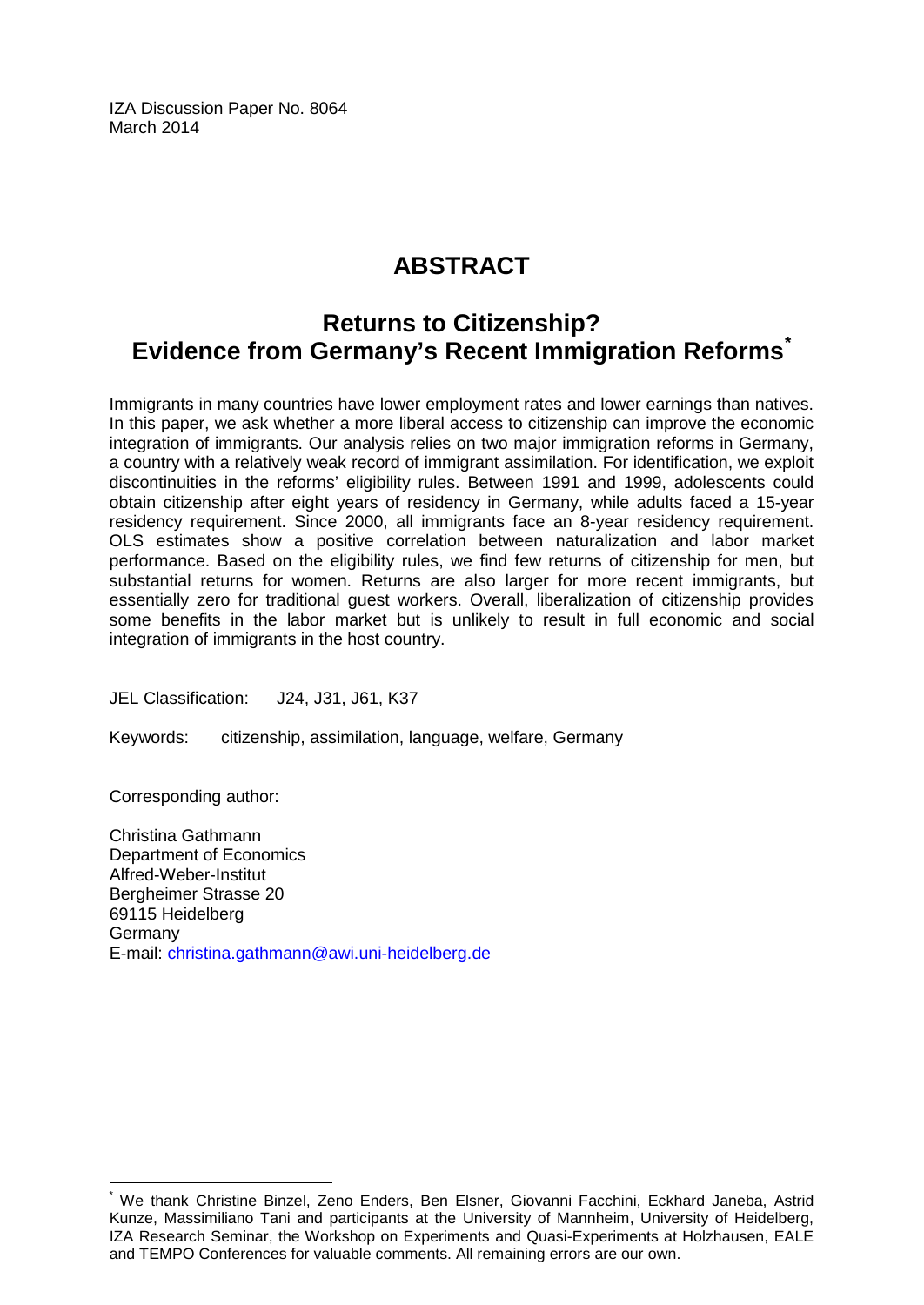## 1 Introduction

Over recent decades, many developed countries other than traditional immigration countries have accumulated sizable immigrant populations. In Europe, for example, the share of foreign-born in 2005 is over 10% in France, 12% in Sweden and has reached almost 24% in Switzerland (OECD, 2006; Hanson, 2009). At the same time, immigrants often seem to perform poorly in the labor market. They have larger unemployment rates and earn substantially less than natives (e.g. Algan et al., 2010; OECD, 2006); and they often fall short along cultural or political integration as well (Aleksynska and Algan, 2010).<sup>1</sup>

The lack of social and economic integration poses substantial challenges for destination countries. A disadvantaged economic position of immigrants reduces the fiscal benefit to the destination country. The success economic integration of immigrants, their participation in the labor market and social security contributions play an even more important role in aging societies such as Germany, Japan or Italy. Furthermore, exclusion might threaten the social cohesion of host countries producing social unrest and hostility among the native population. As such, the current situation raises a number of important questions how immigrants may be better integrated into host societies. In particular, which public policies are effective in promoting economic integration of immigrants? Or, does successful integration hinge on the right "selection" of immigrants instead? Answers to these questions are crucial for the economic and social well-being of immigrants and destination countries alike.

In this article, we ask whether a more liberal access to citizenship can improve the integration and assimilation of immigrants. Economic theory suggests a number of reasons why citizenship could affect labor market success. First, citizenship is required for a number of public sector or government jobs. To the extent that these jobs offer better pay or working conditions than jobs open to the average immigrant, naturalization would improve labor market performance. A second reason is that employers might not be willing to pay for training of immigrants who stay only for a limited time in the host country (e.g. Lalonde and Topel, 1997). In the private sector, employers might also be hesitant to hire a foreign citizen for jobs with extensive traveling abroad due to additional visa

<sup>&</sup>lt;sup>1</sup>While traditional immigration countries - like Australia, Canada or the United States - have a much longer history of immigration, the question of whether they successfully assimilate is still hotly debated as well (see e.g. Abramitzky et al., 2012; Card, 2005; Borjas, 2013 for recent contributions about immigrant assimilation in the United States).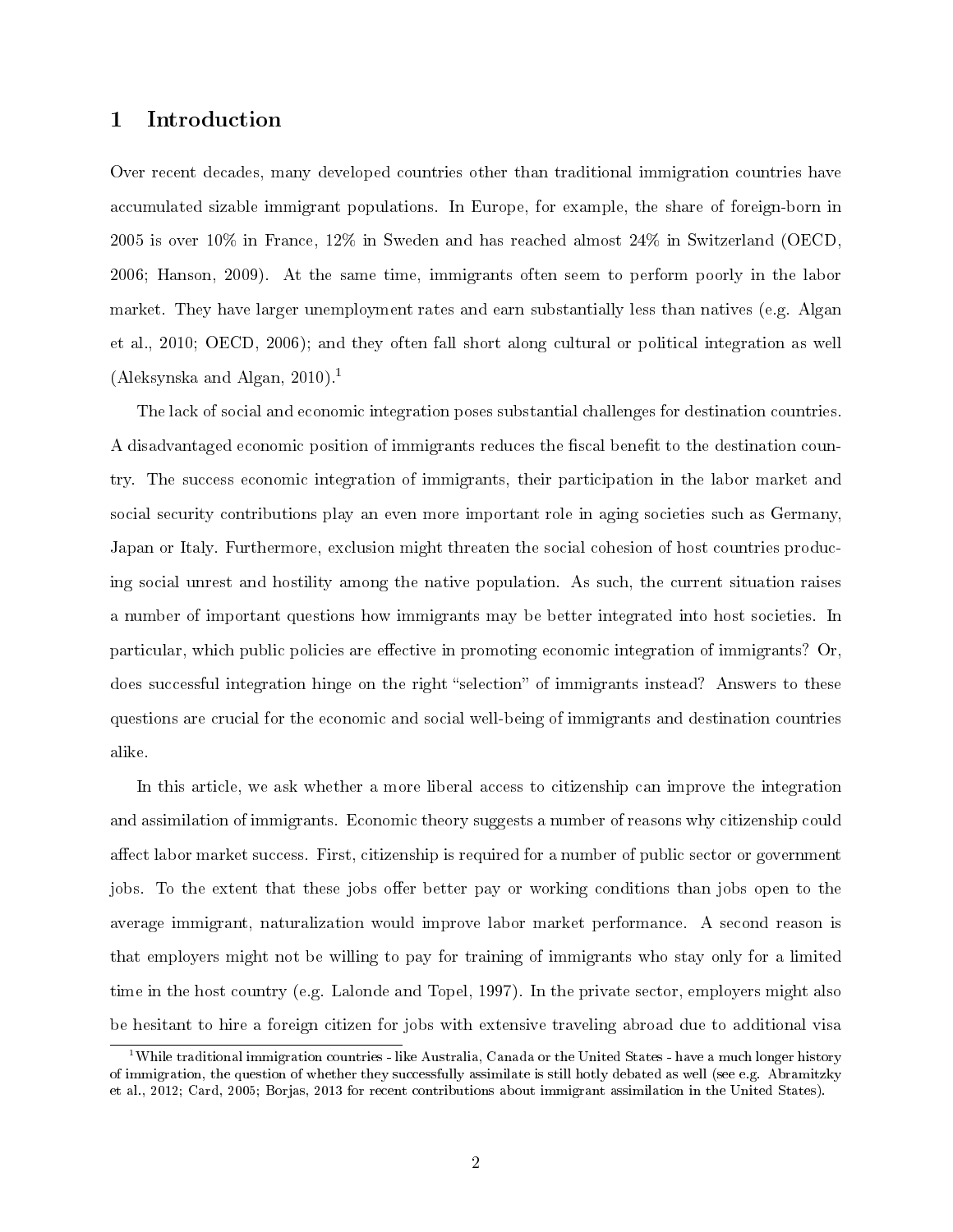costs, for example. In theses cases, citizenship would provide a signal of long-term commitment and reduce existing barriers to career mobility. Access to citizenship might also improve the incentives of immigrants to invest in education and language skills in the host country. Better destination-specific skills speed up assimilation as immigrants become more productive on the job or obtain access to new job opportunities (Chiswick and Miller, 1995; Dustmann, 1994; see Dustmann and Glitz, 2011 for a comprehensive survey). Hence, arguments on both the demand and supply side of the labor market suggest that access to citizenship could be an important policy instrument to improve the economic integration of immigrants.

Yet, there are also reasons to believe that the benefits of citizenship in the labor market are overstated. Those applying for citizenship might well be those with the highest motivation to integrate and the best prerequisites to perform well in the host country. Previous studies from traditional immigration countries, such as Canada and the United States, suggest indeed that selection into naturalizations is positive with respect to observable skills (see Yang, 1994; and De Voretz and Pivnenko, 2006 for evidence from Canada; Chiswick and Miller, 2008; and Mazzolari, 2009 for the United States). And yet, selection into citizenship might be different in Europe, for example, because citizens from EU member states have the same access to jobs than natives even without naturalization. At the same time, immigrants from EU member states are on average more skilled than immigrants from outside the EU. Lower incentives to naturalize among EU immigrants might then result in negative or intermediate selection into citizenship in terms of observable human capital.

Our empirical analysis is set in Germany which provides a unique opportunity to study the potential benefits of citizenship. Today, almost 10 millions foreign-born live in Germany and make up about 13% of its population. Yet, Germany is an exemplary case for the assimilation and integration problems of immigrants with substantial lower employment and earnings even among second-generation immigrants (e.g. Algan et al., 2010 for recent evidence). Traditionally, Germany had a very restrictive citizenship law which was closely tied to ancestry and ethnic origin. Starting in the early 1990s, there have been important changes in Germany's immigration policy. In 1991, the government introduced for the first time explicit criteria how immigrants can obtain German citizenship. Since 2000, immigrants can naturalize after 8 years of residency in Germany, and children of foreign parents in Germany now obtain citizenship at birth. As such, Germany developed from a country where citizenship was tied to ancestry alone to a country with more liberal access to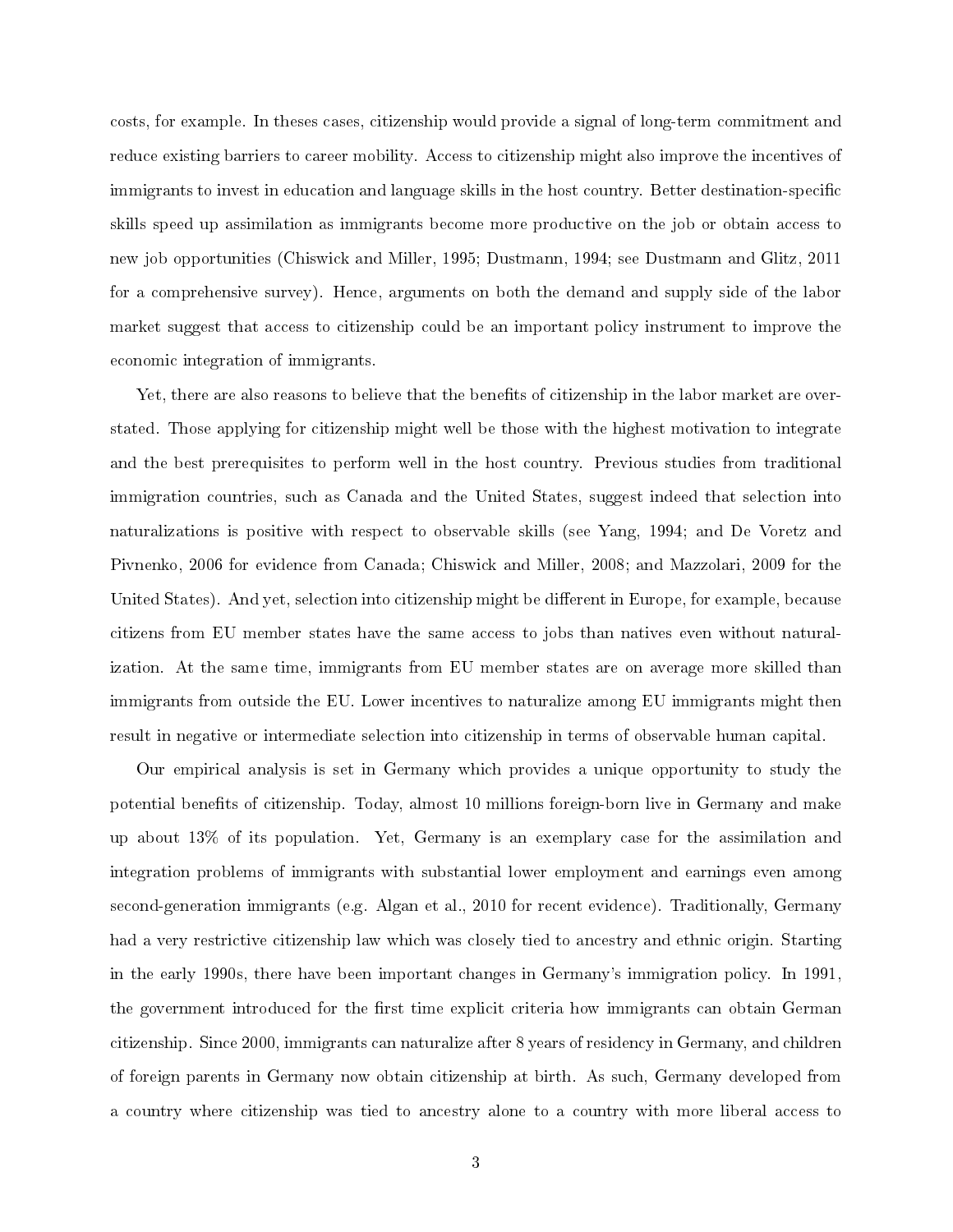citizenship.

To identify the consequences of citizenship for labor market performance, we exploit two institutional peculiarities of Germany's immigration reforms. The 1991 reform defined age-dependent residency requirements for naturalization. Specifically, adult immigrants (aged 23 and above) faced a 15-year residency requirement before they could apply for citizenship. Adolescent immigrants (between 16 and 22) in turn could apply for German citizenship after only 8-year of residence. Hence, immigrants under the age of 23 who arrived in Germany in 1983, for example, became eligible for citizenship right in 1991. Immigrants aged 23 or above who came to Germany in the same year had to wait until 1997 in order to become eligible, 7 years after the younger cohort. Since 2000, all immigrants face a 8-year residency requirement.

We find that the propensity to naturalize is quite low in Germany even after liberalization. Naturalizations are more common among immigrants from outside the EU member countries and among more recent immigrants. Our results further suggest intermediate selection into citizenship for immigrant men and even negative selection in terms of observable skills among immigrant women. Using the eligibility rules, we then compare labor market outcomes of immigrants who are somewhat older or arrived in Germany somewhat earlier and, for this reason, are eligible for naturalization earlier than other immigrants. Our main analysis therefore identifies the returns to eligibility (intentionto-treat) while controlling for general assimilation effects and labor market experience. Accounting for selection into citizenship turns out to be important in our case. Once we adjust for selection into naturalization, we find few, if any effects of naturalization for immigrant men. In line with negative selection into citizenship for women, we find that adjusting for selection increases the wage returns to citizenship. These wage returns for women cannot be explained by a higher propensity to work in the public sector or white collar occupations; they are also not driven by improved language skills. Instead, immigrant women seem to improve their labor market outcomes primarily by switching to jobs with a permanent contract as well as moving to larger firms or better-paying occupations within the private sector.

This article contributes to three strands of the literature. First, we contribute to the literature on naturalization decisions. Most evidence seems to suggest that there is positive selection into citizenship (Yang, 1994 for Canada; Mazzolari, 2009 for the US, Bevelander and Veenman, 2008 for the Netherlands; Steinhardt and Wedemeier, 2012 for Switzerland; Constant et al., 2009 for Germany).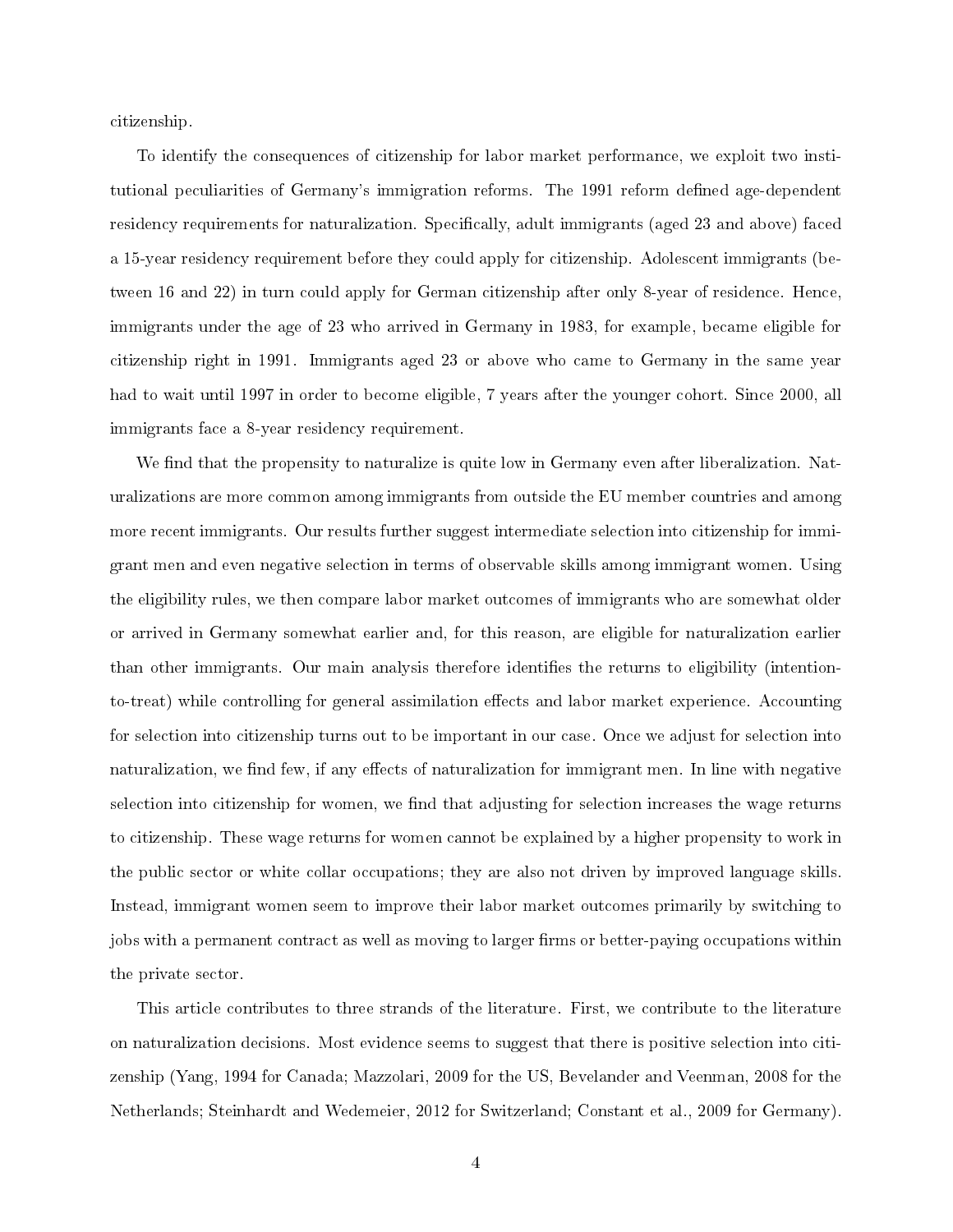We find mixed results for Germany. Men are intermediately selected as the medium-skilled are more likely to naturalize than the low- and high-skilled. Women, in contrast, are negatively selected with respect to education with high-skilled immigrants being less likely to naturalize.

Furthermore, our analysis is closely related to studies on the relationship between citizenship and labor market outcomes in the United States or Canada (e.g. Chiswick, 1978; Bratsberg et al., 2002; De Voretz and Pivnenko, 2006) and some European countries (see Bevelander and Veenman, 2008 for the Netherlands; Bevelander and Pendakur, 2011; and Scott, 2008 for Sweden; Fougère and Safi, 2009 for France; Steinhardt, 2012 for Germany). Most studies rely on cross-sectional data comparing naturalized citizens with other immigrants. Recently, a few recent studies employ panel data to estimate whether naturalization improves labor market performance (Bratsberg et al., 2002; Bratsberg and Raaum, 2011; Steinhardt, 2012). We contribute to this literature in three ways: first, we study the effect of legal access to citizenship rather than the individual decision to naturalize. Second, we use arguably exogenous variation in eligibility rules induced by national citizenship reforms to identify the effect of citizenship for labor market performance. Our study therefore does not face the kind of selection problems of earlier, especially cross-sectional studies. Finally, we provide evidence on the benefits of citizenship in a country where naturalization is the exception rather than the norm. Returns to citizenship might differ from those in traditional immigration countries or countries with a long immigration history, such as the UK and France. Taste-based discrimination, for example, might be more widespread in a country where the native population is more homogenous and shares common values or a common religion. Citizenship might then provide additional benefits to immigrants if it eliminates this discrimination on the basis of citizenship. Benefits might not materialize however, if discrimination is based on foreign-sounding names or appearance rather than citizenship status alone.<sup>2</sup>

Our study also contributes to the broader literature on immigrant assimilation. A large literature shows substantial native-immigrant wage gaps upon arrival. With time in the home country, immigrants, so the argument goes, acquire language skills, better knowledge about job opportunities and get access to social networks thus improving their position in the labor market relative to natives. The size and speed of immigrant assimilation observed in different countries is still hotly debated

 $2R$ ecent field experiments suggest that there is some discrimination against immigrants based on foreign-sounding names or foreign accents which might be independent of the actual citizenship (see Kaas and Manger, 2012 for Germany; or Carlsson and Rooth, 2007 for Sweden).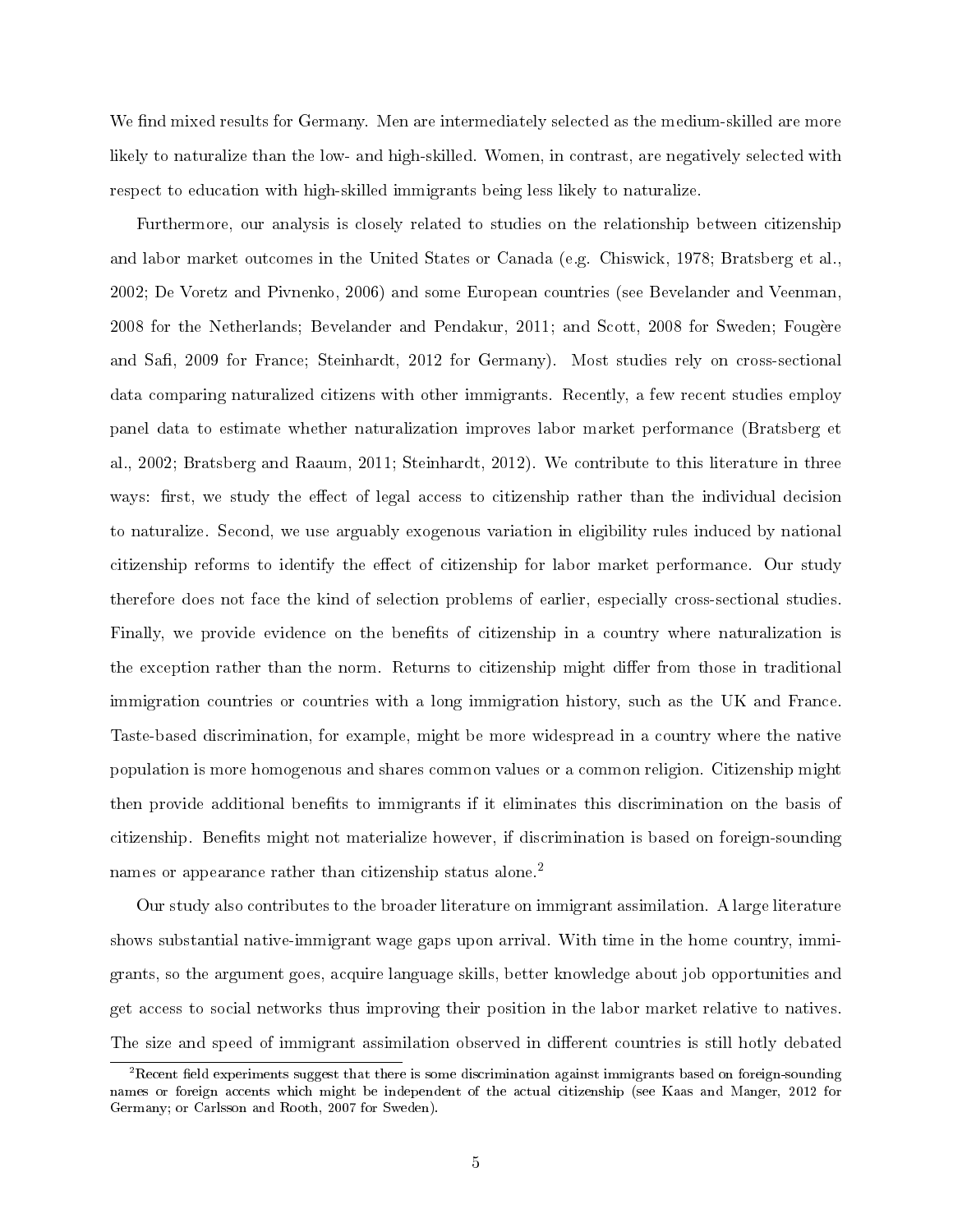in the literature (see e.g. Abramitzky et al., 2012; Bell, 1997; Borjas, 1985, 2013; Card, 2005; Clark and Lindley, 2009; Duleep and Dowhan, 2002; Hu, 2000; Lubotsky, 2007; see Dustmann and Glitz,  $2011$  for a survey)<sup>3</sup> For Germany, most studies do not find much evidence for assimilation relative to natives (Pischke, 1993; Dustmann, 1993; Licht and Steiner, 1994; Schmidt, 1997; Bauer et al., 2005; results in Fertig and Schuster, 2007 are mixed).<sup>4</sup> Our contribution here is twofold: first, we study assimilation of subsequent immigrant cohorts from the same source country (following Lalonde and Topel, 1997). We find weak support for assimilation in the German context; however, we find substantial returns to German citizenship for immigrant women. As such, a more liberal access to citizenship seems one promising instrument to improve the labor market position of immigrants in countries with traditionally restrictive policies. Second, we shed light on the possible channels determining assimilation in the labor market in practice: through movements up the occupational ladder, improvements in language skills or economic self-sufficiency. Therefore, our results are highly informative for policy-makers wishing to promote immigrant integration.

This article proceeds as follows. The next section discusses the recent immigration reforms in Germany and outlines our empirical strategy to identify the returns to citizenship. Section 3 introduces our data. Section 4 discusses the determinants of the naturalization decision among immigrants in Germany. Section 5 discusses our results on the returns to citizenship and explores the heterogeneity of these returns. Section 6 presents a number of informal validity checks to test the robustness of our results. Section 7 discusses the policy implications of our findings and concludes.

## 2 Institutional Background

## 2.1 A Reluctant Immigration Country

Almost 10 million foreign-born live in Germany today - or about 13% of its current population. After World War II, most immigrants, especially from Turkey, Yugoslavia or Italy came to Germany as guest workers.<sup>5</sup> From the late 1950s until the program was abolished in 1973, the guest

 $3$ Furthermore, Borjas and Hilton (1996) show that recent immigrants in the United States are more likely to participate in welfare programs than earlier immigrant cohorts.

<sup>4</sup>Basilio and Bauer (2010) argue that lower returns to human capital (education and experience) accumulated abroad can account for most of the native-immigrant wage gap in Germany.

<sup>5</sup>We abstract from war-related refugees from Eastern Europe and East Germany prior to the construction of the Berlin Wall.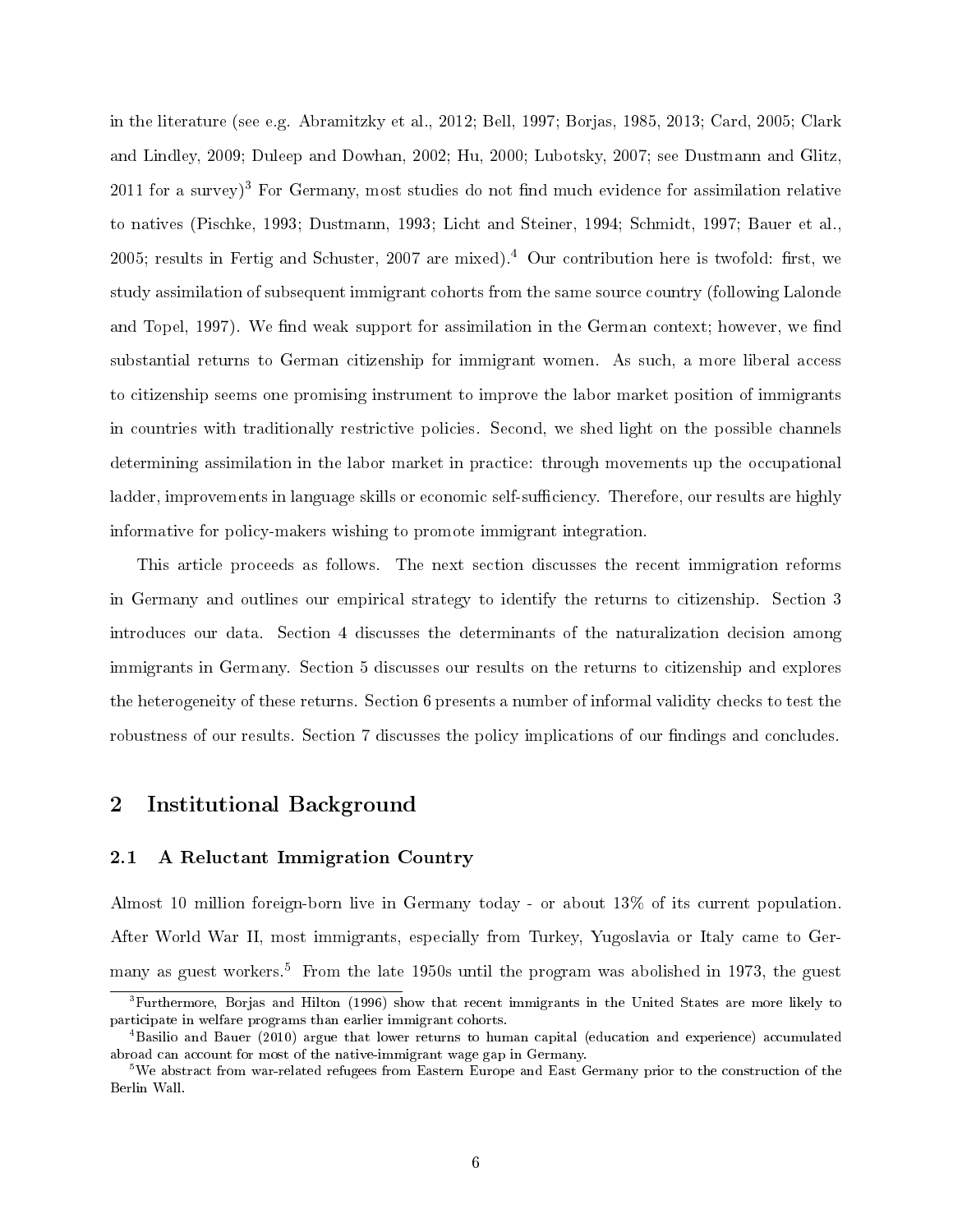worker program actively recruited foreign, mostly low-skilled labor, to meet the growing demand of Germany's booming manufacturing sector. Originally, the guest worker program was intended as a short- to medium-run measure. In practice, however, many guest workers stayed and settled down in Germany.<sup>6</sup> Since the late 1980s and especially after the fall of the Berlin Wall, new waves of immigrants arrived in Germany from Eastern Europe and the former Soviet Union. In the early 1990s, around one million foreigners (about 1% of its population) arrived in Germany each year.<sup>7</sup> These immigration rates are comparable to the ones in the United States during the period of mass migration.

Despite substantial inflows of foreign-born, Germany had no explicit naturalization policy at that time. Prior to 1991, German citizenship was closely tied to ancestry (*jus sanguinis*) as laid down in the law of 1913. Explicit criteria how a foreign-born immigrant without German ancestry would qualify for naturalization did not exist. The official doctrine was that foreigners were only temporary residents in Germany - even though many foreigners had lived in the country for decades. The Federal Naturalization Guidelines of 1977 summarize this official doctrine at the time quite well: The Federal Republic of Germany is not a country of immigration; it does not strive to increase the number of German citizens by way of naturalization [...]. The granting of German citizenship can only be considered if a public interest in the naturalization exists; the personal desires and economic interests of the applicant cannot be decisive." (Hailbronner and Renner, 1992, pp. 865-6).

## 2.2 A New Approach to Citizenship

The passage of the Alien Act (*Ausländergesetz (AuslG)*) by the federal parliament on April 26, 1990 (and the upper house on May 5, 1990) marked a turning point in Germany's approach to immigration and citizenship. The reform which came into effect on January 1, 1991 defined, for

<sup>6</sup>Their legal status was based on a residence and work permit which became permanent after 5 years and fully unrestricted after 8 years if a person had worked for at least 5 years in a job subject to social security contributions. Close family members could also obtain a residence permit in order to move to Germany. At the same time, the German government used financial incentives to encourage return migration, especially after the end of the guest worker program in 1973.

 $7$ Many of these were ethnic Germans (i.e. immigrants with some German ancestry), mostly from Eastern Europe and the former Soviet Union, who had access to citizenship within three years of arrival in Germany. Since 1992, the inflow of ethnic Germans is restricted to 220,000 per year. Stricter application requirements (esp. German language requirements) and a reduction in financial assistance further reduced the number of applicants in the late 1990s. While the number of admitted ethnic Germans was 397,000 in 1990, it fell to 222,000 in 1994 and to 105,000 in 1999 (Bundesministerium des Innern, 2008). Below, we drop ethnic Germans from our sample as they are not affected by the immigration reforms we study.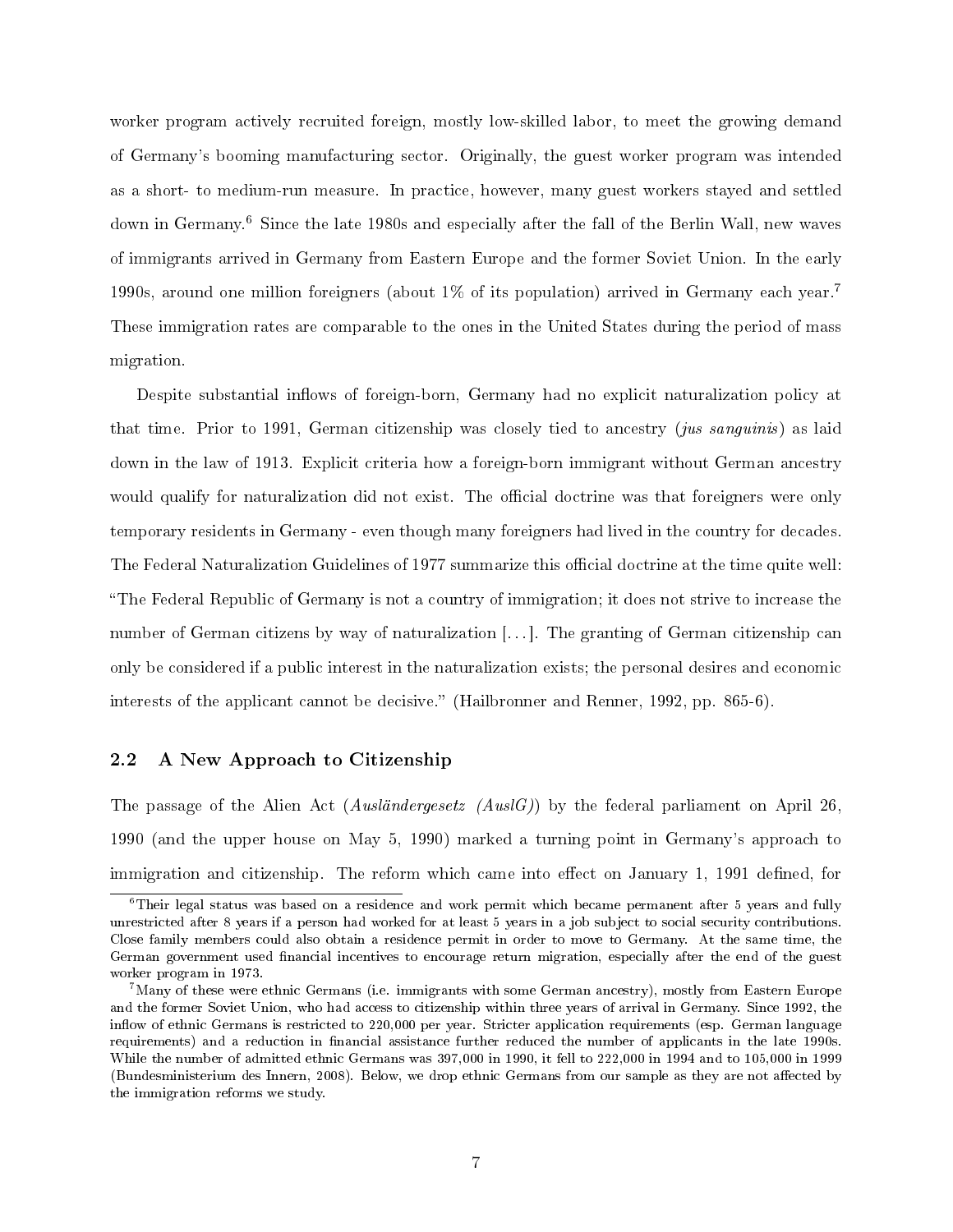the first time, explicit rules and criteria for naturalization.<sup>8</sup> Most importantly for our purpose, the new law imposed an age-dependent residency requirement. Adults (aged 23 and older) became eligible for citizenship after 15 years of residence in Germany; adolescent immigrants (aged 16-22) in contrast, became eligible after only 8 years.<sup>9</sup> These residency requirements are still quite restrictive in comparison to other countries. Immigrants in Canada, for example, may naturalize after 3 years of permanent residence, while residency requirements in the United States and many European countries (like the UK, or Sweden) are 5 years - still substantially shorter than the rules imposed by the German reform.

Applicants for German citizenship had to fulfill several other criteria: first, they had to renounce their previous citizenship upon naturalization as the new law did explicitly not allow dual citizenship. Few exemptions to this rule existed at that time. The most important exception covered citizens of the European Union who could keep their citizenship if their country of origin allowed dual citizenship as well.<sup>10</sup> Second, the applicant must not be convicted of a criminal offense.<sup>11</sup> Adult immigrants (23 years or older) also had to demonstrate economic self-sufficiency, i.e. they should be able to support themselves and their dependents without welfare benets or unemployment assistance. Adolescent immigrants (aged 16-22) had to complete a minimum of six years of schooling in Germany, of which at least four years had to be general education. Finally, an applicant needed to declare her loyalty to the democratic principles of the German constitution. Spouses and dependent children of the applicant could be included in the application for naturalization even if they did not fulll the criteria

 ${}^{8}$ The reform was preceded by more than a decade of intense political discussion that oscillated between the desire to restrict immigration, to encourage return migration and the recognition for social integration of the foreign population already living in Germany. Several reform attempts were made during the 1980s, mostly from left-wing parties, but defeated by the political opposition or influential social groups. The reform in 1991 was pushed on the political agenda by a ruling of the Federal Constitutional Court whether immigrants should be entitled to vote in local elections for foreigners in 1989. The Court ruled those local voting rights unconstitutional but advocated a liberalization of Germany's naturalization policy (see Howard (2008) for a more detailed discussion).

<sup>9</sup>See 85 AuslG (Alien Act) for adolescent immigrants and 86 AuslG (Alien Act) for adult immigrants. If the applicant stayed abroad for no more than 6 months, the period of absence still counted toward the residency requirement. Temporary stays abroad (between 6 months and 1 year) may still count for the residency requirement. For permanent stays abroad (longer than 6 months), the applicant could count up to five years of residency in Germany toward the residency requirement.

 $10^{\circ}$ Children of bi-national marriages, for example, did not have to give up their dual citizenship until they turned 18. Other exceptions were granted if the country of current citizenship did not allow the renunciation of citizenship or delayed the renunciation for reasons outside the power of the applicant; if the applicant was an acknowledged refugee or if the renunciation imposed special hardships on older applicants. In practice, few exceptions to the general rule were granted in the 1990s.

 $11$ Applicants with minor convictions, such as a suspended prison sentence up to 6 months (which would be abated at the end of the probation period), a fine not exceeding 180 days (calculated according to the net personal income of the individual), or corrective methods imposed by juvenile courts, were still eligible. Convictions exceeding these limits were considered on a case-by-case basis by the authorities.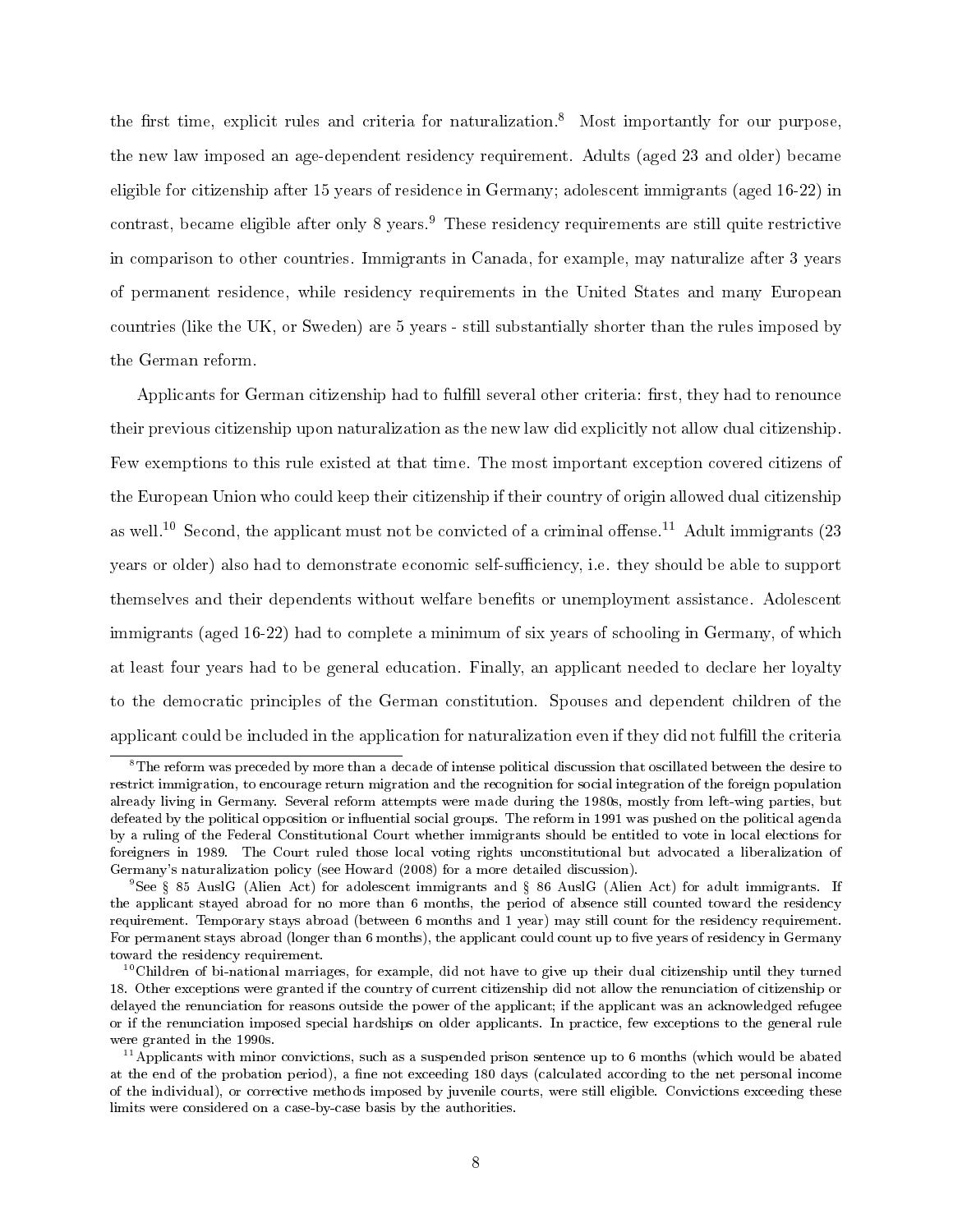individually.<sup>12</sup>

The different residency requirements for adult and adolescent immigrants remained in place until the second important reform came into effect on January 1, 2000. The Citizenship Act (Staatsangehörigkeitsgesetz  $(StAG)$  reduced the residency requirement to 8 years irrespective of the immigrant's age.<sup>13</sup> The other requirements of the 1991 reform remained in place: applicants could not have a criminal record, had to demonstrate loyalty to democratic principles and economic self-sufficiency. In addition, the new law also required applicants to demonstrate adequate German language skills prior to naturalization. As before, the law of 2000 did not recognize dual citizenship in general though exemptions became more numerous in practice.<sup>14</sup> The 2000 reform further introduced elements of citizenship by birthplace into German law. A child born to foreign parents after January 1, 2000 was eligible for citizenship if one parent had been a legal resident in Germany for 8 years and had a permanent residence permit for at least three years. Since our analysis focuses on first-generation immigrants, our sample is not directly affected by the jus soli provisions of the 2000 reform.<sup>15</sup>

The liberalization of citizenship law after 1991 and again after 2000 is reflected in the number of naturalizations in Germany. Prior to the first reform, only about 34,000 persons became naturalized on average each year (see Figure 1). After the immigration reform in 1991, naturalizations jumped to 230,000 per year. After the second reform in 2000, the number of naturalizations was with 137,000 per year actually lower than in the 1990s though higher than in the pre-1991 period. Scaled by the

<sup>&</sup>lt;sup>12</sup>Similar criteria are found in other countries. Overall, they seem to play a subordinate role for the naturalization process. A survey of eligible immigrants by the Federal Office of Migration and Refugees showed that the majority of migrants had good knowledge about the naturalization criteria. Of those, 72% reported that they fullled all requirements completely while 23% reported to meet most, though not all of the criteria (BAMF, 2012). As such, rejection of applications for citizenship based on criteria other than residency requirements should not be a major concern. If anything, this would bias our estimates downward as we would dene an immigrant as eligible (based on the residency requirement) even though she is not (based on one of the other eligibility criteria).

<sup>&</sup>lt;sup>13</sup>The law was adopted with a large majority in the lower house on May 7, 1999 and the upper house on May 21, 1999. The provisions are laid down in  $\S 10$  Abs. 1 StAG (Abs. 2 for spouses and dependent children of eligible immigrants), which form the basis for over 80% of all naturalizations in Germany (BAMF, 2008). Additional ways to naturalize are laid down in § 8 (naturalizations based on a discretionary decision of the authorities because of "public interest") and § 9 (naturalization for spouses of German citizens who face a reduced residency requirement of 3 years).

 $14$ In addition to citizens of the EU member states, it became easier for older applicants and refugees to keep their previous citizenship. Applicants could also keep their nationality if it was legally impossible to renounce it or if it imposed a special hardship like excessive costs or serious economic disadvantages (e.g. problems with inheritances or property in their country of origin).

<sup>&</sup>lt;sup>15</sup>See Avitabile et al. (2013a; 2013b) for an analysis of the *jus soli* provisions of the 2000 reform. There might be an indirect effect on first-generation immigrants, however. Before the 2000 reform, second- or third-generation immigrants could only become naturalized if their parents applied for citizenship. After the 2000 reform, young children had access to German citizenship independently of their parents' decision (subject to the residency requirements outlined above). Hence, the reform of 2000 might have actually decreased the inter-generational benets of citizenship for foreign parents with young children. We return to this issue below.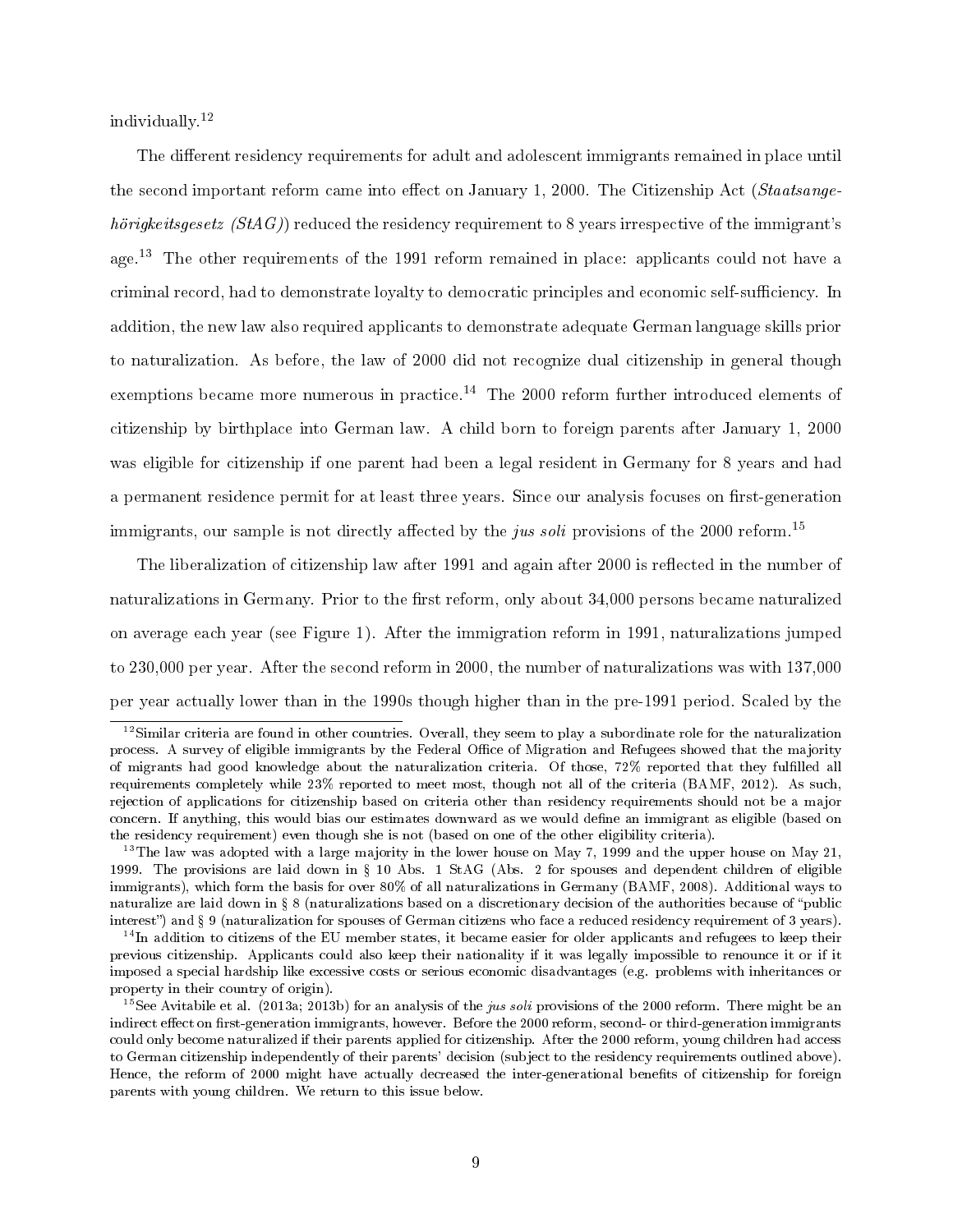first-generation immigrant population, the propensity to naturalize in Germany is still low compared to traditional immigrant countries. Among immigrants with more than 10 years of residency, about 35-40% became German citizens; for comparison, the share is about 60% in the United Kingdom and over 80% in Canada (OECD, 2011).

## 2.3 Using the Eligibility Rules of the 1991 and 2000 Reforms

Can a more liberal access to citizenship promote economic integration, even in a country with little tradition of naturalizations? To answer this question, we cannot simply compare the labor market outcomes of naturalized immigrants with those not naturalized because the decision to naturalize is endogenous. We now sketch how we use the discontinuities in the eligibility rules after the 1991 and 2000 reforms to identify the benefits of citizenship.

To illustrate the discontinuity created by the 1991 reform, consider two immigrants who arrive in Germany in 1983. The first immigrant is 15 years-old (born in 1968), while the second immigrant is 14 years old (born in 1969). When the reform comes into effect in 1991, both immigrants have lived in Germany for 8 years. The younger immigrant is 22 years-old and can therefore apply for citizenship in 1991, whereas the older immigrant is 23 years-old and can only apply for citizenship in 1998. As a result, the younger immigrant is eligible 7 years earlier than the older immigrant - though both are of similar age and have lived in Germany for the same number of years. Figure 2 illustrates when different arrival cohorts are eligible for German citizenship following the two immigration reforms. For immigrants arriving between 1976 and 1983, for instance, adolescents (ages 16-22) can naturalize in 1991, adult immigrants only between 1991 and 1996, i.e. 1 to 6 years later. After 2000, all immigrants older than 16 and arriving in Germany in 1992 or later become eligible after 8 years of residency. Hence, we can exploit three types of variation in eligibility status created by the reforms to identify the returns to citizenship: first, adolescent immigrants arriving in Germany between 1976 and 1983 get eligible immediately after the first immigration reform in 1991. Second, we can compare outcomes of adolescent and adult immigrants who arrive in Germany between 1976 and 1991 and get eligible in different years in the 1991-1999 period. The third type of variation arises because all adult immigrants arriving in Germany between 1985 and 1992 get eligible with the 2000 reform.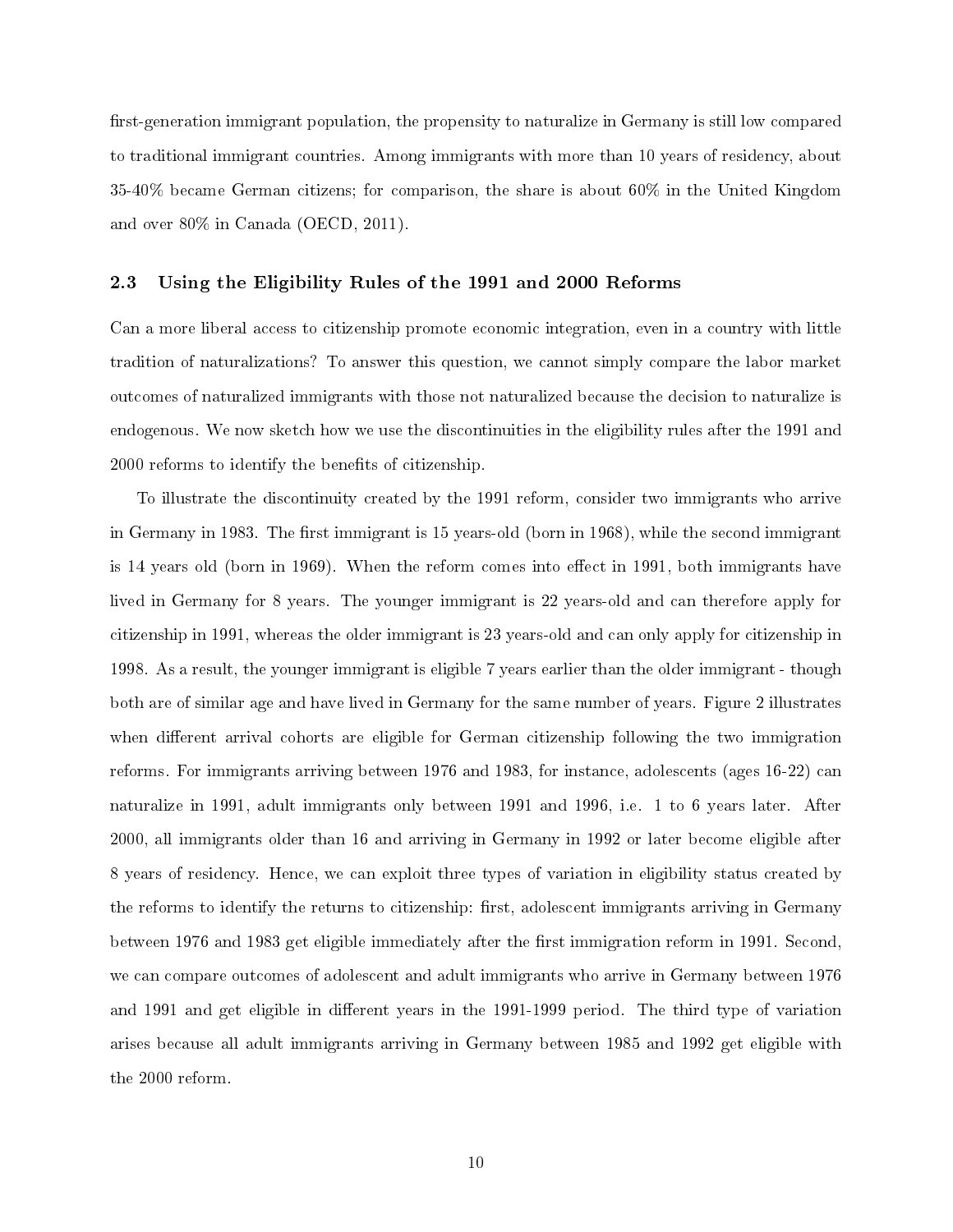## 3 Data Sources

## 3.1 Microcensus

Our main data source to study naturalization and its consequences for labor market performance is the German Microcensus, a repeated cross-sectional survey of a 1% random sample of the German population. It covers detailed questions about individual socio-demographic characteristics, employment, personal income and the household. The main advantages of the Microcensus are the large samples of foreigners (about 50,000 per year) as well as detailed and precise information on years spent in Germany and the acquisition of German citizenship.

For each foreigner we know whether he or she was born in or outside of Germany. We restrict our sample to first-generation immigrants, i.e. immigrants born outside of Germany. We also need to drop ethnic Germans who had faster access to citizenship and therefore are not affected by the 1991 and 2000 immigration reforms. To do so, we restrict our analysis to the 2007-2009 survey years since the survey asks since 2007 whether an immigrant is naturalized as an ethnic German. To make our sample even more homogeneous, we further restrict the analysis to immigrants arriving in Germany between 1976 and 2000 who were 16-35 years-old in the post-reform period.<sup>16</sup>

The Microcensus reports the acquisition of German citizenship: whether an immigrant has obtained German citizenship and the year in which naturalization took place. Based on this information, we define the number of years since an immigrant obtained German citizenship. To define eligibility for citizenship, we calculate the number of years since an immigrant is eligible using the immigrant's year of arrival and year of birth.<sup>17</sup> The naturalization and eligibility variables are zero before an immigrant becomes eligible for German citizenship and equal to the number of years since an immigrant has naturalized or become eligible thereafter.

Our main outcome variables of interest are log personal income and employment. The variable

<sup>&</sup>lt;sup>16</sup>A potential issue of this approach is that only immigrants who survive until the survey year are in the data. However, our analysis focuses on individuals aged 16 to 35 in the 1991-2009 period. We therefore think that survivor bias is not an issue here.

<sup>&</sup>lt;sup>17</sup>We abstract from other eligibility criteria largely because we do not have any information (e.g. about the criminal record) or because it is unclear how the criteria is applied (e.g. economic self-sufficiency). As a consequence, we are likely to misclassify a few immigrants who satisfy the residency requirements but are not eligible according to some other criteria. This misclassication will result in a downward bias of eligibility on naturalization propensities (as some individuals, which we classify as eligible, cannot naturalize in practice). If immigrants with a criminal record and economic dependence have worse labor market outcomes than eligible immigrants, our estimates of the benets of German citizenship are downward biased. Consequently, classication errors should produce conservative estimates in our analysis below.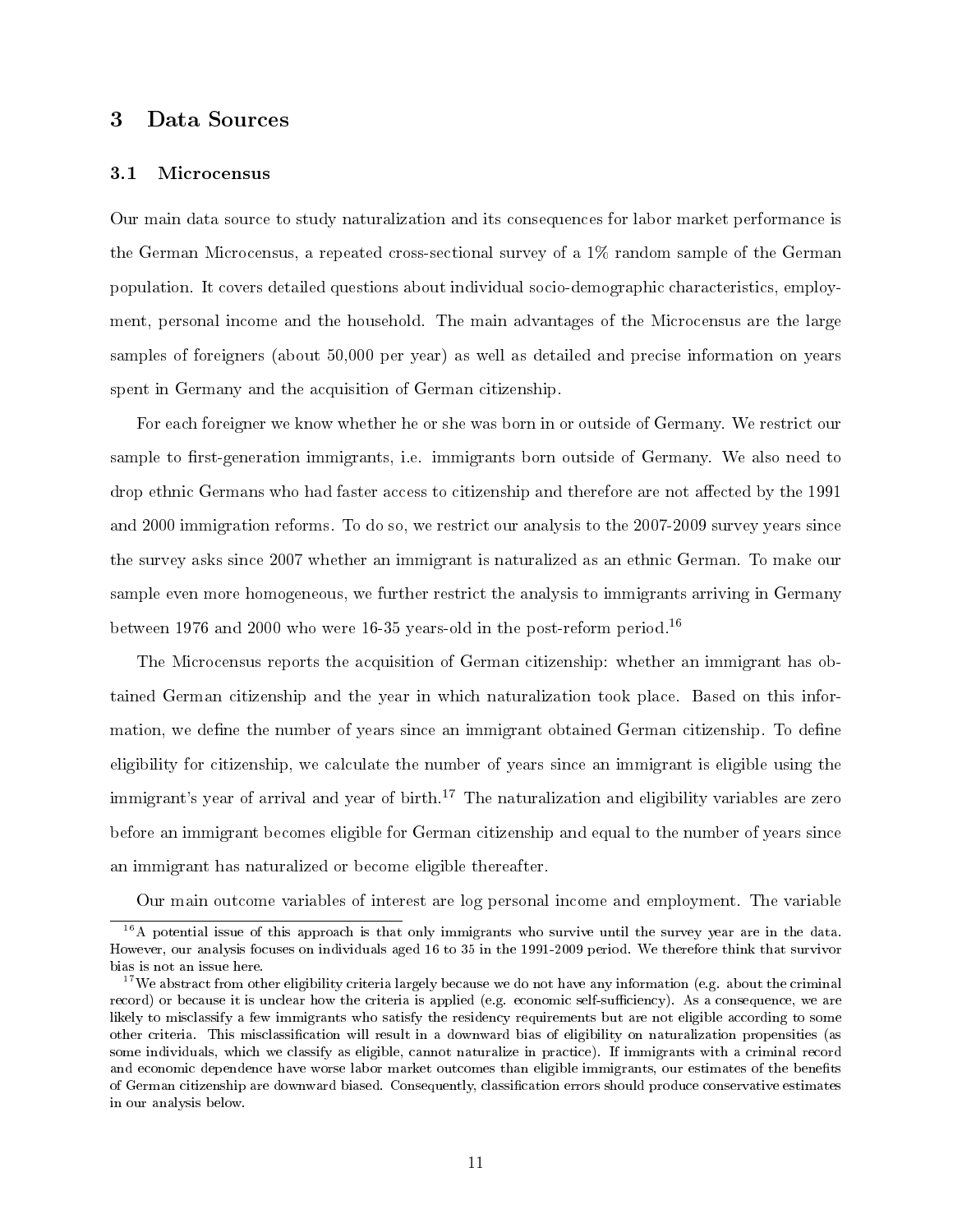is measured as net personal income per month and is deflated by the national consumer price index. Employment is an indicator equal to one if the immigrant pursues any income-generating activity in the week before the interview and zero otherwise. We also analyze economic self-sufficiency, i.e. whether an immigrant receives social assistance payments. The main control variables are the number of years in Germany, age, gender and education. We distinguish between low-skilled (no high school or vocational degree), medium-skilled (a higher school degree or a vocational degree) and high-skilled immigrants (with a college degree).

To study heterogeneity in returns to citizenship by country of origin, we distinguish between immigrants from the traditional EU-15 member states (e.g. Italy or Portugal), immigrants from countries that recently joined the European Union (the so-called EU-12, e.g. Poland or the Czech Republic), immigrants from Turkey, ex-Yugoslavia (except Slovenia) and the Former Soviet Union (except the Baltic states). We lump together other immigrants into broad regions of origin (Asia, Africa, the Middle East and North or South America). In addition, we analyze whether the returns to citizenship differ for immigrants from high- and low-income countries using data on GDP per capita in the country of origin in 2005 from the Penn World Tables (Heston et al., 2011). Table A1 shows summary statistics of our sample of first-generation immigrants in the Microcensus. Further details on the definition of our sample and each variable is contained in the data appendix.

## 3.2 German Socio-Economic Panel

To study additional outcomes and shed light on the decision to naturalize, we use the German Socio-Economic Panel (GSOEP). The GSOEP is an annual panel interviewing more than 20,000 individuals about their labor supply, income and demographic characteristics since 1984. As in the Microcensus, our basic sample consists of all first-generation immigrants who arrived in Germany between 1976 and 2000 and are between 16-35 years-old in the post-reform period.

We define naturalization based on observed changes in the citizenship recorded. The variable is equal to zero as long as an immigrant reports a foreign nationality and one in all years when a German citizenship is recorded. We perform several consistency checks (outlined in the data appendix) to ensure that individuals do not change their citizenship more than once. Based on the information about current citizenship, we define the number of years since an immigrant actually naturalized. Using the residency requirement, we define an indicator for citizenship eligibility which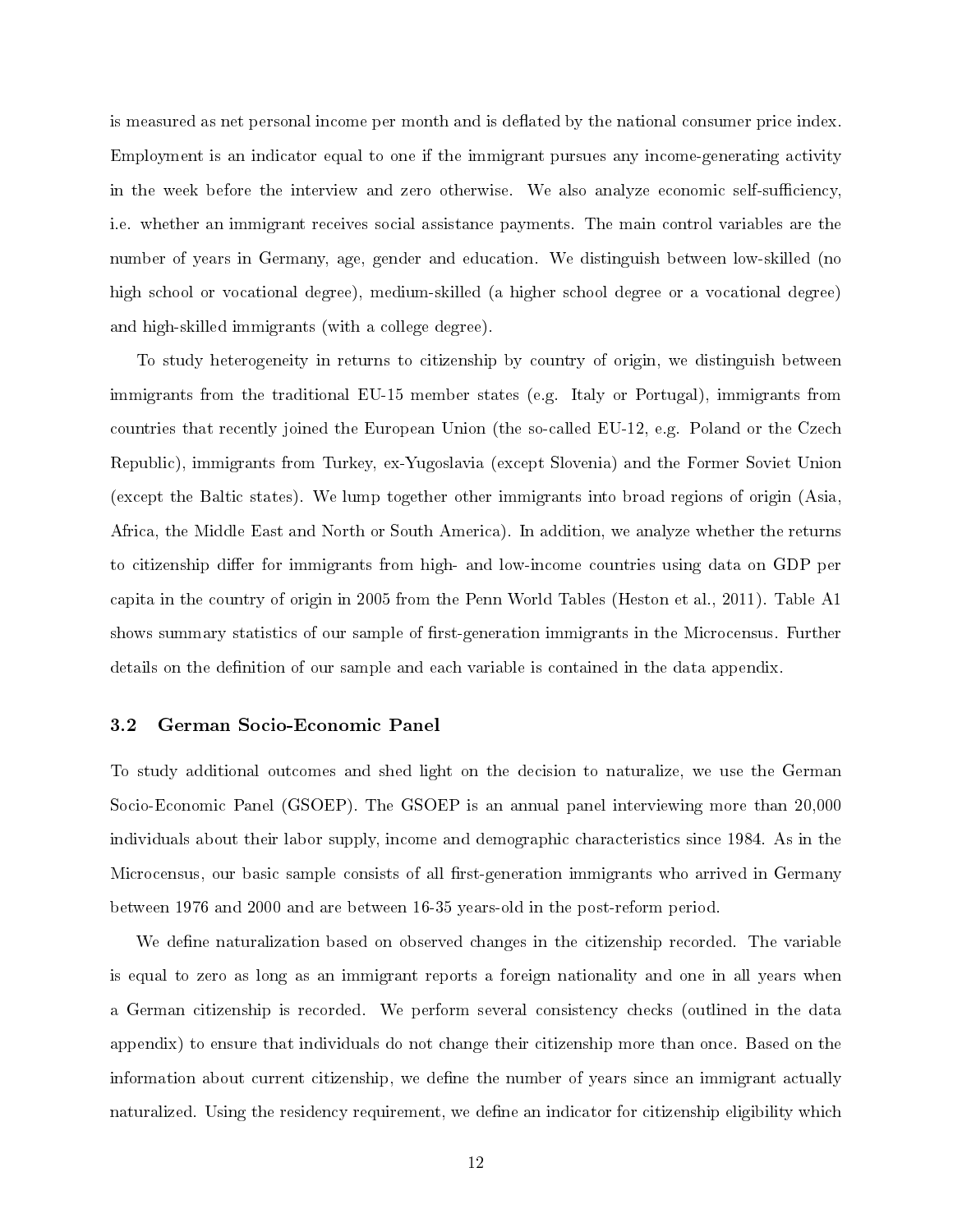is equal to one if (1) an individual has been in Germany for at least 8 years and is between 16 and 22 years old for all years after 1990; (2) if an immigrant has been in Germany for at least 15 years and is 23 years old or above in the 1991-1999 period; or, (3) if an immigrant has been in Germany for at least 8 years and is 23 years old or above in 2000-2009. The indicator is zero if a first-generation immigrant is not (yet) eligible for naturalization in a year. We define the number of years since an immigrant became eligible for German citizenship in a similar fashion.

Our main dependent variable is the log of monthly gross labor earnings deflated with the national consumer price index. Labor force participation is an indicator equal to one if an immigrant works in any type of employment; the indicator is zero if she is unemployed or out of the labor force. We further study self-reported language skills in writing or speaking German (recoded to range from  $0=$  not at all to  $4=$  very well). Our main control variables are age, years spent in Germany and education (which are coded as in the Microcensus). Table A2 shows summary statistics for our sample of first-generation immigrants in the GSOEP.

## 4 The Determinants of Naturalizations in Germany

## 4.1 Empirical Approach

We begin with an analysis of the decision to naturalize after the 1991 and 2000 reforms. To do so, we estimate variants of the following model:

$$
Prob(Naturalize)_{it} = \alpha + \beta Eligible_{it} + \gamma_1 YrsinG_{it} + \gamma_2 YrsinG_{it}^2 + \delta X_{it} + t_t + \lambda_s + \vartheta_s * year_t + \epsilon_{it} (1)
$$

where the dependent variable is equal to one if an individual is naturalized in year  $t$  and zero otherwise. Our main parameter of interest is  $\beta$  which measures how eligibility for naturalization affects the decision to naturalize. Note that this effect is identified by comparing immigrants who just became eligible for naturalization to immigrants who are not (yet) eligible for naturalization.

Equation (1) includes a linear and squared term of years spent in Germany to capture general assimilation among all immigrants. We also control for immigrant characteristics like age, age squared and education. To adjust for aggregate changes and local economic conditions, we add year and state fixed effects as well as state-specific linear trends. Finally, we include region of origin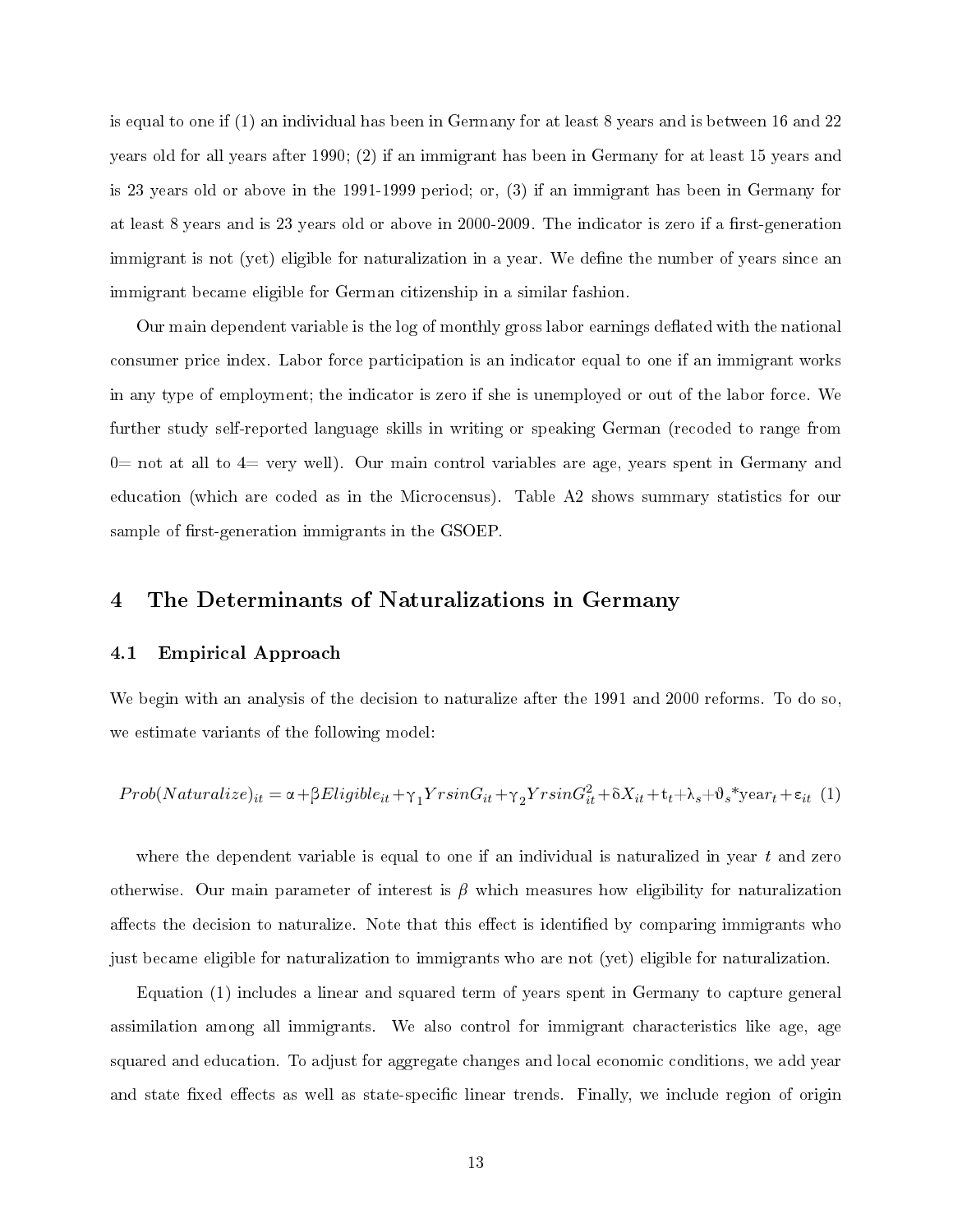fixed effects to capture different propensities to naturalize across source countries.<sup>18</sup> All models are estimated separately for male and female immigrants. Note that we control in equation (1) for all variables that also dene eligibility (age, years in Germany and year). A regression of the eligibility indicator in the GSOEP on all control variables outlined above yields a R2 of 0.7 (women) and 0.72 (men). A similar regression in the Microcensus yields a R2 of 0.57 (for men and women). Hence, we still have variation in our eligibility variables to identify the benets of citizenship even controlling for general assimilation and age effects. For the analysis, we cluster the standard errors at the age x immigration year level to adjust for the level of aggregation in the eligibility variable.

## 4.2 The Decision to Naturalize in Germany

Table 1 shows the results of estimating equation (1) with a linear probability model using the GSOEP. Consistent with the low naturalization numbers in the official statistics, we find that eligibility after the 1991 and 2000 reforms has a rather weak effect on the decision to naturalize. Eligibility increases the likelihood of naturalization by 6 percentage points for men and 13 percentage points among women. Once we control flexibly for years since immigration, the effect is about 4 percentage points for men and 5 percentage points for women.<sup>19</sup>

As argued in the introduction above, the benefits of naturalization, and hence incentives to naturalize, might be stronger for immigrants from outside the European Union. Therefore, we explore next whether the propensity to naturalize differs by country of origin. The evidence indeed suggests that male immigrants from the Middle East, Africa, America, Asia as well as Turkey and ex-Yugoslavia have a much higher propensity to naturalize than immigrants from EU member countries (EU-15 plus the new EU-12). For female immigrants, we see overall a pattern similar to that for men. In addition, female immigrants from EU-12 and the Former Soviet Union are more likely to

 $18$ Since we are primarily interested in the effects of naturalization on the labor market performance of immigrants, we choose this rather reduced form approach rather than including detailed controls for the source country (as in Chiswick and Miller, 2008, for example). Clearly, there might be other factors determining the decision to naturalize, for example, the presence of children or close family members in the source country who have easier access to visa or citizenship after the naturalization of one close family member.

 $19$ One might be worried that some immigrants are more likely to exit the population because of emigration or death. Our analysis of selective dropout in Table A3 suggests that those who eventually naturalize are about 1 percentage point less likely to exit the population. In contrast, we find no correlation between naturalization or eligibility in the current year and dropout. As a consequence, we think this issue is not a major concern. See Kroh (2011) for a more detailed discussion of attrition among panel members in the GSOEP. Constant and Massey (2002) show that emigrants from the GSOEP have somewhat less stable employment histories but find no selectivity with respect to education or earnings.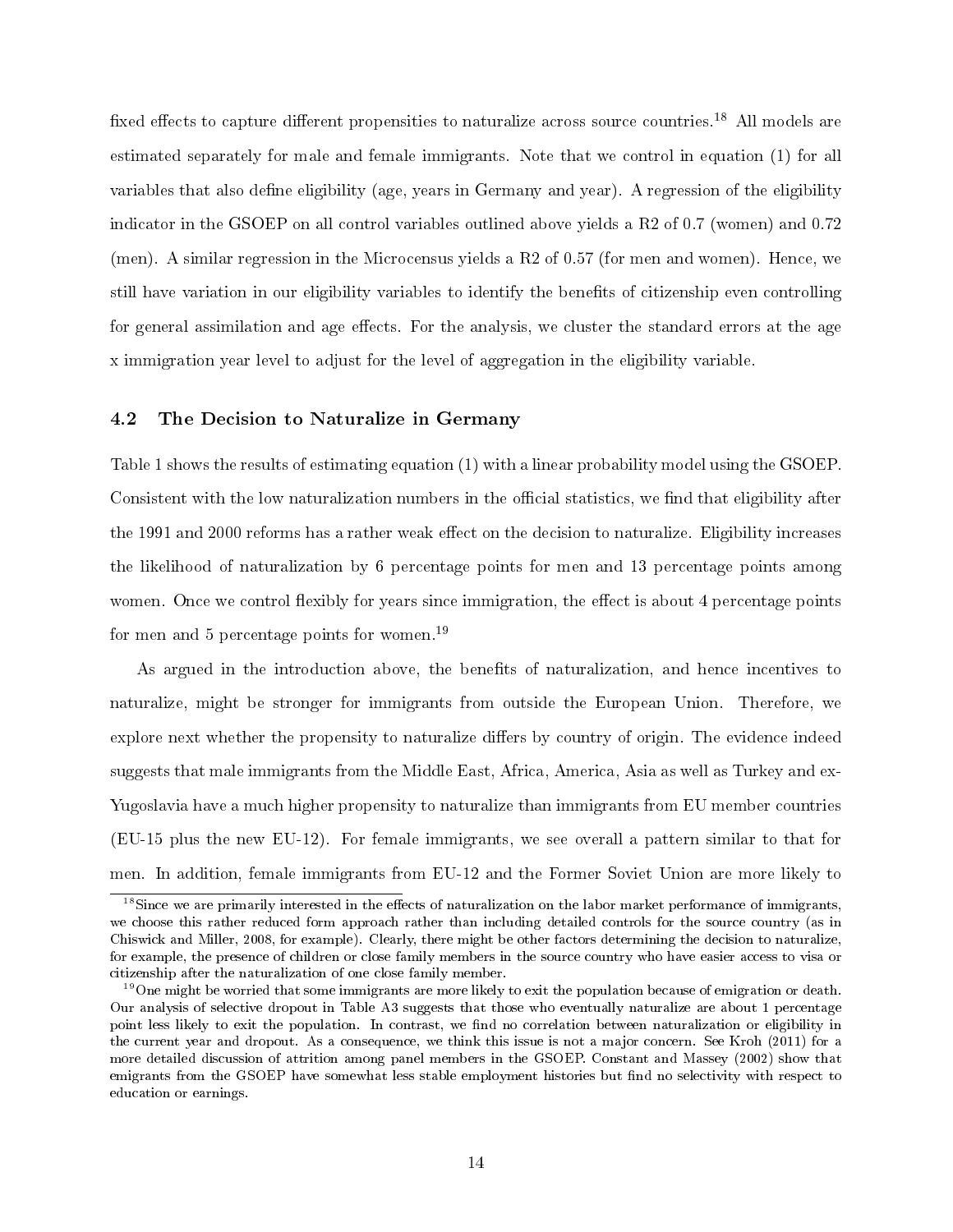obtain German citizenship than immigrants from the traditional EU-15 member states.

Table 1 also sheds some light on the selection into citizenship in Germany. In contrast to traditional immigration countries, age has no effect on the propensity to naturalize for male immigrants; for women, we find that younger immigrants are more likely to naturalize.<sup>20</sup> Even more interestingly, we find no evidence for positive selection in terms of educational attainment. Medium-skilled immigrants are about 3-4 percentage points more likely to naturalize than the low-skilled reference group. High-skilled immigrants are, however, no more likely (male immigrants) or even 4-6 percentage points less likely (female immigrants) to naturalize than the low-skilled. This result is quite surprising because studies from other countries typically find a positive selection into citizenship (see Chiswick and Miller, 2008 and Yang, 1994 for the US; or Fougère and Safi, 2008 for France).

To probe the robustness of these results, we re-estimate equation (1) using a probit model or, alternatively, lagged (rather than current) eligibility status to allow for some delay in the process of naturalization. Conditional on years in Germany, marginal effects in the probit model are similar to those reported in Table 1. Results using lagged eligibility are statistically weaker for men and marginally stronger for female immigrants (see Table A4).

We can also use the larger samples of the Microcensus to study naturalization decisions. To do so, we first convert the Microcensus into a pseudo-panel spanning the 1985-2009 period. Specifically, we create an indicator equal to one if an immigrant has naturalized in any year between 1985 and 2009 from the reported year of naturalization. We calculate age in the 1985-2000 period using information on the year of birth; and eligibility for naturalization in any year between 1991 and 2009 from information on age and year of arrival in Germany. Finally, we assign education based on the information recorded in 2007-2009; here, education refers to the highest educational degree attained rather than the education level in a particular year. Results for the Microcensus pseudopanel in Table A5 largely confirm the GSOEP results. Eligibility increases the decision to naturalize by 5-6 percentage points for men and women. The effects decrease to 3-4 percentage points (but remain statistically significant) if we adjust for general assimilation effects.<sup>21</sup> As in the GSOEP, we find evidence for intermediate and negative selection into citizenship and large differences by source

<sup>20</sup>Our evidence is in line with Constant et al. (2009) who use the GSOEP to study naturalization decisions in Germany. Evidence from traditional immigration countries suggests instead that older immigrants are more likely to naturalize even conditional on years since immigration (Chiswick and Miller, 2008 for the United States; De Voretz and Pivnenko, 2006 for Canada).

 $^{21}$ We find similar, though slightly weaker effects if we include individual fixed effects.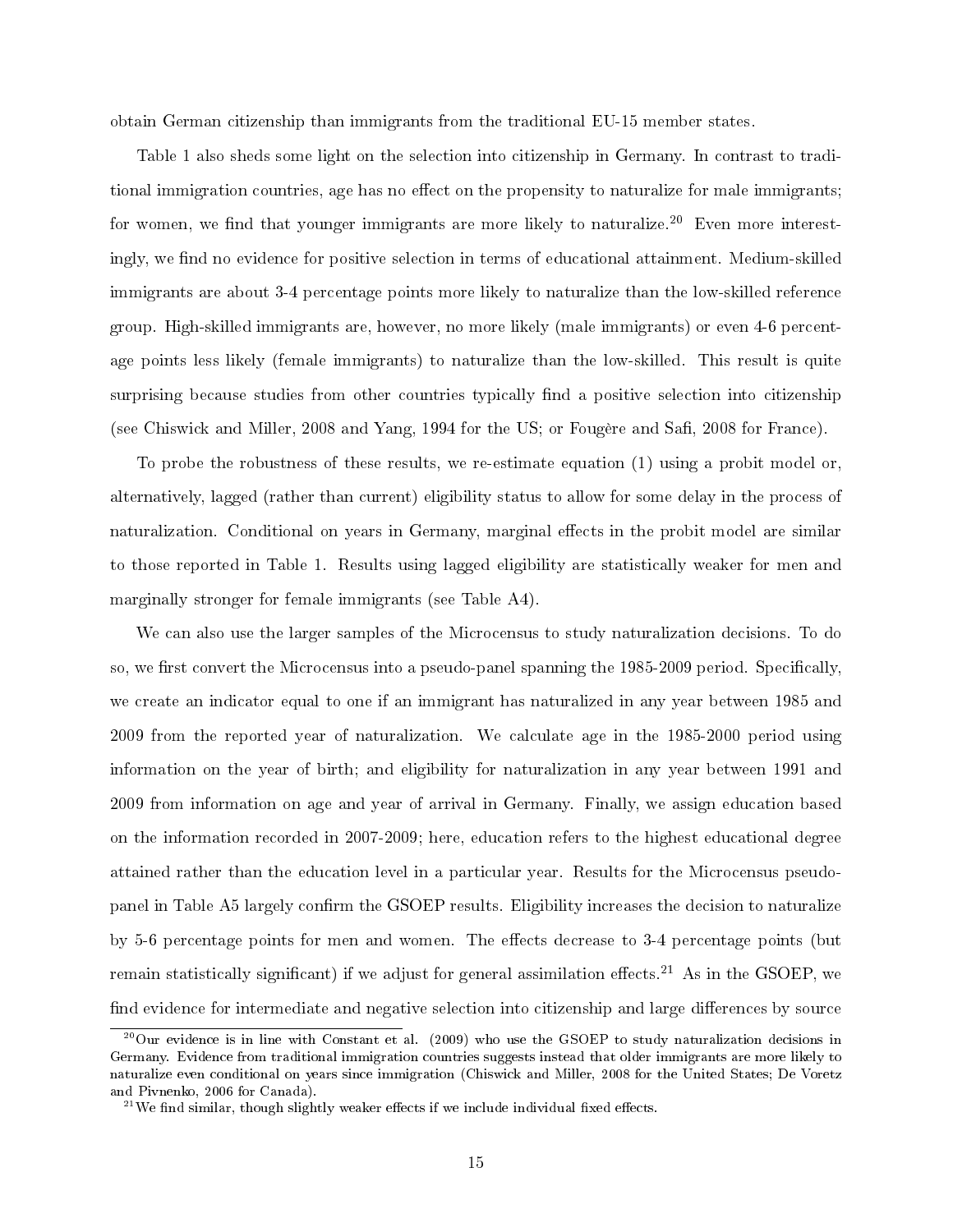countries. Immigrants from Africa, Asia, Middle Asia, Turkey and ex-Yugoslavia are much more likely to naturalize than immigrants from EU member countries.

Does the propensity to naturalize also differ between guest workers and their family members (who came to Germany prior to the fall of the Wall) and more recent immigrants (arriving after the fall of the Berlin Wall)? Table A6 indeed shows striking differences in the propensities to naturalize between the two groups. Guest workers and their family members are much less likely to naturalize than more recent immigrants. For both groups of immigrants, the younger are more likely to naturalize. We again find intermediate selection with respect to education: the medium-skilled. but not the high-skilled, naturalize more than the low-skilled. Finally, more recent immigrants outside the EU are more likely to naturalize than immigrants from the European Union (both EU-15 members and the new EU-12 states); there is much less heterogeneity across sending countries for more traditional immigrants.

In sum, the evidence supports the idea that eligibility rules have an impact on actual naturalization behavior. At the same time, the propensity to naturalize in Germany is quite low on average, though higher for immigrants outside the European Union. We also show that, in sharp contrast to traditional immigrant countries like Canada or the United States, selection into citizenship in terms of education is intermediate for men but actually negative for women. We now turn to the question whether access to citizenship affects labor market performance.

## 5 Citizenship and Labor Market Performance

## 5.1 Empirical Strategy

To identify the effect of obtaining German citizenship on labor market outcomes, we estimate variants of the following model:

$$
Y_{iabt} = \alpha + \beta Treat_{iabt} + \gamma_1 YrsinG_{at} + \gamma_2 YrsinG_{at}^2 + \mu_1 Age_{bt} + \mu_2 Age_{bt}^2 + \delta X_{it} + \vartheta_t + \lambda_s + \varepsilon_{iabt} \tag{2}
$$

where  $Y_{iabt}$  is the labor market outcome of immigrant i (who arrived in Germany in year a and belongs to birth cohort b) in survey year t. Treat<sub>iabt</sub> denotes whether an immigrant has naturalized or alternatively is eligible for naturalization. We control for labor market assimilation which occurs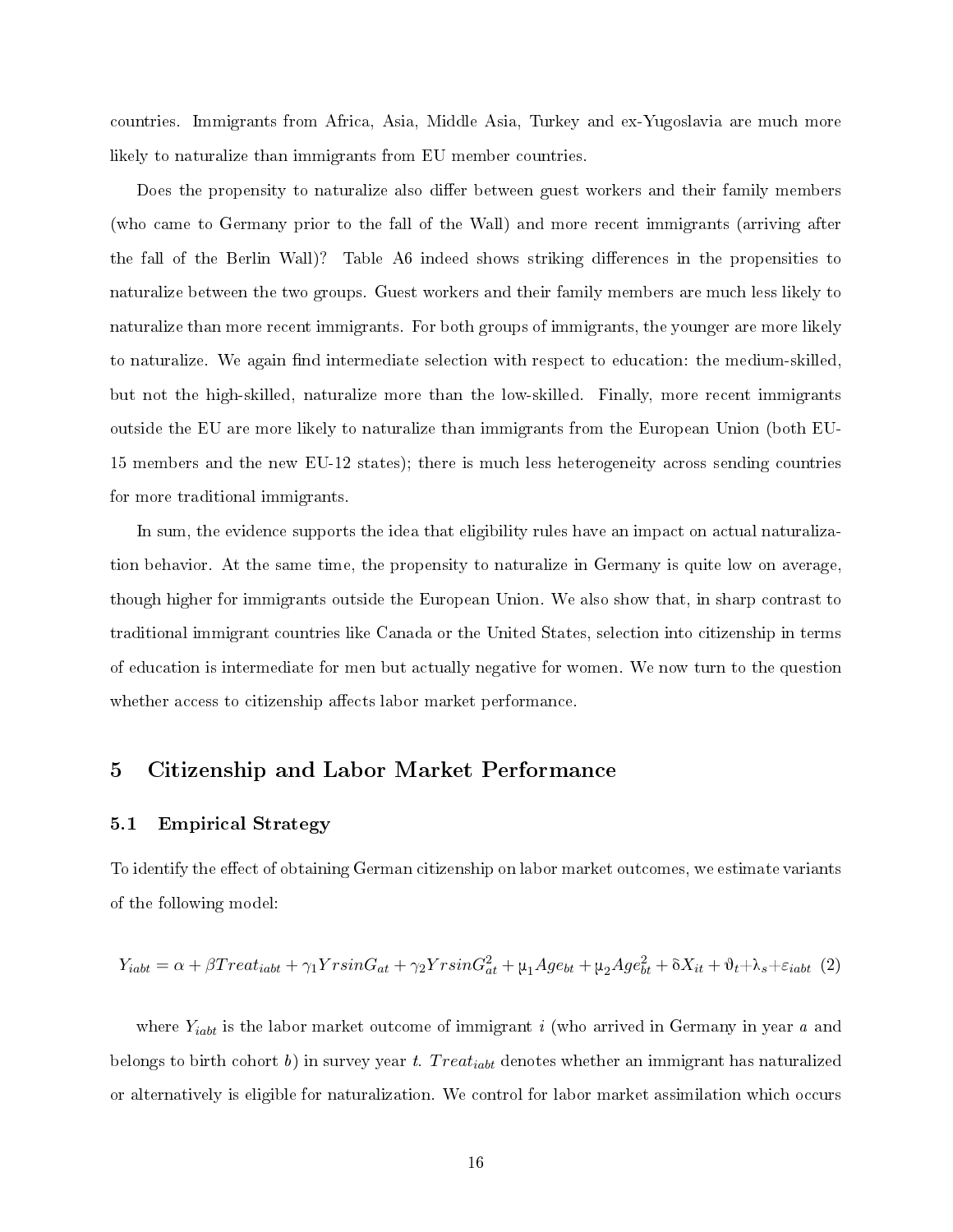independently of naturalization and general labor market experience (both linear and quadratic). We further include the immigrant's skill, region of origin, year and state fixed effects as well as state-specific year trends to adjust for local labor market conditions and aggregate economic shocks.

The main parameter of interest is  $\beta$ . In the baseline OLS specification, the coefficient measures how actual naturalization is related to labor market performance above and beyond general labor market assimilation and returns to human capital. Our main focus is, however, on the reducedform specification which identifies the intent-to-treat effect, i.e. whether legal access to citizenship improves labor market outcomes among immigrants. We focus on the reduced-form specification for two reasons. First, knowing whether a more liberal access to citizenship affects labor market outcomes is important in its own right. The policy effect is the primary parameter of interest for policy makers who aim to improve the economic integration of immigrants in the host country. Second, the evidence in Section 4 suggests that the immigration reforms have a rather modest effect on the propensity to naturalize in Germany. Yet, the reduced-form estimator remains unbiased and consistent even in the presence of a weak first stage.<sup>22</sup>

The reduced-form coefficient is identified from comparing immigrants of the same age who arrived in slightly different years (but get eligible after the immigration reforms in 1991 and 2000); or from comparing immigrants who arrived in the same year, but at somewhat different ages (and therefore get eligible under the rule for adolescent or adult immigrants). The identifying assumption here is that conditional on all our control variables the labor market outcomes of an immigrant who is not yet eligible for naturalization (e.g. because she arrived in Germany somewhat later or was a bit older) is a valid counterfactual for the labor market outcomes of an immigrant eligible for naturalization. This identifying assumption would, for example, be violated if treatment and control groups differ in their pre-reform characteristics; or, if the labor market outcomes of treatment and control group exhibit differential trends prior to the immigration reforms. We find no systematic evidence that our identifying assumption is not valid. We report these tests of our identifying assumption and several other validity checks after we present our main results.

For the analysis of labor market effects, we mostly rely on the Microcensus because it has much

<sup>&</sup>lt;sup>22</sup>We could use the eligibility criteria to construct a supplementary instrumental variable approach. Using eligibility as an instrument for actual naturalization, we still find a positive wage return for women and no return for men. The first stage, however, is rather weak especially for men which likely generates biased IV estimates. We therefore focus in our main analysis on the reduced-form.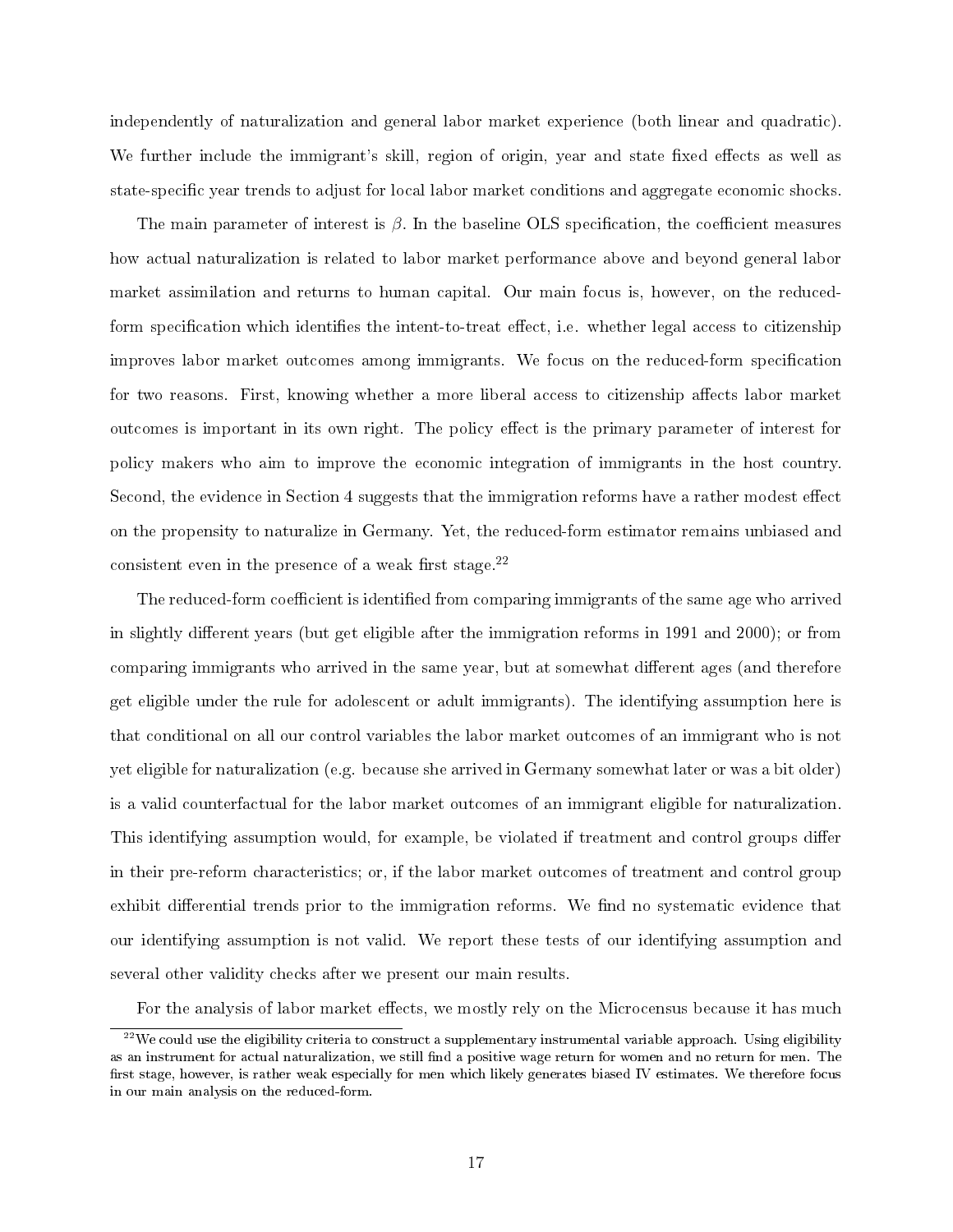larger samples and more accurate information on naturalization. A potential disadvantage of the Microcensus is that we observe labor market outcomes only several years after immigrants actually naturalize or are eligible. Estimation of equation  $(2)$  therefore identifies persistent growth effects of naturalization or eligibility. Yet, the Microcensus would not identify a level effect immediately with naturalization or eligibility. The reason is that the control group of immigrants also qualifies for citizenship during our sample period (though later than the treatment group) and would have experienced the same upward (or downward) shift in wage levels by 2009 (see Figure A1 for an illustration). Our robustness analysis suggests, however, that naturalization mainly works through growth effects (and not level effects). As such, our focus on the longer-run performance of immigrants is not a limitation of the current study. A potential advantage of focusing on long-run outcomes is that our estimates are less likely to be affected by any transitory shocks around the reform years.

## 5.2 Naturalization, Eligibility and Labor Market Performance

Table 2 shows OLS results for employment and log monthly personal income in 2007-2009. The OLS results suggest that an additional year as a German citizen is associated with both higher employment rates (by about 0.3%) and higher earnings (by about 0.7%). The correlation becomes slightly weaker, but remains robust when we control for years spent in Germany. Conditional on occupation and sector dummies, the correlation declines by  $60\%$  and even becomes statistically insignificant for female immigrants (see columns (5) and (10)). Thus, a substantial share of the correlation between naturalization and earnings, especially for women, seems to work through occupational upgrading and selection into higher-paying industries after getting naturalized as a German citizen. In line with the previous literature, there is little evidence of assimilation for immigrant men in Germany. We find, however, positive assimilation among immigrant women which have not been documented before. We also find large age effects, especially for immigrant men, in part because we focus on a young immigrant sample who are still on the steep part of their age-earnings profile.

If immigrants select into German citizenship based on unobservable characteristics, the correlation between actual naturalization and labor market outcomes may be misleading. In most countries with a long immigration history, naturalized immigrants seem to be positively selected in terms of observable and possibly unobservable skills like motivation etc. In that case, we would expect that OLS estimates overstate the true return to citizenship. In the German context, we find evidence for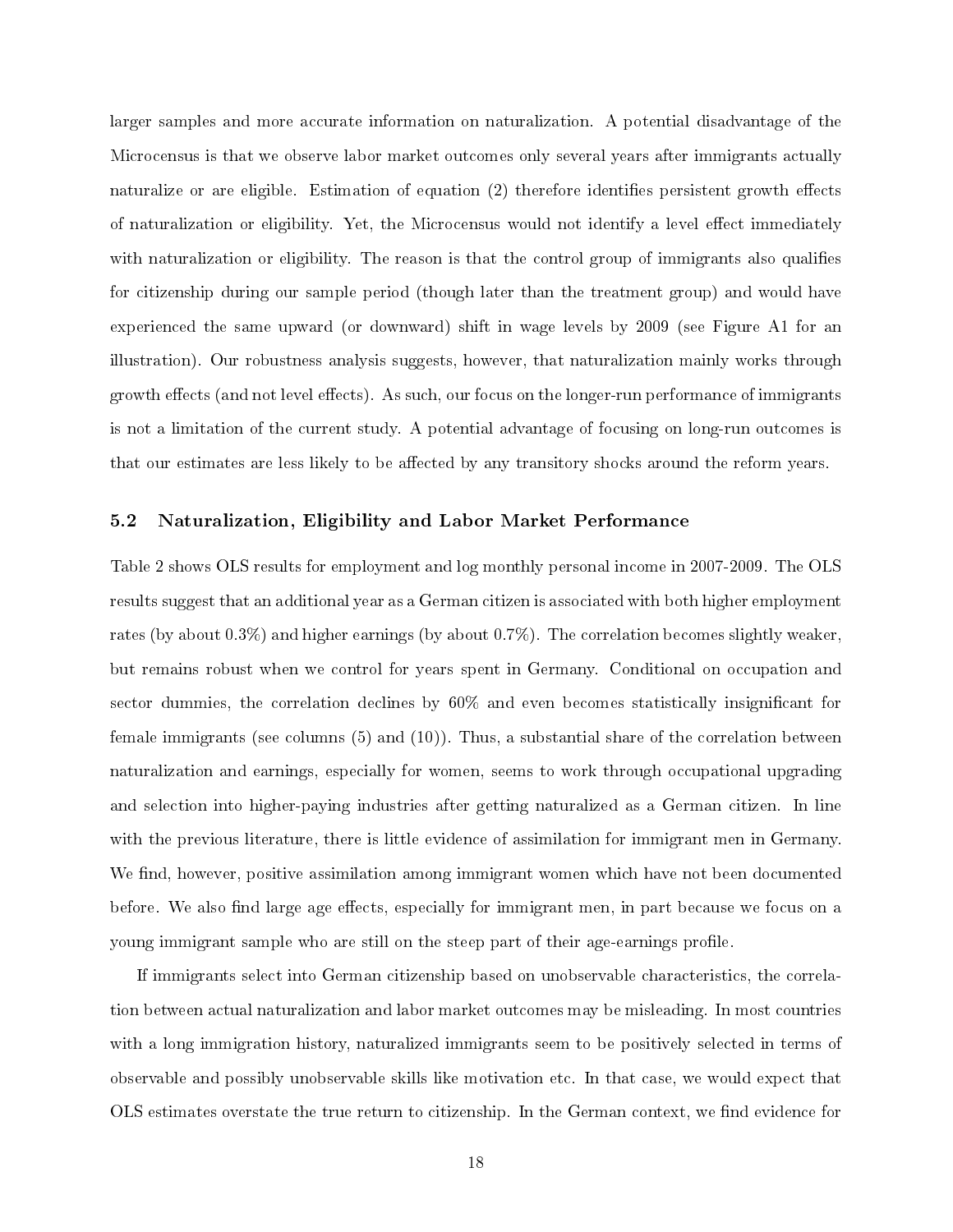intermediate selection with respect to education for male immigrants. For female immigrants, we actually find support for negative selection into citizenship. Returns to citizenship would then be larger than the OLS estimates suggest.

To identify returns to citizenship net of selection effects, we estimate the intent-to-treat effect of citizenship on labor market performance. Table 3 shows a rather mixed picture. Generally, we find no effect of citizenship on employment rates for both men and women. For male immigrants, there is also no wage return to German citizenship once we control for years in Germany. Female immigrants in contrast, have an annual wage return of 1.4%. Even accounting for occupational and sectoral sorting, wage growth is still 1% higher after becoming eligible for citizenship. Consistent with negative selection in terms of unobservables, we find that the reduced-form returns for women are larger than the OLS estimates. These results suggest that women gain substantially from the liberalization of citizenship laws in Germany.<sup>23</sup>

We further explore whether naturalization is related to economic self-sufficiency. We measure self-sufficiency through an indicator equal to one if an immigrant receives unemployment benefits or social assistance in the current year. Immigrants can claim both benets irrespective of their citizenship as long as they have a valid work permit. OLS estimates suggest that naturalized immigrants are less likely to receive welfare benefits (see Table 4). The reduced-form estimates tell a somewhat different story: the likelihood to receive social assistance is higher among eligible immigrants than among those not yet eligible. While the estimates are similar, they are statistically significant for men only. Table 4 further suggests that men are indeed more likely to draw welfare benefits (rather than unemployment assistance). We think there are two possible interpretations of this pattern: one based on eligibility and one based on information. Recall that one of the criteria for naturalization is that immigrants demonstrate economic self-sufficiency. If immigrants are well informed about these rules, they might try to avoid drawing welfare benets in order not to jeopardize their chances of naturalization. A second interpretation of the higher propensity to draw welfare benefits is that immigrants are not well-informed about the welfare system in Germany. Only when they qualify for citizenship or after naturalization do they learn about the availability

 $^{23}$  If we translate the reduced-form effect into a return to actual naturalization, wages are about 14% higher compared to non-naturalized immigrant women. The first-stage coefficient of years since naturalized on years since eligible and all control variables yields an estimate of 0.1-0.15. Therefore,  $0.014*1/0.1=14\%$  (or  $0.014*1/0.15 = 9.3\%$ ). The return would be somewhat lower if a more liberal access to citizenship also benefits the non-compliers because of less discrimination in the labor market, for instance.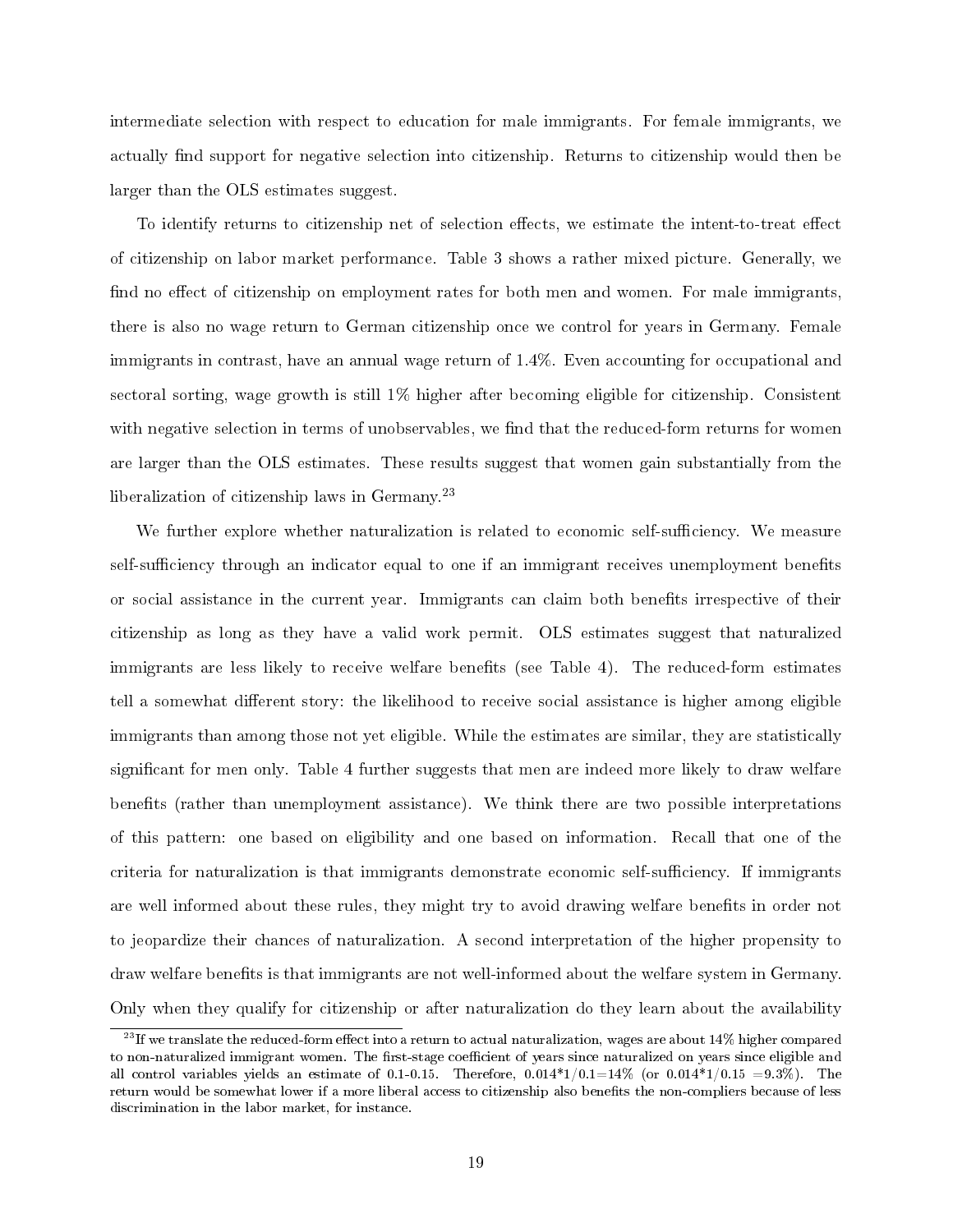(or their eligibility for) welfare benefits and may make use of them afterward.

## 5.3 Type of Employment and Language Skills

What are the possible sources of the wage returns to citizenship? Naturalization might, for instance, have an impact on the type of job or occupation immigrants work in. Theories of naturalization suggest that citizenship provides access to certain jobs in the public sector. In addition, naturalized immigrants might have better chances of moving up the job ladder, for example by switching from a blue collar to a white collar job. Or, immigrants might improve their job situation by moving from a temporary work contract to a permanent one. Table 5 explores whether citizenship affects the type of job held by immigrants. The top panel shows the OLS results using actual naturalization, while the bottom panel shows the reduced-form results based on eligibility for citizenship.

OLS estimates suggest that both male and female immigrants are more likely to work in the public sector or in a white collar job. The reduced-form effects in contrast show no effect on working in the public sector or in a white collar occupation once we control for general assimilation effects. Hence, the fact that more naturalized immigrants work in white-collar occupations or are employed in the public sector is driven by unobserved heterogeneity that is correlated both with the decision to naturalize and employment in the public sector or a white-collar occupation. For example, one could imagine that a highly risk averse immigrant, say from a politically unstable source country, has a strong preference to naturalize and at the same time has a strong preference for the job security offered in the public sector.

The results in Table 5 further show that occupational upgrading among female immigrants (see Table 3) cannot be explained by higher rates of employment in the public sector or white collar jobs. Instead, the wage returns seem to be largely the consequence of moving to higher-paying blue-collar occupations within the private sector. To investigate the sources of occupational upgrading further, Table A7 uses the GSOEP data to explore whether immigrants work in more prestigious occupations after citizenship. The results show that occupational prestige seems to increase after eligibility for both men and women though the effects are relatively modest. We also find that women (but not men) work in larger firms after eligibility. Hence, the wage return for women is in part explained by a firm size effect (as larger firms pay higher wages). The final specification in Table 5 shows that both male and female immigrants are somewhat more likely to have a permanent work contract after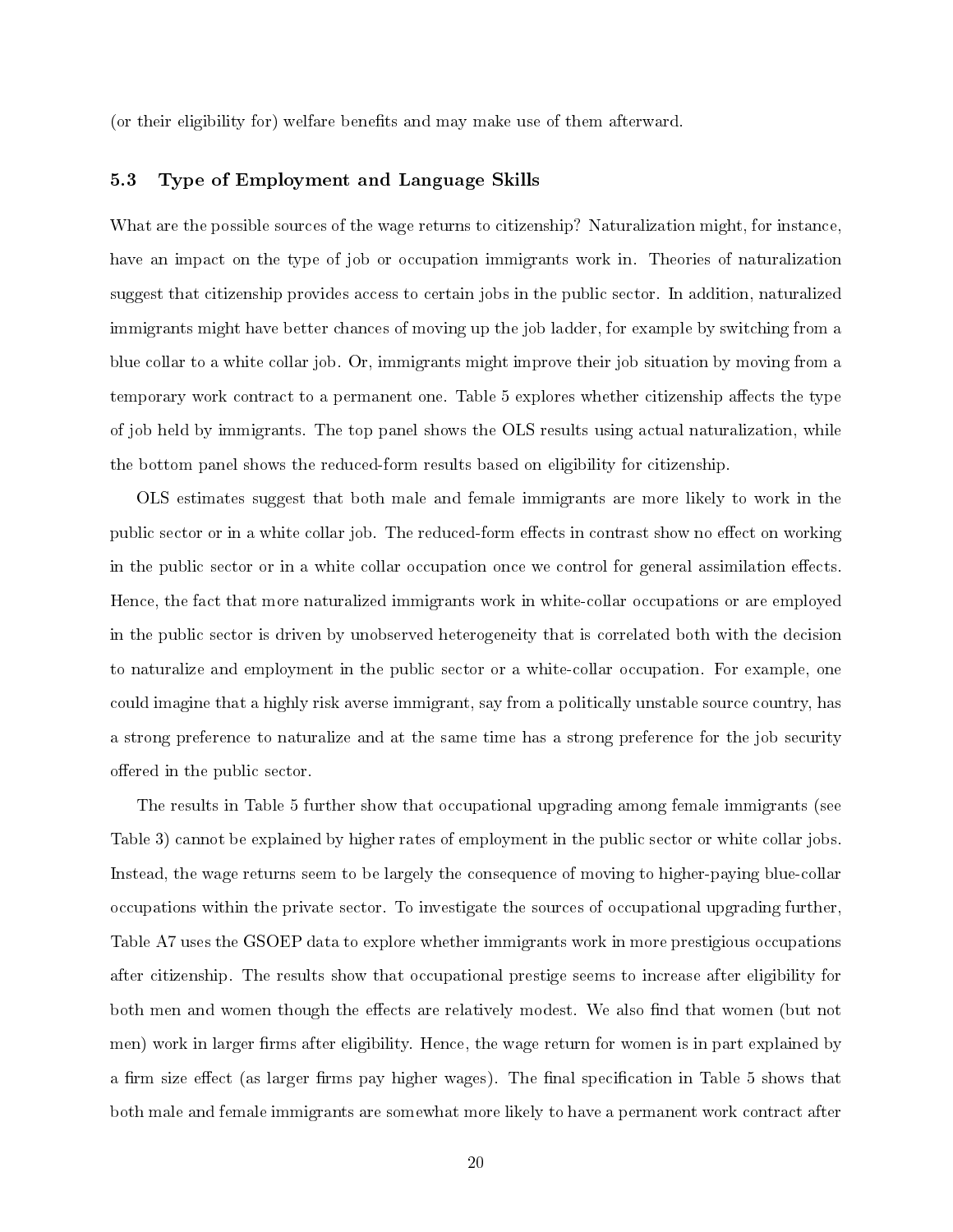citizenship. The size of the effects is with about  $0.5\%$  higher wages quite small, equivalent to about 0.1 of a standard deviation for both men and women.<sup>24</sup>

Another channel how citizenship could improve labor market outcomes is through language skills. Citizenship grants immigrants a long-time perspective in the destination country and thus increases the return to learning the native language. Table 6 suggests positive correlations between actual naturalization and German language ability for both male and female immigrants. Controlling for years spent in Germany cuts the correlation in half to about 0.1 and 0.2 of a standard deviation. Once we control for selection using eligibility rather than actual naturalization, we find no improvements in language skills among male and female immigrants in Germany. If anything, there is some evidence that the ability to speak German declines somewhat for men and women.<sup>25</sup> Other control variables (not shown) have the expected effect: more educated immigrants have better language skills as do immigrants who have lived in Germany longer.<sup>26</sup> We interpret these results as evidence that language skills mostly improve with time in Germany rather than through access to citizenship per se.

## 5.4 Heterogeneity of Effects

So far we have found little evidence that German citizenship has any returns in the labor market for men while the returns are sizable for women. This average effect might mask substantial heterogeneity in the returns across immigrant groups. Since the propensity to naturalize varies a lot with the country of origin, we might expect that some immigrants also benefit more from citizenship than others in the labor market. Focusing on reduced-form estimates, Table 7a (for men) and Table 7b (for women) document substantial heterogeneity in the returns to citizenship. Male immigrants from the Middle East, Asia and the Former Soviet Union have positive wage returns of 2-3% higher

<sup>&</sup>lt;sup>24</sup>The mean years since eligible is 7.73 (for men) and 7.16 (for women), while the standard deviation of having a permanent work contract is 0.372 (for men) and 0.389 (for women). Hence,  $0.005*7.73/0.372 = 0.104$  (for male immigrants); and  $0.005*7.16/0.389 = 0.092$  (for women). We find no evidence, however, that male or female immigrants are more (or less) likely to be self-employed upon naturalization.

 $^{25}$ Since the language skills are self-assessed, we cannot rule out that immigrants' assessment of their own language skills is affected by naturalization or eligibility for citizenship. Naturalized immigrants might see their language skills in an over-optimistic light after obtaining citizenship; such over-optimism would bias the OLS estimates upward. Dustmann and van Soest (2001) have shown for instance, that there is substantial measurement error when individuals self assess their language skills repeatedly in a panel survey. Yet, to account for the strong positive correlation for naturalized immigrants jointly with the negative effects for eligible immigrants, we would require an optimism bias in the first case but an overly pessimistic view in the second case.

<sup>&</sup>lt;sup>26</sup>In 2005, Germany introduced mandatory integration courses which also include German language instruction. Our results become actually slightly stronger if we restrict our data set to the years prior to 2005.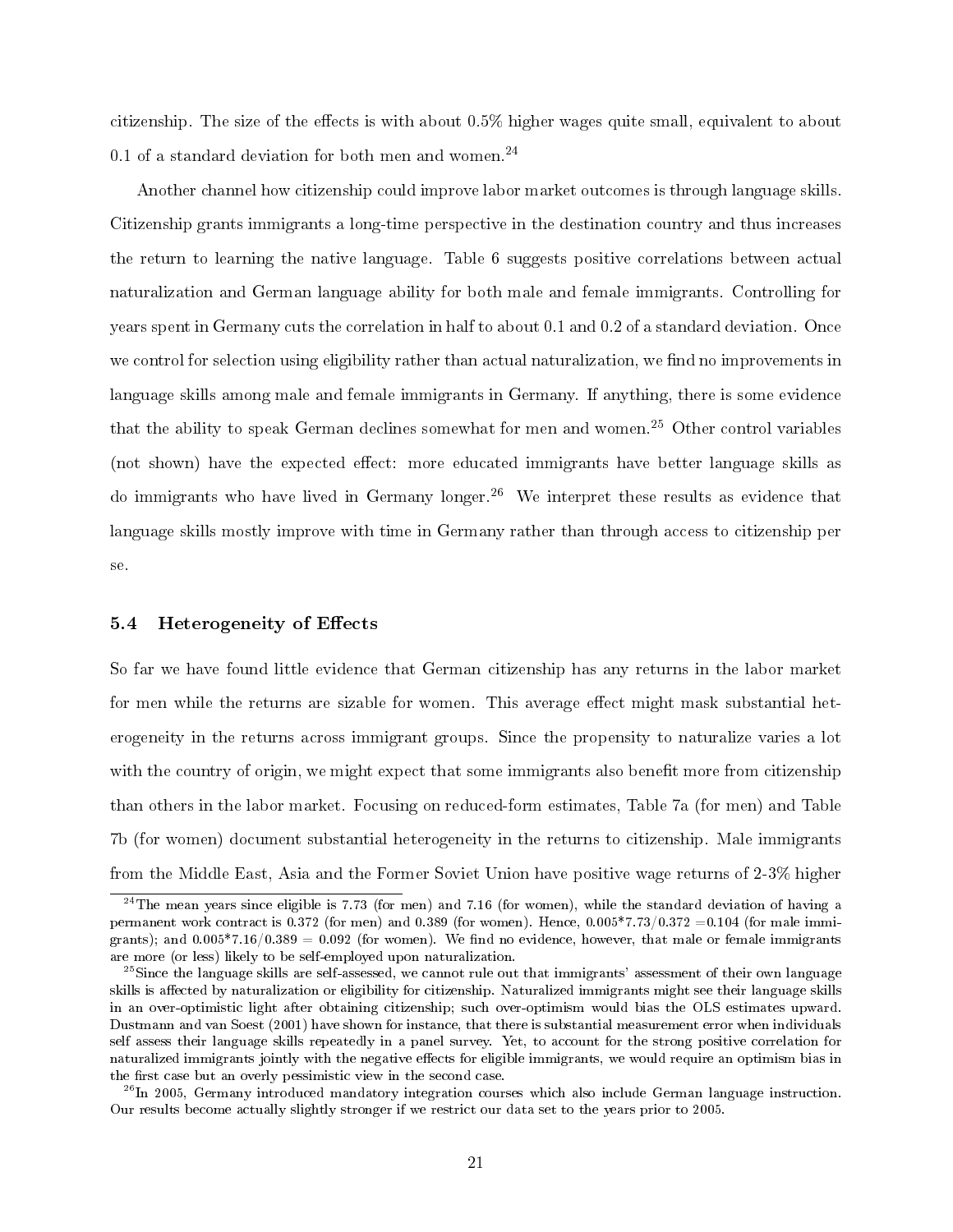per year. All other immigrant groups, including immigrants from EU member states, have no wage returns to citizenship. For women we find that immigrants from the EU-12, ex-Yugoslavia, Middle East, Asia and the Former Soviet Union have positive wage returns ranging from 1.5-2.3% per year.

To analyze this heterogeneity more systematically, we explore whether immigrants from poorer countries benefit more from naturalization. We merge information on the GDP per capita in the source country in 2005 from the Penn World Tables (Heston et al., 2011) and interact the eligibility indicator with the GDP per capita in the immigrant's source country.<sup>27</sup> Immigrants from richer countries have higher wages overall. Yet, immigrants from poorer countries have higher wage growth after citizenship than immigrants from richer source countries (see columns (3) and (4) of Table 7a and 7b). Going from relatively rich Italy to poor Afghanistan, for instance, roughly doubles the return to citizenship. The return of an additional year of citizenship increases wages for men from -0.007 to +0.008; for women, the return increases from 0.011 to 0.02.<sup>28</sup> In contrast, we do not find evidence that returns to citizenship differ across education levels.

Finally, the returns to citizenship might vary across arrival cohorts, in particular between traditional guest workers (arriving prior to 1990) and more recent immigrants (arriving after the fall of the Berlin wall). More recent immigrants to Germany are on average younger, somewhat more skilled and more likely to come from Eastern Europe, especially ex-Yugoslavia and the former Soviet Union, than traditional guest workers. We find striking differences. As shown in Table 8, male immigrants arriving in Germany before 1990 have zero returns to citizenship, while more recent immigrants have substantial positive returns to naturalization. For women, there are positive returns to citizenship for both guest workers and recent immigrants though the returns for more recent immigrants are larger.

One interpretation of this heterogeneity would be that the economic and social environment in Germany has turned in favor of immigrants. However, reduced discrimination or other more favorable attitudes of natives toward immigrants would only explain our results if immigrants who arrived recently in Germany benefit from it while more traditional immigrants do not. In addition,

 $27$ The number of observations for this specification is lower because we can merge GDP data only with immigrants for which we observe the actual country of origin (e.g. Turkey), not only the region of origin (e.g. Asia).

 $^{28}$ In 2005, Italy's GDP per capita was 26,155 Euros, while Afghanistan had a GDP per capita of 619 Euros. Taking the main effect and interaction effect of columns (4) in Table 6a (for men) and Table 6b (for women), the return for an Italian men is 0.0053-0.0006\*26.155=-0.0074. A male immigrant from Afghanistan in turn gets 0.0053-  $0.0006*0.619=0.0075$ . For women, the return for an Italian immigrant is calculated as:  $0.0202-0.0004*26.155=0.0108$ ; for an Afghan immigrant, the return is:  $0.0202 - 0.0004 * 0.619 = 0.0199$ .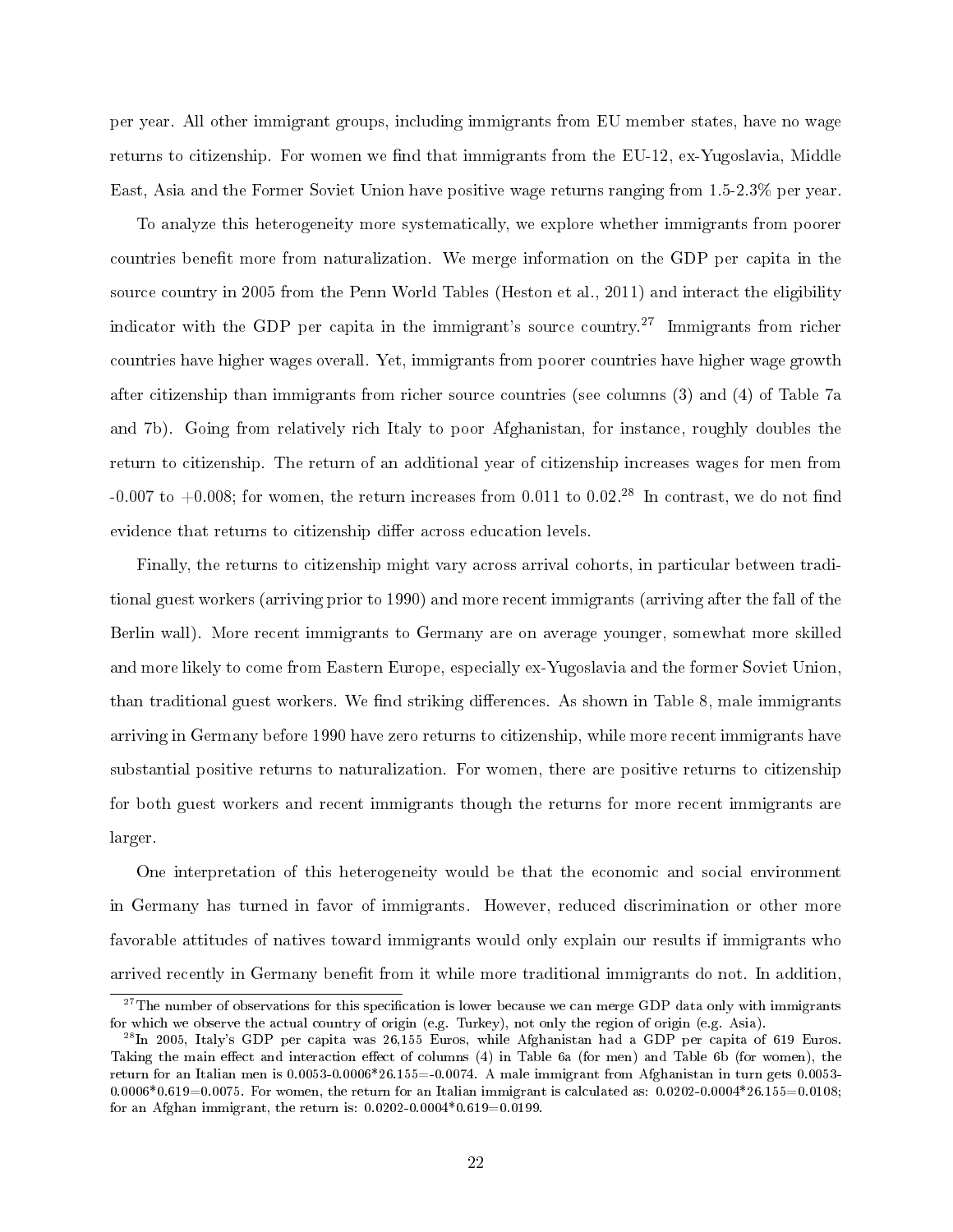the more favorable treatment has to be restricted to immigrants eligible for citizenship, but cannot benefit immigrants who get eligible for German citizenship within a few years. We think this scenario is unlikely. An alternative explanation would be that immigrants arriving in Germany after 1990 knew that they can obtain citizenship whereas earlier guest workers came to Germany without any such perspective. As such, incentives to migrate and invest in destination-specific skills changed after the 1991 and again after the 2000 reform. We see indeed that immigrants arriving after 1990, many coming from Central and Eastern Europe, are on average younger and slightly more educated than traditional guest workers in Germany. It is thus likely that their better human capital endowment is the primary reason why recent immigrants benefit more from citizenship. We cannot separate however, whether the change in immigrant selection after 1991 is a consequence of the 1991 reform or just a consequence of the new immigration opportunities after the Iron Curtain was removed.

## 6 Robustness Analysis

This section explores the robustness of the estimated returns to citizenship and the validity of our identifying assumption. A first concern of our analysis so far is that some immigrants in our sample might qualify for citizenship through alternative channels. The most important fast track to citizenship is through being married to a German citizen. Foreign spouses of citizens can apply for naturalization after 3 years of residency in Germany.<sup>29</sup> Therefore, some of the immigrants in our sample would be eligible for naturalization much faster than our eligibility variable indicates. Naturalization through marriage is expected to be more important for adult immigrants aged 23 and above. Since those immigrants are more likely to be in the control group, we possibly underestimate the returns to German citizenship. To check whether this could explain the absence of returns for male immigrants, we drop all immigrants who report having a German spouse in 2007-2009.<sup>30</sup> The results reported in Table 9 show a very similar pattern than before: no returns to citizenship for

 $^{29}$ The immigrant has to be married for at least two years by the time he or she applies for naturalization; furthermore, the spouse has to have a German citizenship for at least 2 years. Finally, the couple has to have a permanent residence permit.

 $30$ Note that we only observe their current spouse, not the spouse or partner an immigrant had when they first lived in Germany. Some immigrants we drop from the sample might have naturalized through the provisions of the 1990 or 2000 reforms but married a German citizen only afterward. And some immigrants might have naturalized through a German spouse, but got divorced before we observe them in the 2007-2009 sample period. We think that the number of immigrants we misclassify should be small relative to the number of immigrants who still have a German spouse in the 2007-2009 period. We find similar results if we use the GSOEP where we have annual information on the immigrant's partner from 1984-2009 (results are available upon request).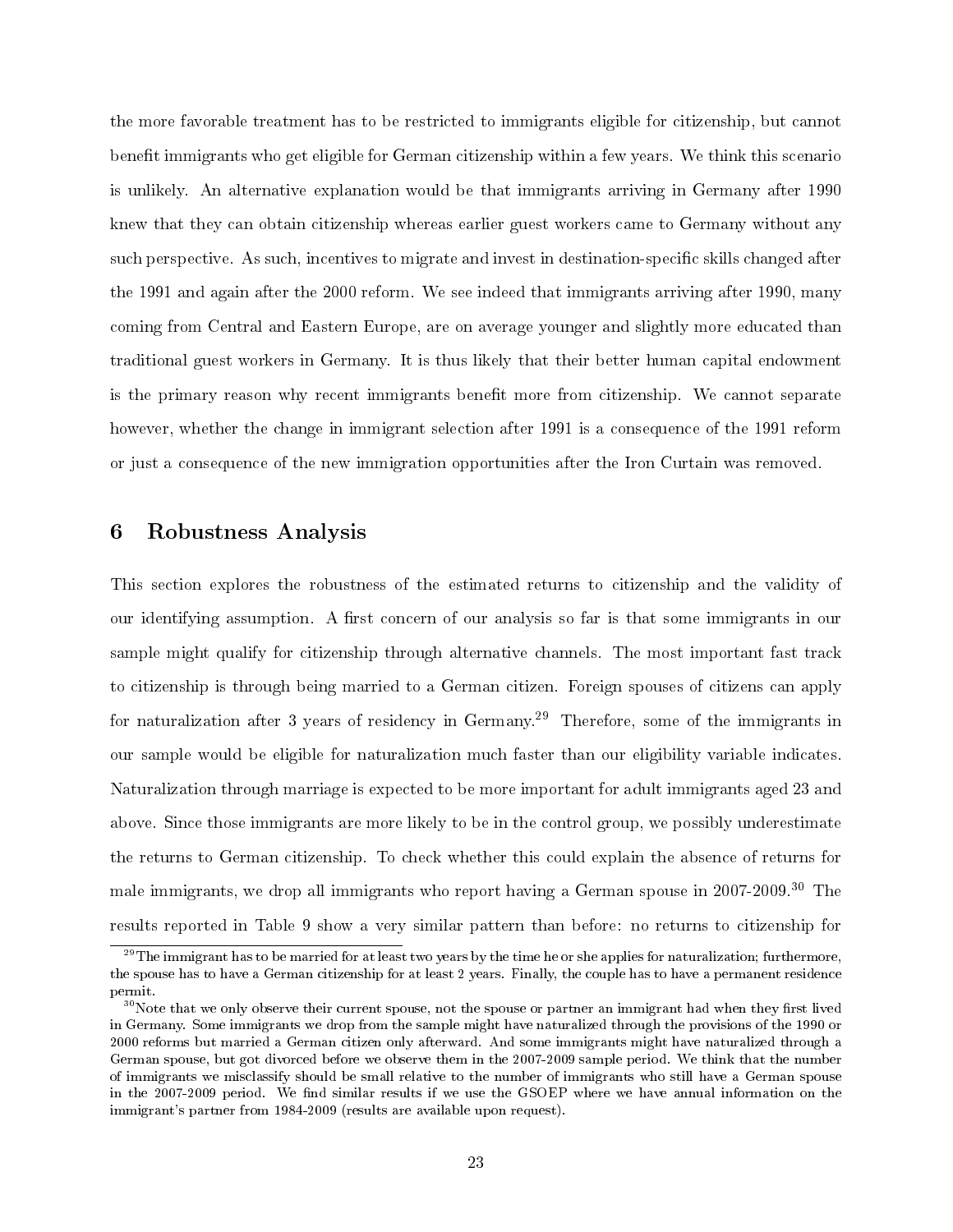male immigrants once we control for years in Germany and positive returns for female immigrants across all specifications.

A second concern is that the 2000 reform not only changed the residency requirement for adult immigrants but also granted citizenship to children born in Germany to foreign-born parents. Immigrants with dependent children had therefore a higher incentive to naturalize prior to 2000 because they could include spouses and dependent children in their application. After 2000, newborn children obtained German citizenship independently of their parents (except for a 8 year residency requirement for at least one parent). Hence, the benefits of citizenship might be smaller after 2000 for parents with very young children. Controlling for the presence of children in the household as well as their age structure does not change our results.

Third, our sample of naturalized citizens could also be affected by changes in the inflow of refugees and asylum seekers. Prior to 1988, Germany had relatively low inflows of asylum seekers (about 60-70,000 per year). After the opening of the Iron Curtain, large numbers of asylum seekers (more than 200,000 per year) began to arrive in Germany. Faced with ever-increasing numbers, the federal government restricted access to political asylum in  $1993<sup>31</sup>$  Hence, the selection of refugees arriving in Germany might have changed substantially over time, especially after 1993. Refugees who are granted political asylum face the same naturalization criteria as all other immigrants in Germany. In some cases, however, the residency requirement could be reduced to 6 years. As such, some refugees might have naturalized earlier than our definition of eligibility indicates. Unfortunately, we do not directly observe whether an immigrant arrives in Germany as a refugee or asylum seeker. Yet, we can run two additional tests to check whether our results hold for the subsample of non-refugees: first, we drop all immigrants from ex-Yugoslavia and the Middle East which formed the largest groups of refugees over our sample period. Our second test restricts the sample to immigrants arriving in Germany prior to 1988 when numbers of refugees were still small. Table 8 shows that immigrant samples net of refugees show the same wage patterns than the main results.

Fourth, changes in the German economy more broadly might have an influence on the results. Germany's labor market experienced a substantial inflow of migrants after the fall of the Berlin Wall and the opening of the Iron Curtain. In addition, wage inequality in Germany increased in the late

<sup>&</sup>lt;sup>31</sup>After 1993, immigrants from source countries that are considered safe, or those arriving from safe third countries (which included all of Germany's geographic neighbors) could no longer apply for political asylum in Germany.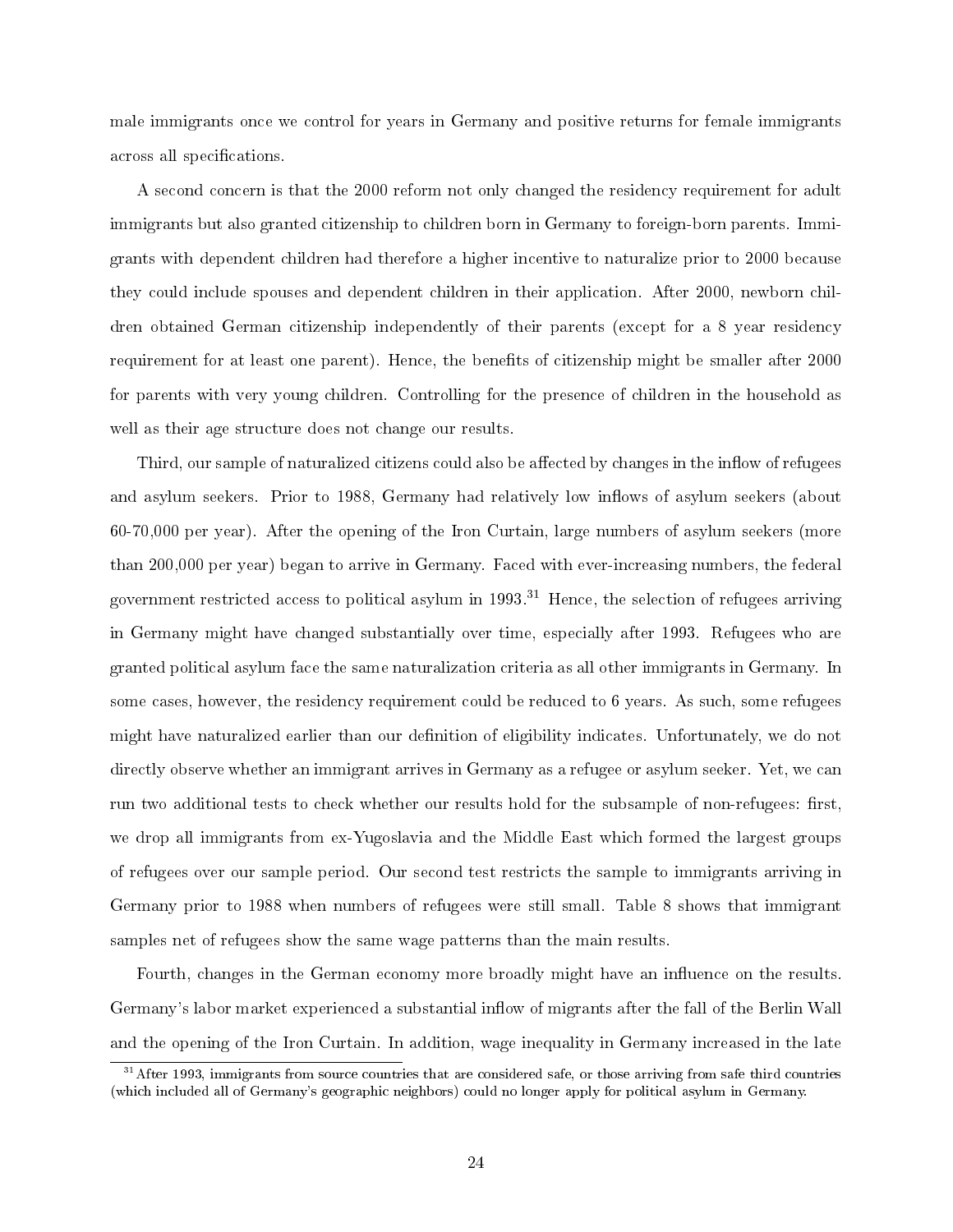1990s and 2000s with substantial net gains for the high-skilled but net wage losses for the low-skilled. In principle, these changes would be absorbed by year dummies or state trends if changes vary across German states. Our reduced-form estimates would only be biased if business cycle effects or secular wage changes affect recently eligible immigrants differently than not yet eligible immigrants. If eligible immigrants perform better during a recession than non-eligible immigrants, for instance, our results would be upward biased. Our first robustness test drops all East German states because immigration flows and labor market dynamics differ substantially between East and West Germany. Alternatively, we include state-level unemployment rates and GDP growth rates to our specification. In both cases, results are very similar to our main estimates.

Fifth, our results might be sensitive to functional form assumptions. Recall that the reducedform effect is identified from variation in the eligibility variable net of a quadratic in age and years in Germany. To allow for more flexible age and assimilation effects, we include separate indicators for 5-year age groups; we then add separate indicators for 5-years arrival cohorts as well. The last two specifications in Table 9 shows that our results are robust to these alternative definitions of the main control variables: access to citizenship still carries no wage return for men and sizable wage returns for immigrant women.<sup>32</sup>

Sixth, we probe the validity of our identifying assumption using pre-reform data from the GSOEP. Table A8 compares the characteristics of immigrants who get eligible shortly after the 1991 reform to those who get eligible later (in the 1996-1999 period). Each entry reports the coefficient from a regression on an indicator equal to one if an immigrant is eligible in 1991-1995 and zero if she gets eligible in 1996-1999. All regressions control for age, age squared, years in Germany (a linear and squared term), region of origin, year and state fixed effects as well as state-specific linear trends. The results show few statistically significant differences between immigrants in the pre-reform period  $(1984-1989)$ . The only exception for men is that immigrants who get eligible in the first years after the 1991 reform are more likely to be employed in the service sector (and hence, less likely to be

 $32A$  related concern is that our immigrant sample might suffer from cohort bias where more recent arrival cohorts are of higher (or lower) quality in terms of observable characteristics than older arrival cohorts. As our estimates rely on cross-sectional variation between different immigrant cohorts (defined by age, arrival year and time period), cohort bias could in principle affect our results, though the direction of the bias is not so clear. Using Microcensus data from 2000 to 2009, we check whether earnings of more recent arrival cohorts are below or above those of earlier arrival cohorts (holding years in Germany and age effects constant). We find little evidence for cohort bias in the German context (the results are available upon request) which suggests that our results are indeed driven by a more liberal access to citizenship and not by changes in immigrant selection.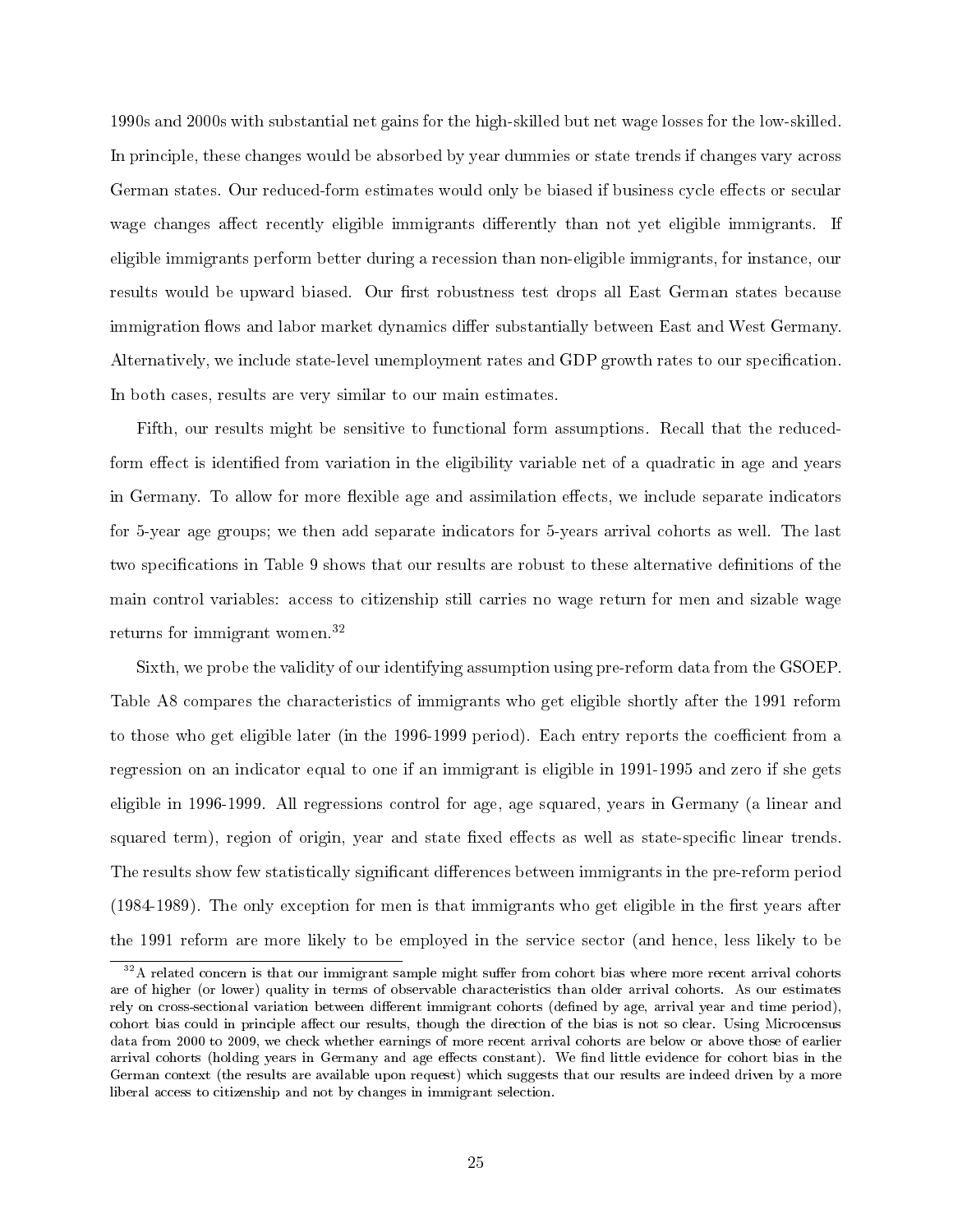employed in manufacturing). Among women, immigrants eligible shortly after the reform live in somewhat smaller households and are somewhat less likely to work full time. All differences are just borderline significant at the 10% level.

An alternative way to test the validity of our identifying assumption is to use placebo reforms. To check for differential pre-reform trends, we use the same eligibility rules as in the actual reforms but pretend that the reform took place 2, 3, 4, or 5 years before 1991. We restrict attention to the first reform because immigrants in the pre-2000 years are affected by the 1991 reform. Table A9 in the appendix shows no prior trends for male and female wages and also no prior trend for female employment. The only exception is that labor force participation among male immigrants shows a positive trend 5-6 years prior to the 1991 reform, but not in the period shortly before the actual reform. Since we find no effect of the citizenship reform on employment, we think this is not a major issue.

Finally, our main analysis only identifies whether naturalization or eligibility for citizenship has a persistent effect on the growth rate of wages. Because we only observe immigrants in the Microcensus several years after they actually naturalize or become eligible for citizenship, we cannot identify any level effect of citizenship on labor market outcomes. However, citizenship might shift employment or wages immediately after naturalization, for example if immigrants switch careers immediately. To test for level effects in employment and wages, we again use the GSOEP where we can identify both an immediate wage effect of naturalization or eligibility (a level effect) and any persistent effect on wage growth because of faster human capital accumulation (a slope effect). We capture the level effect by a dummy variable whether an individual is naturalized or eligible in the current year. As before, we identify the slope effect by including a measure of years since naturalization or eligibility for citizenship. The results in Table  $A10$  in the appendix show that level effects do not matter once we condition on time in Germany. Overall, the results are consistent with the evidence in Table 2 and 3. There are no growth effects of citizenship for men but positive growth effects for women.<sup>33</sup>

 $33$ The main difference to our main results (using the Microcensus) is that for men even the OLS estimates show no correlation between naturalization and labor market outcomes. This result is most likely the consequence of measurement error; in the GSOEP, we have no direct information on the year of naturalization but have to infer naturalizations from changes in citizenship status reported in each year.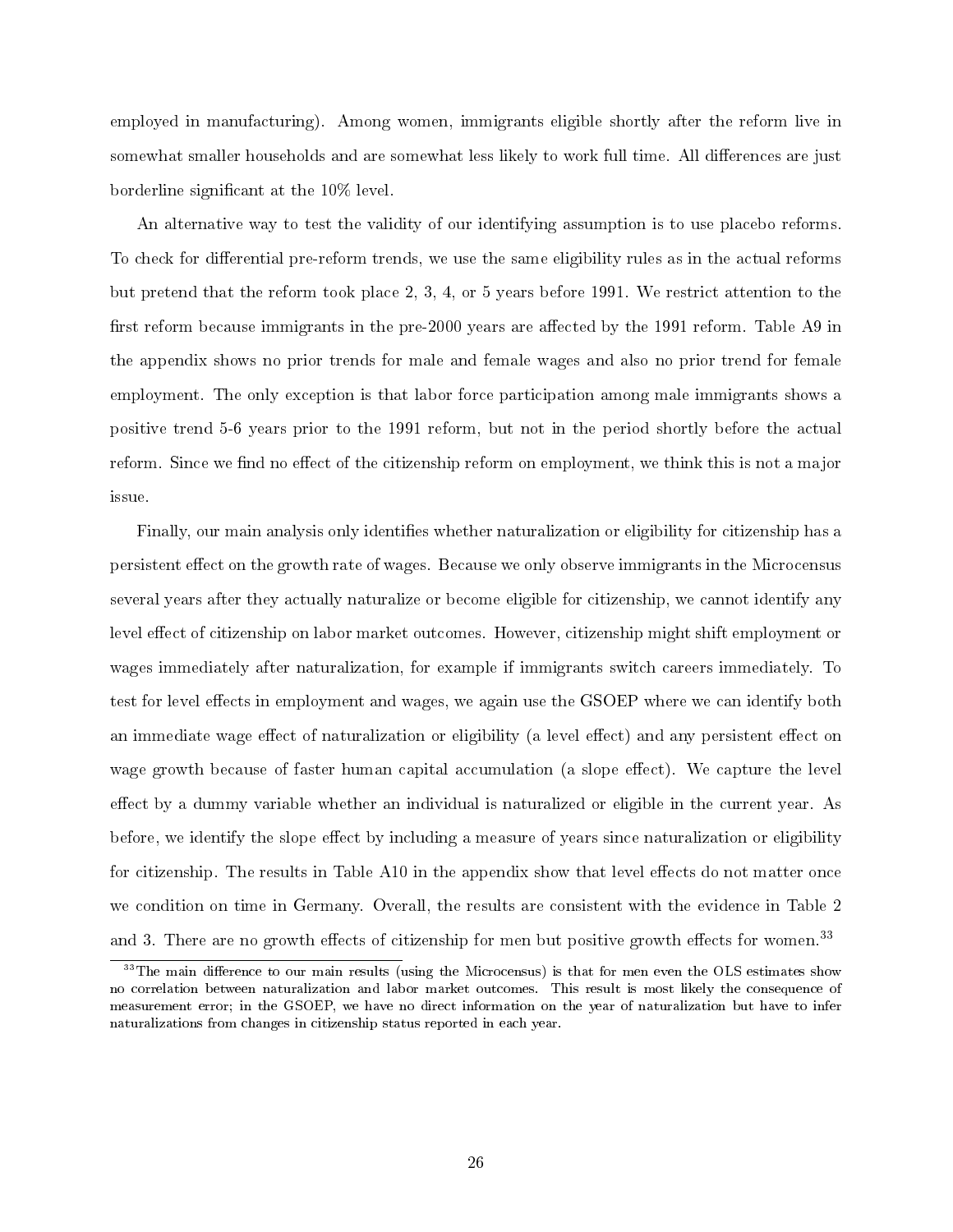## 7 Conclusion

We study the effects of citizenship in Germany, a country that has traditionally had little experience with naturalizations. Over the past decades Germany has moved from a country where citizenship was closely tied to ancestry to a more liberal understanding of citizenship and naturalization. We find that the take-up of citizenship in Germany among first-generation immigrants is still low compared to more traditional immigration countries, though higher among more recent immigrants. In contrast to traditional immigrant countries, we do not find positive selection into German citizenship. Men are intermediately selected in terms of observable skills, as medium-skilled immigrants are more likely to naturalize than the low-skilled, but also more likely than high-skilled immigrants. Women, in contrast, are even negatively selected with respect to education, with high-skilled immigrants being less likely to naturalize than low- and medium-skilled immigrants. We also find that younger immigrants are more likely to naturalize in Germany.

To identify the effects of citizenship acquisition in the labor market, we exploit age-dependent residency requirements in Germany's reforms of citizenship law. Our intention-to-treat effect shows few permanent benefits of citizenship for men, but substantial returns for immigrant women. In contrast to previous evidence from the US, we do not find evidence that immigrants work more in the public sector or in a white-collar job after citizenship. We also find no support that the wage returns are driven by improvements in German language skills. Rather, a more liberal access to citizenship allows women to move to jobs with a permanent contract, to larger firms and to betterpaying occupations in the private sector. About 30% of the wage returns are driven by moving to higher paying occupations and industries.

Exploring the heterogeneity of returns, we find that wage returns are typically larger for immigrants from outside the European Union and, more generally, for immigrants from poorer countries. The picture is also more optimistic if we focus on more recent immigrant men and women which enjoy substantial wage returns to citizenship. Overall then, naturalization appears to be one channel to improve the economic integration of immigrants even in countries where access to citizenship has traditionally been very restrictive. The benefits of a more liberal immigration policy seem to materialize especially if immigrants have the human capital necessary to succeed in the host country's labor market - a condition more recent immigrants to Germany are more likely to satisfy. As such, the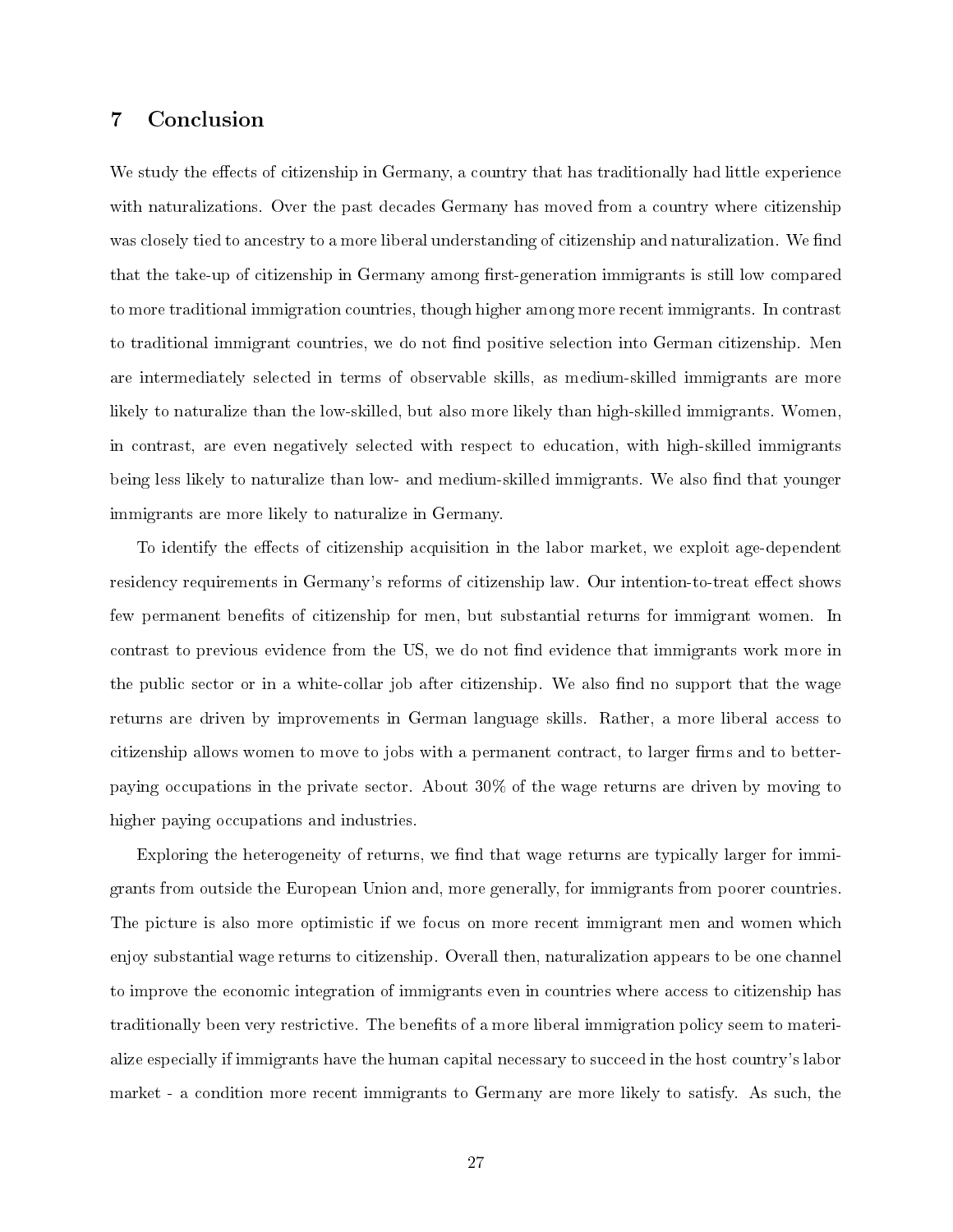substantial inflow of immigration over the past decades might provide large benefits for Germany. Immigration is an important channel to counter or reduce the pressure from population aging in Germany and other developed countries like Italy or Japan, for example. Further, economically more successful immigrants also make higher net economic and fiscal contributions to the host economy, which in turn should promote a positive perception of immigrants in the native population. Our results also caution us, however, that citizenship law is not a policy instrument that works for all immigrants automatically.

## References

- [1] Abramitzky, R., L.P. Boustan and K. Eriksson (2012), Europe's tired, poor, huddled masses: Self-selection and economic outcomes in the age of mass migration," American Economic Review, 102, 1832-56.
- [2] Aleksynska, M. and Y. Algan (2010), "Assimilation and Integration of Immigrants in Europe," IZA Discussion Paper No. 5185.
- [3] Algan, Y., C. Dustmann, A. Glitz and A. Manning  $(2010)$ , "The economic situation of firstand second-generation immigrants in France, Germany, and the UK," Economic Journal, 120 F4-F30.
- [4] Avitabile, C., I. Clots-Figueras and P. Masella (2013a), "The effect of birthright citizenship on parental integration outcomes," Journal of Law and Economics, 56, 777-810.
- [5] Avitabile, C., I. Clots-Figueras and P. Masella (2013b), "Citizenship, fertility and parental investments," American Economic Journal: Applied Economics, forthcoming.
- [6] Basilio, L. and T. Bauer (2010), "Transferability of human capital and immigrant assimilation: An analysis for Germany," IZA Discussion Paper No. 4716.
- [7] Bauer, T., B. Dietz, K.F. Zimmermann and E. Zwintz (2005), German migration: Development, assimilation, and labor market effects". In: European Migration. What do we know?, edited by K.F. Zimmermann, pp. 197-261. Oxford: Oxford University Press.
- [8] Bevelander, P. and R. Pendakur (2011), "Citizenship, co-ethnic populations, and employment probabilities of immigrants in Sweden," Journal of International Migration and Integration, 13, 203-222.
- [9] Bevelander, P. and J. Veenman (2008). "Naturalisation and socioeconomic integration: The case of the Netherlands." In: The economics of citizenship, edited by P. Bevelander and D.J. DeVoretz. Malmö: Holmbergs.
- [10] Birkner, E. (2007), Aussiedler im Mikrozensus: Identizierungsprobleme und erste Analysen zur Arbeitsmarktintegration," Presentation at the Workshop "Integrationschancen von Stätaussiedlern, "March 29-30, Institute for Employment Research (IAB), Nuremburg.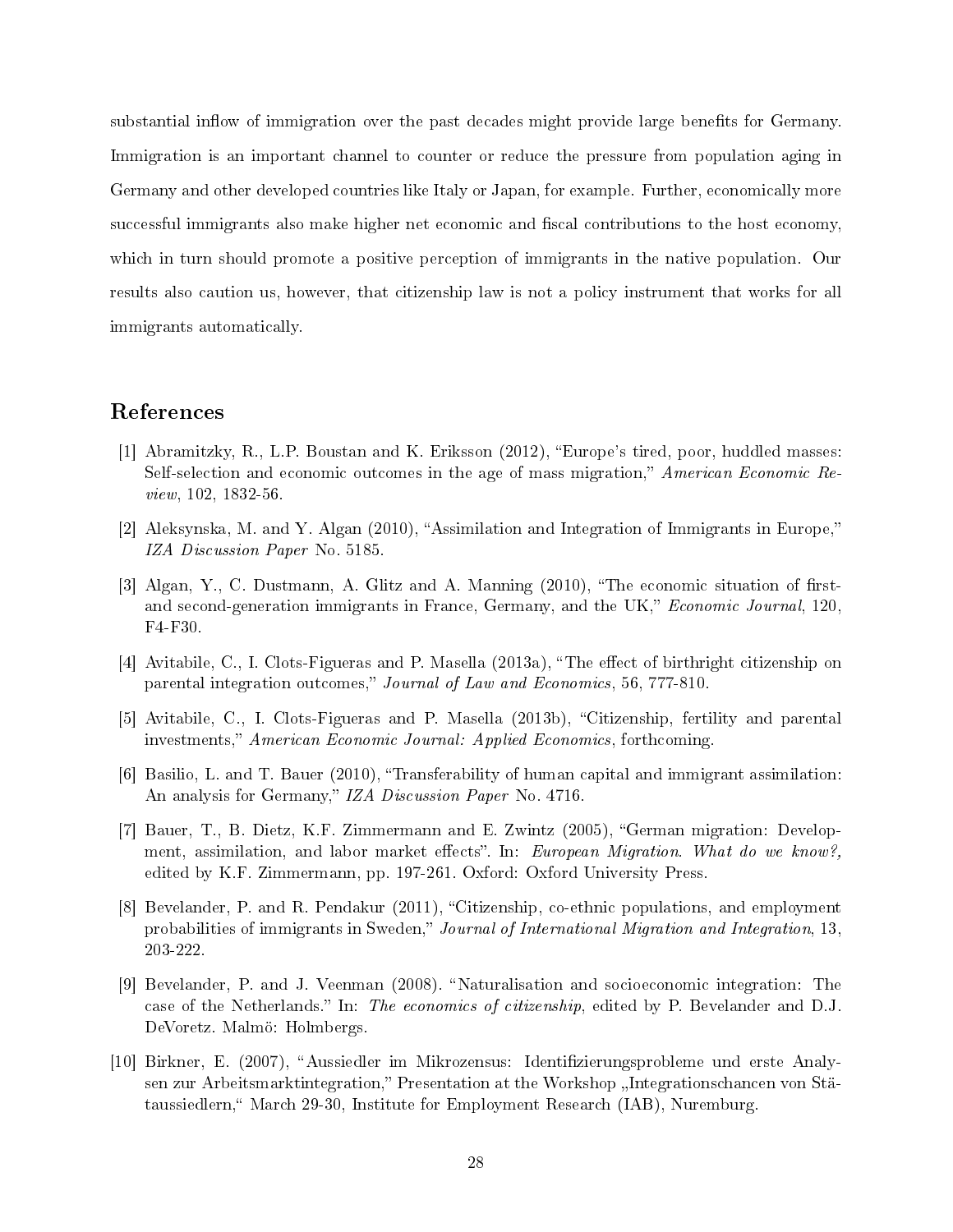- [11] Borjas, G. (1985), Assimilation, changes in cohort quality, and the earnings of immigrants, Journal of Labor Economics, 3, 463-89.
- [12] Borjas, G. (2013), The slowdown in the economic assimilation of immigrants: Aging and cohort effects revisited again," NBER working paper No. 19116.
- [13] Borjas, G. and L. Hilton (1996), Immigration and the welfare state: Immigrant participation in means- tested entitlement programs," Quarterly Journal of Economics, 111, 575-604.
- [14] Bratsberg, B., Ragan, J. F. and Z. M. Nasir (2002). "The effect of naturalization on wage growth: A panel study of young male immigrants." Journal of Labor Economics, 20, 568-97.
- [15] Bratsberg, B. and O. Raaum (2011), The labour market outcomes of naturalised citizens in Norway," In: *Naturalisation: A passport for the better integration of immigrants?*, edited by the Organisation for Economic Cooperation and Development (OECD), Paris: OECD.
- [16] Bundesministerium des Inneren (2008), Migrationsbericht des Bundesamtes für Migration und Flüchtlinge im Namen der Bundesregierung, Berlin: Federal Ministry of the Interior.
- [17] Bundesamt für Migration und Flüchtlinge (BAMF) (2008), Die Einbürgerung von Ausländern in Deutschland", Federal Office for Migration and Refugees, Working Paper No. 17.
- [18] Bundesamt für Migration und Flüchtlinge (BAMF) (2012), Einbürgerungsverhalten von Ausländerinnen und Ausländern in Deutschland sowie Erkenntnisse zu Optionspflichtigen", Federal Office for Migration and Refugees, Research Paper No. 15.
- [19] Card, D. (2005), "Is the new immigration really so bad?" *Economic Journal*, 115, F300-F323.
- [20] Carlsson, M. and D. Rooth (2007), Evidence of ethnic discrimination in the Swedish labor market using experimental data," Labour Economics, 14, 716-729.
- [21] Chiswick, B. R. (1978), "The effect of Americanization on the earnings of foreign-born men." Journal of Political Economy, 86, 897-921.
- [22] Chiswick, B. R. and P. W. Miller (1995), "The endogeneity between language and earnings: International analyses." Journal of Labor Economics, 13 (2), 246-88.
- [23] Chiswick, B. R. and P.W. Miller (2008), "Citizenship in the US: The roles of immigrant characteristics and country of origin," Research in Labor Economics, 29, 91-130.
- [24] Clark, K. and J. Lindley (2009), "Immigrant assimilation pre and post labour market entry: evidence from the UK Labour Force Survey," Journal of Population Economics, 22, 175-198.
- [25] Constant, A.F., Gataullina, L. and K. F. Zimmermann (2009). "Naturalization proclivities, ethnicity and integration," International Journal of Manpower, 30, 70-82.
- [26] Constant, A.F. and D. Massey (2002), "Self-Selection, earnings, and out-migration: A longitudinal study of immigrants in Germany," IZA Discussion Paper No. 672.
- [27] De Voretz, D. and S. Pivnenko (2006), The economic causes and consequences of Canadian citizenship," Journal of Immigration and Integration, 6, 435-68.
- [28] Duleep, H.O. and D. J. Dowhan (2002), "Insights from longitudinal data on the earnings growth of U.S. foreign-born men,"  $Demography$ , 39, 485-506.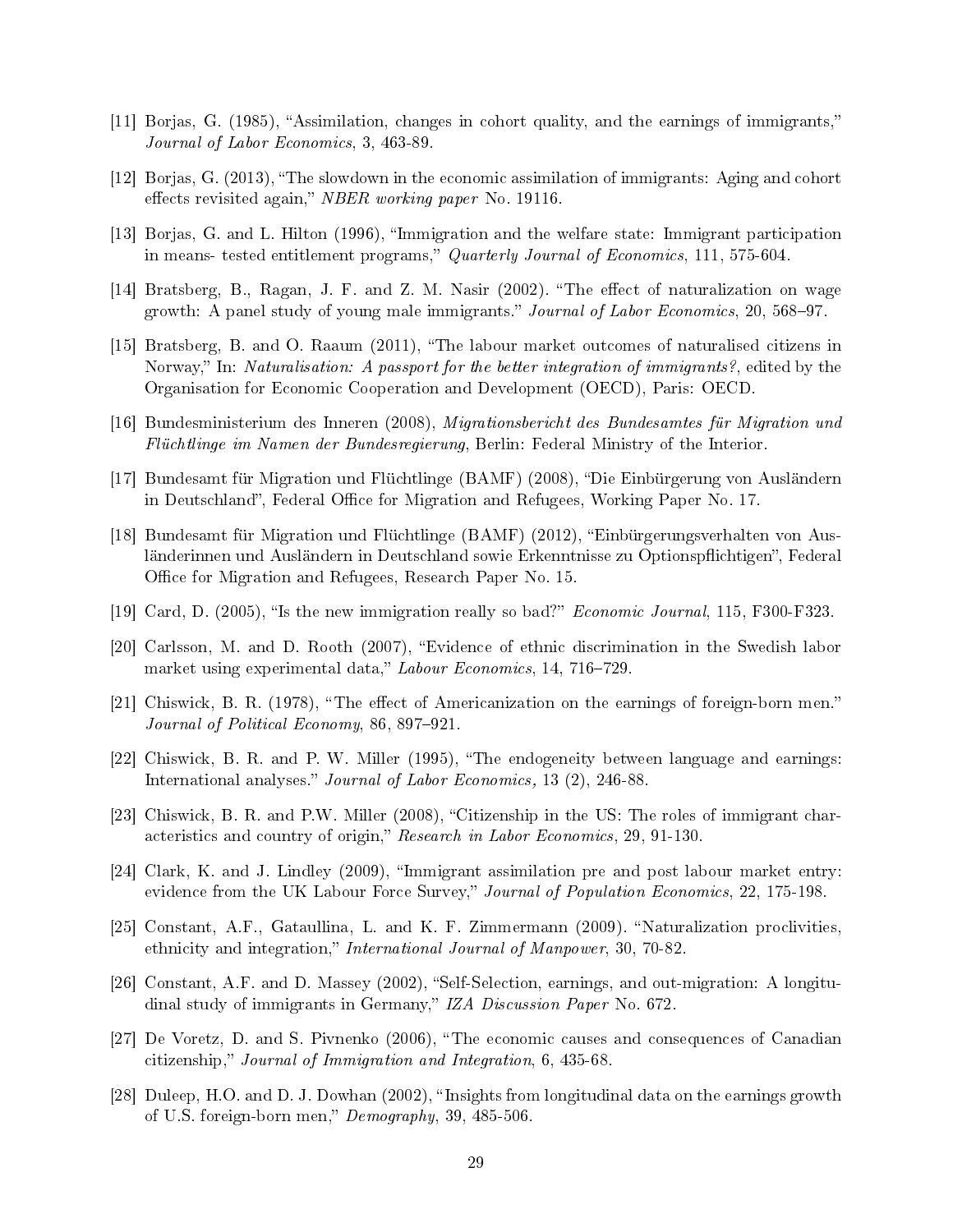- [29] Dustmann, C. (1993), "Earnings Adjustment of Temporary Migrants," Journal of Population Economics, 6, 153-168.
- [30] Dustmann, C. (1994), "Speaking fluency, writing fluency and earnings of migrants," Journal of Population Economics, 7, 133-156.
- [31] Dustmann, C. and A. Glitz (2011), "Migration and Education," *Handbook of Economics of* Education, edited by E. Hanushek, North Holland: Elsevier, vol. 4, pp. 327-439.
- [32] Dustmann, C. and A. Van Soest  $(2001)$ , "Language fluency and earnings estimation with misclassified language indicators," Review of Economics and Statistics, 83, 663-674.
- [33] Fertig, M. and S. Schurer (2007), Earnings assimilation of immigrants in Germany: The importance of heterogeneity and attrition bias," DIW Discussion Paper No. 30.
- [34] Fougère, D., Safi, M. (2009). "The effects of naturalization on immigrants employment probability (France, 1968-1999)," *International Journal of Manpower*, 30, 83-96.
- [35] Hailbronner, K. and G. Renner (1992), Staatsangehörigkeitsrecht, Texte, Munich: C. H. Beck.
- [36] Hanson, G.H. (2009), The economic consequences of the international migration of labor, Annual Review of Economics, 1, 179-207.
- [37] Heston, A., R. Summers and B. Aten (2011), "Penn World Table Version 7.0," Center for International Comparisons of Production, Income and Prices at the University of Pennsylvania.
- [38] Howard, M. M. (2008), "The causes and consequences of Germany's new citizenship law,"  $Ger$ man Politics, 17, 41-62.
- [39] Hu, W.-Y. (2000), "Immigrant earnings assimilation: Estimates from longitudinal data," American Economic Review P&P, 90, 368-72.
- [40] Kaas, L. and C. Manger (2012), "Ethnic discrimination in Germany's labour market: A field experiment," German Economic Review, 13, 1-20.
- [41] Kroh, M. (2011), "Documentation of sample sizes and panel attrition in the German Socio-Economic Panel (1984-2010)," German Institute for Economic Research, SOEP Data Documentation Paper No. 59.
- [42] Lalonde, R. and R. Topel (1997), Economic impact of international migration and the economic performance of migrants." In: Handbook of Population and Family Economics, vol. 1B, edited by Mark R. Rosenzweig and Oded Stark. Amsterdam: Elsevier Science.
- [43] Licht, G. and V. Steiner (1994), "Assimilation, labour market experience, and earning profiles of temporary and permanent immigrant workers in Germany," International Review of Applied Economics, 8, 130-56.
- [44] Lubotsky, (2007), "Chutes or ladders? A longitudinal analysis of immigrant earnings," Journal of Political Economy, 115, 820-67.
- [45] Mazzolari, F. (2009), "Determinants and effects of naturalization: the role of dual citizenship laws",  $Demography$ , 46, 169-91.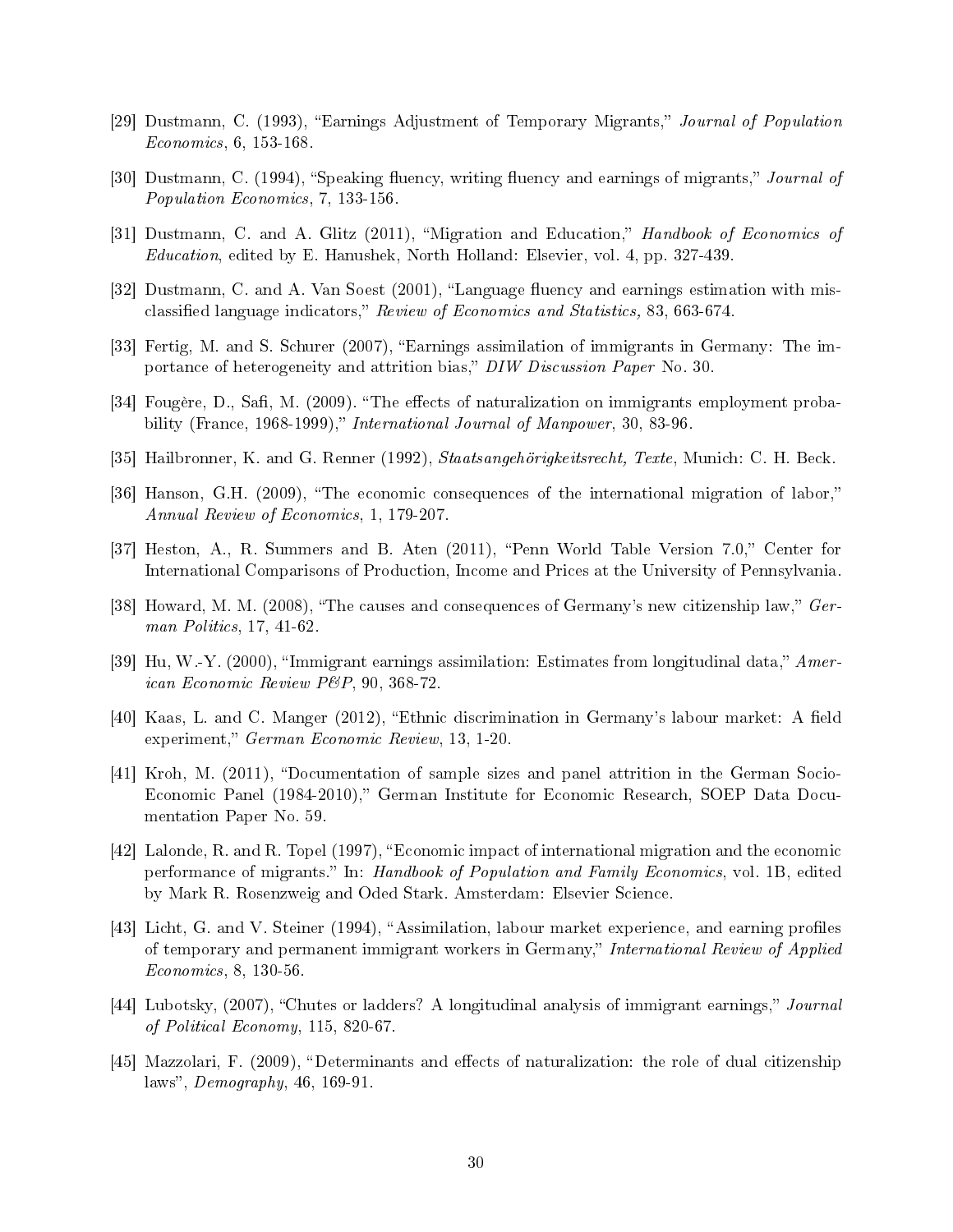- [46] Organisation for Economic Cooperation and Development (2006), International Migration Outlook: SOPEMI-2006 Edition, Paris: OECD
- [47] Organisation for Economic Cooperation and Development (2011), Naturalisation: A passport for the better integration of immigrants? Paris: OECD.
- [48] Pischke, J.-S. (1993), "Assimilation and the earnings of guestworkers in Germany," unpublished manuscript, MIT.
- [49] Schmidt, C.M. (1997), "Immigrant performance in Germany: Labor earnings of ethnic German migrants and foreign guest workers," Quarterly Review of Economics and Finance, 37, 379-97.
- [50] Scott, K. (2008), "The economics of citizenship: Is there a naturalization effect?" In: The economics of citizenship, edited by P. Bevelander and D.J. DeVoretz. Malmö: Holmbergs.
- [51] Steinhardt, M.F. (2012), "Does citizenship matter? The economic impact of naturalizations in Germany", *Labour Economics*, 19, 813-23.
- [52] Steinhardt, M. F. and J. Wedemeier (2012), The labor market performance of naturalized immigrants in Switzerland - New evidence from the Swiss Labor Force Survey," Journal of International Migration and Integration, 13, 223-242.
- [53] Yang, P.Q. (1994), "Explaining immigrant naturalization," International Migration Review, 28, 3: 449-77.

## A German Microcensus (2007-2009)

Data and Sample: The Microcensus interviews about 830,000 individuals each year. Participation is required by law (though answering some questions is voluntary) as the data form the basis for the calculation of nationally representative labor market statistics. The scientific use file is a  $70\%$ subsample of the official dataset. We restrict the sample to first-generation immigrants, i.e. foreignborn individuals who live in private households in Germany. For each person, we know the year the person arrived in Germany and the country of origin. Individuals born abroad to German parents are also contained in the foreign-born sample but can be identified as their country of origin is missing. We further restrict our sample to immigrants who arrived in Germany between 1976 and 2000 and are between 16 and 35 years of age in the post-reform period (1991-2009).

Since 2005, the survey records whether and how an immigrant has obtained German citizenship and the year in which naturalization took place. To define our sample of interest, we first calculate the number of years an immigrant has lived in Germany. Together with the age of an individual in the post-reform period, we then define the year an immigrant is first eligible for citizenship based on the residency requirement. An immigrant arriving in 1976 becomes eligible for citizenship in 1991 independent of her age. Adolescent immigrants (aged 16-22) arriving between 1977 and 1982 become eligible in 1991 while those arriving between 1983 and 2000 become eligible after 8 years (between 1991 and 2009). Adult immigrants (aged 23 and older) arriving between 1977 and 1985 become eligible after 15 years of residence (between 1991 and 2000). Adult immigrants arriving between 1986 and 1991 all become eligible in 2000 when the reduced residency requirement comes into effect. All adult immigrants arriving between 1992 and 2000 become eligible after 8 years of residency (between 2000 and 2009). In the final step, we then calculate the number of years an immigrant in 2007-2009 has been eligible for German citizenship.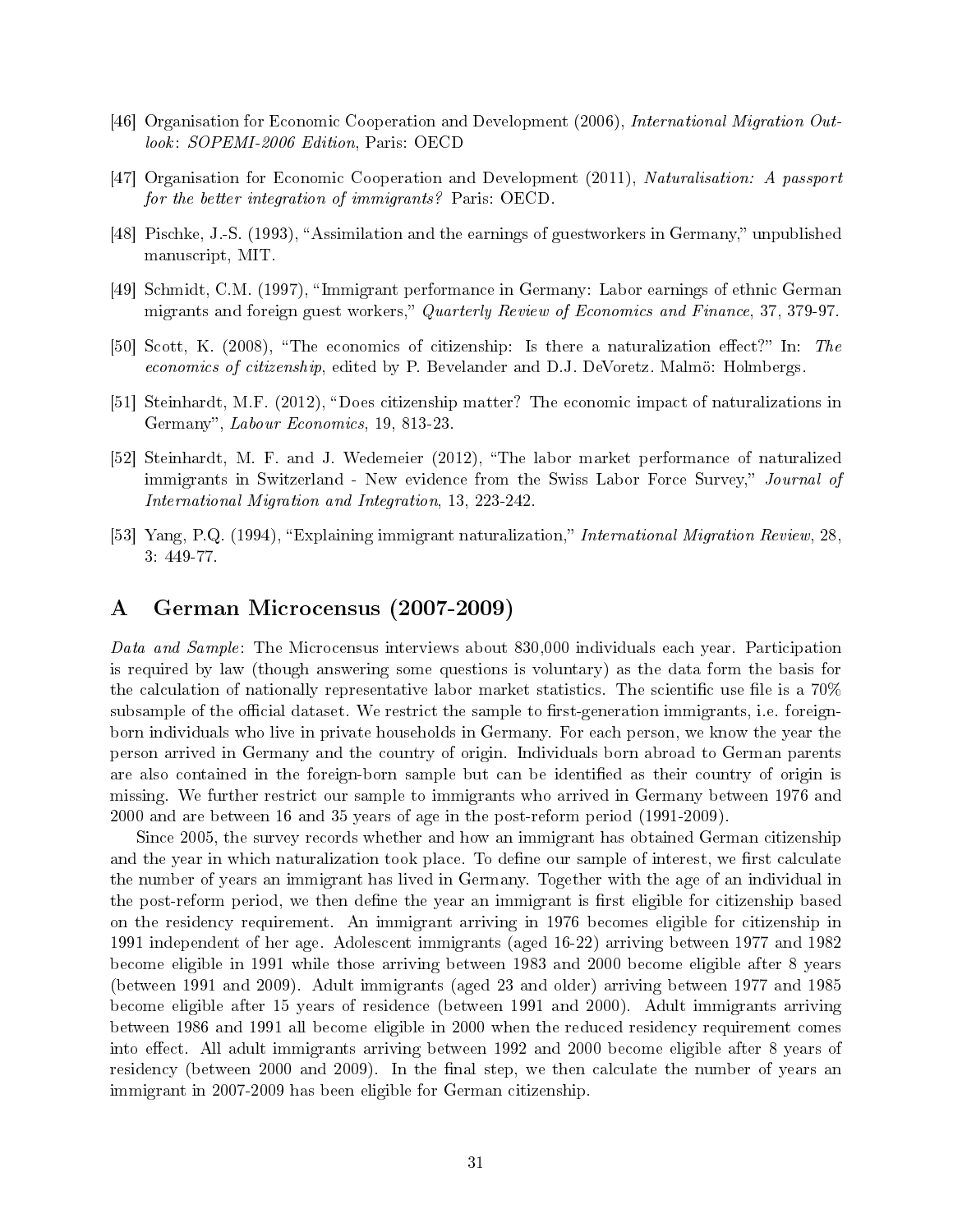We also need to distinguish regular immigrants from ethnic Germans ("Aussiedler") who are not affected by the 1991 and 2000 reforms. Ethnic Germans have some German ancestry and have access to German citizenship within three years of arrival. Aggregate statistics suggest that migration flows of ethnic Germans started in 1985 with less than 50,000 per year, peaked between 1988 and 1991 at around 300,000 per year, remained at about 200,000 per year between 1992 and 1996 and then subsided to 100,000 and below after 1998 (Bundesministerium des Inneren, 2009). We first define ethnic Germans as individuals born outside Germany with a German passport who naturalized within three years of arrival in Germany (which is legally impossible for regular immigrants) and whose previous nationality was Czech, Hungarian, Kazakh, Polish, Romanian, Russian, Slovakian or Ukrainian as ethnic Germans (see Birkner, 2007: Algan et al., 2010 follow the same approach). Based on this definition, we identify and exclude about 58,000 ethnic Germans in our data over the period from 2005 to 2009. After applying this restriction, our data still contain immigrants from Eastern Europe or the Former Soviet Union who naturalize much earlier than the required 8 or 15 years. We therefore restrict our sample to the 2007-2009 survey years when we explicitly know whether an immigrant naturalized as an ethnic German or not.

Dependent variables: Our primary outcome variable is the log of monthly net personal income. The variable combines labor earnings, income from self-employment, rental income, public and private pensions as well as public transfers (like welfare or unemployment benefits, child benefit or housing subsidies) but is net of taxes and other contributions. To deflate income to constant Euros. we use the consumer price index from the Federal Statistical Office (the base year is 2005). The income variable is recorded as a categorical variable with 24 categories. We use the midpoint of each category to convert personal income into a continuous variable.

Our second outcome variable is employment. The question about employment asks whether an individual has been working for pay or has been engaged in an income generating activity in the previous week (Haben Sie in der vergangenen Woche eine bezahlte bzw. eine mit einem Einkommen verbundene Tätigkeit ausgeübt? Dabei ist es egal, welchen zeitlichen Umfang diese hatte."). We define a person as employed if she works fulltime or part-time, works for less than 400 Euros per month, works in a family business or works in a job temporarily. A person is not employed in the current year if she is either unemployed, on long-term parental leave (longer than three months) or out of the labor force. Alternatively, we dene individuals as employed if they are unemployed but available for work. We also analyze whether naturalized immigrants are more likely to work in the public sector or in a white-collar job. A white-collar job is defined as working as a clerk or officer, judge or civil servant. The variable is zero if someone is employed as a worker or home worker. Here, we exclude trainees ("Auszubildende") and family workers.

Our third outcome of interest is economic self-sufficiency. The variable is coded as one if an individual receives welfare benefits, either unemployment benefits ("Arbeitslosengeld I") or social assistance ("Arbeitslosengeld II"); and zero otherwise. Finally, we study whether an individual works on a temporary or permanent contract.

Control variables: Educational attainment is defined as low-skilled if the individual has no vocational degree and at most a lower secondary school degree. A migrant is medium-skilled if she has a vocational degree or high school degree; and she is high-skilled if she has a college degree. The occupation variable distinguishes between self-employed, civil servant, employee, workers, trainees and soldiers while the sector variable distinguishes between 8 broad sectors.

To explore the heterogeneity of naturalization effects, we study immigrants from different countries of origin. In particular, we dene ten categories of countries of origin based on the current citizenship (for those who do not naturalize) or the citizenship prior to naturalization (for those naturalized). The first group (EU15: Austria, Belgium, Denmark, Finland, France, Greece, Ireland, Italy, Luxembourg, Netherlands, Portugal, Spain, Sweden and United Kingdom) includes all coun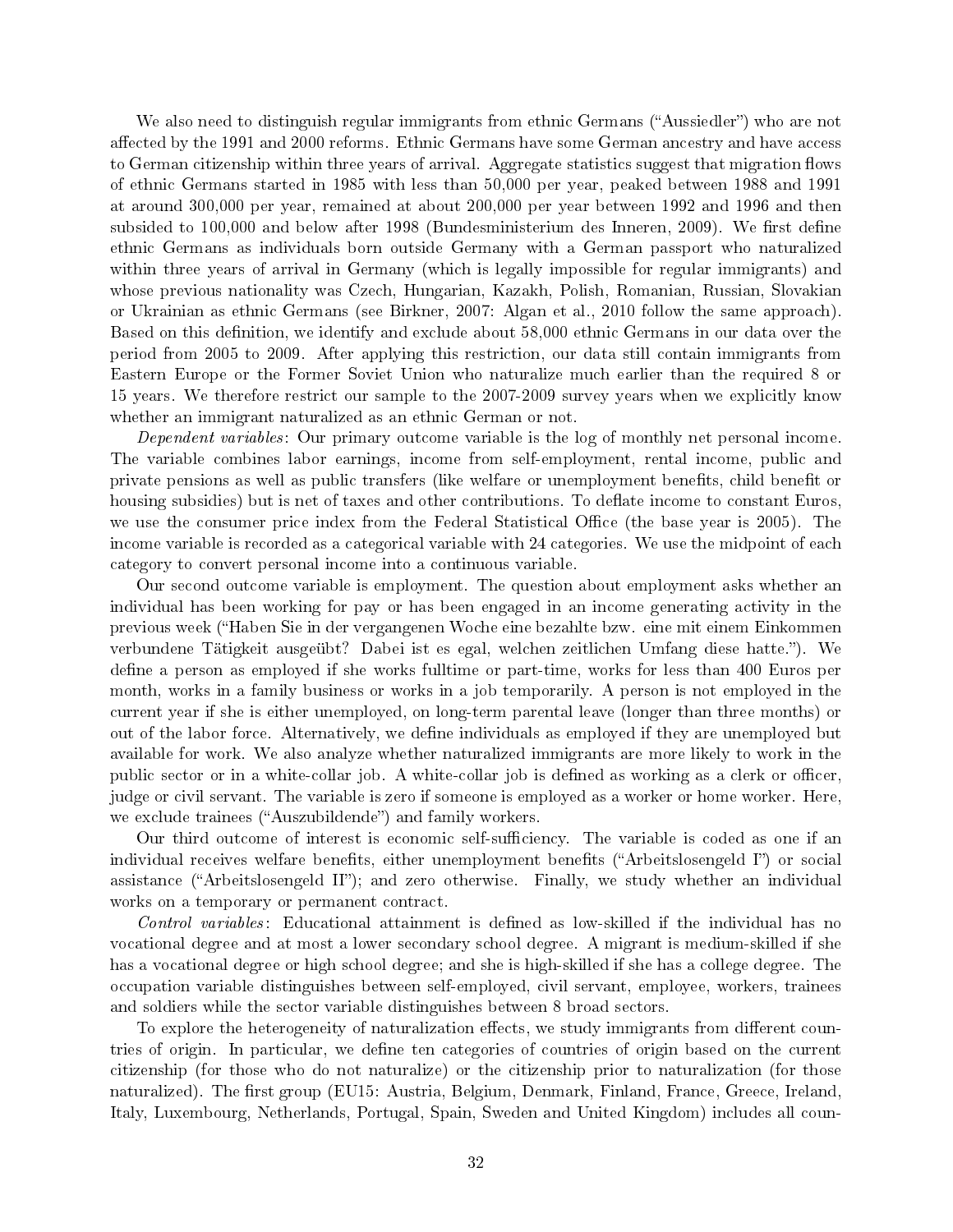tries from the European Union before the enlargement of 2004 as well as Switzerland and Norway. This group had already free access to the German labor market in the 1990s. The second group consists of immigrants from Eastern European countries which joined the EU in 2004 but did not have full access to the labor market prior to 2011 (EU12: Bulgaria, Czech Republic, Estonia, Hungary, Latvia, Lithuania, Poland, Romania, Slovakia, Slovenia as well as Malta and Cyprus). The other important source countries are former Yugoslavia except Slovenia (Bosnia and Herzegovina, Croatia, Kosovo, Macedonia, Montenegro, Serbia) and Turkey. We lump together other immigrants into broad regions: the Middle East (for example Afghanistan, Iran and Iraq), Africa (for example Morocco), Asia (for example China and Vietnam), North and South America as well as Russia and other former Soviet republics which are not member of the European Union. The last category contains immigrants who either have no exact region of origin ("other European country" or "rest of the world") or report not having any citizenship at all.

To test whether immigrants from lower-income countries benefit more from naturalization, we use the GDP per capita in the country of origin (divided by 1,000) in 2005 from the Penn World Tables (Heston et al., 2011). The sample including the GDP data is smaller as we can only match immigrants where we know the actual country of origin and not only the broad region (such as North Africa). To control for state-specic labor market shocks, we use the state unemployment rate defined as percentage of registered unemployed people to the total number of employed persons. To control for the state's economic situation more broadly, we use the growth rate in state GDP per capita from the national accounts data.

## B German Socio-Economic Panel (1984-2009)

Data and Sample: The German-Socio Economic Panel (GSOEP) is a household survey that has been conducted annually since 1984 (in East Germany since 1990). The original sample oversampled migrants from traditional sending countries (like Turkey, Yugoslavia or Italy). Several refreshment samples including another immigrant sample have been drawn in subsequent years to maintain the representativeness of the GSOEP. Interviews are performed in German, the respondent's native language or a mixed mode. Our basic sample consists of all foreigners living in private households who were born abroad and migrated to Germany between 1976 and 2000 ("first-generation immigrants").

The survey asks respondents whether they are German citizens; if they answer no, the respondent is asked about his or her current nationality. We can then identify naturalizations if the firstgeneration immigrant reports a German citizenship in the current year and a foreign citizenship in previous years. Note that this definition only captures individuals that naturalize while in the GSOEP sample. It does not record naturalizations that occur prior to or after being a GSOEP participant which introduces two potential sources of bias: first, a sample member might drop out of the GSOEP and naturalize after leaving the sample. If an immigrant instead naturalizes before she enters the panel, we only observe that a first-generation immigrant is naturalized but not in which year. In the main analysis, we restrict our sample to first-generation immigrants who naturalize while being a sample member in the GSOEP. To the extent that this sample is representative of immigrants more broadly, this should not affect our results. Alternatively, we assign the first observation in the panel as the year of naturalization; this would understate the first-stage effect of eligibility (which is measured independently from sample membership) and would also understate the returns of naturalization (because naturalization is dened later than it actually occurred). In both cases, our coefficients are conservative estimates of the true effect. In 2002, the survey asks all naturalized immigrants in which year they obtained their German citizenship. We use this information together with additional consistency check to reduce measurement error in the naturalization variable. To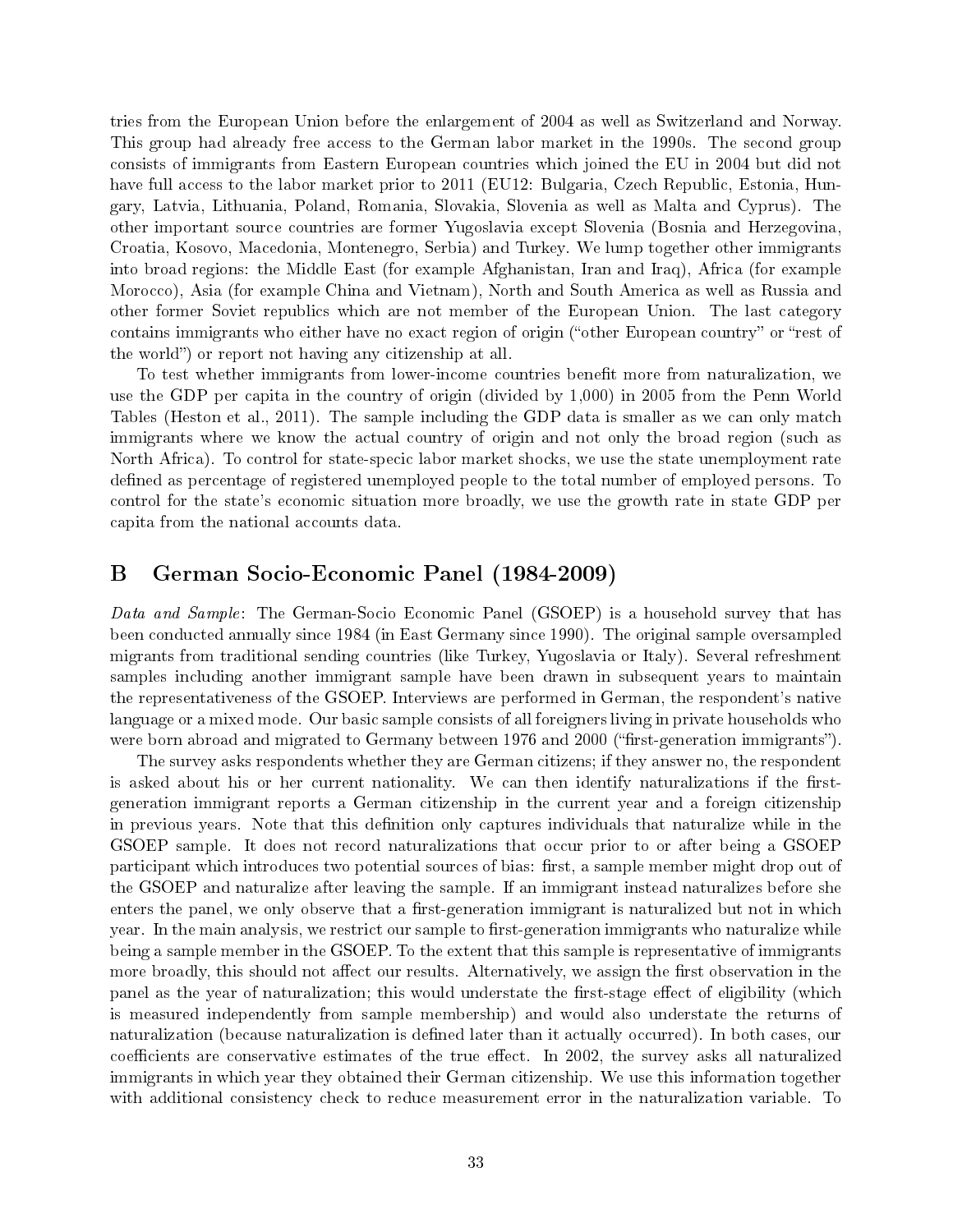distinguish first-generation immigrants from ethnic Germans, we use the same procedure as in the Microcensus (following Birkner, 2007).

We further restrict the sample to first-generation immigrants between age 16 and 35 in the 1991-2009 period. Based on the residency requirement, the eligibility indicator is equal to one if (1) an individual has been in Germany for at least 8 years and is betweeen 16 and 22 years old in the post-1990 period; (2) if an immigrant has been in Germany for at least 15 years and is 23 years old or above during the survey years 1991-1999; and (3) if an immigrant has been in Germany for at least 8 years and is 23 years-old or above in the survey years 2000-2009. The indicator is zero if a first-generation immigrant is not (yet) eligible for naturalization in the current year.

Dependent variables: The main dependent variable is self-reported language skills which are asked roughly every second year (1984-1987, 1989, 1991, 1993, 1995. 1997, 1999, 2001, 2003, 2005, 2007 and 2009). We recode the language variables which are asked separately for writing and speaking German such that the highest value (4) corresponds to very good language skills while the lowest value (0) implies that the immigrant has no German language skills. For robustness checks, we also look at earnings measured as the log of monthly gross labor earnings deflated to 2006 prices using the national consumer price index. We also define an indicator for employment which is equal to one if an immigrant works in any type of employment and zero if a person is unemployed or out of the labor force. Additional regressions look at firm size and occupational prestige after naturalization. Firm size is a categorical variable ranging from 1 (self-employed without employees or working in a company with less than 5 employees) to 10 (firm with 2000 or more employees). To measure occupational prestige, we use the International Socio-Economic Index of Occupational Status (ISEI) scale (ranging from 16 for cleaning personnel to 90 for judges) or the Standard International Occupational Prestige Scale (SIOPS) (ranging from 12 for shoeshiners to 78 for physicians).

Control variables: Educational attainment is defined as in the Microcensus: low-skilled if an immigrant has no vocational degree and at most a lower secondary school degree; medium-skilled if she has a vocational degree or high school degree ("Abitur") and high-skilled if she has a college degree. We use the same classification as in the Microcensus to classify source countries into 10 broad groups of origin.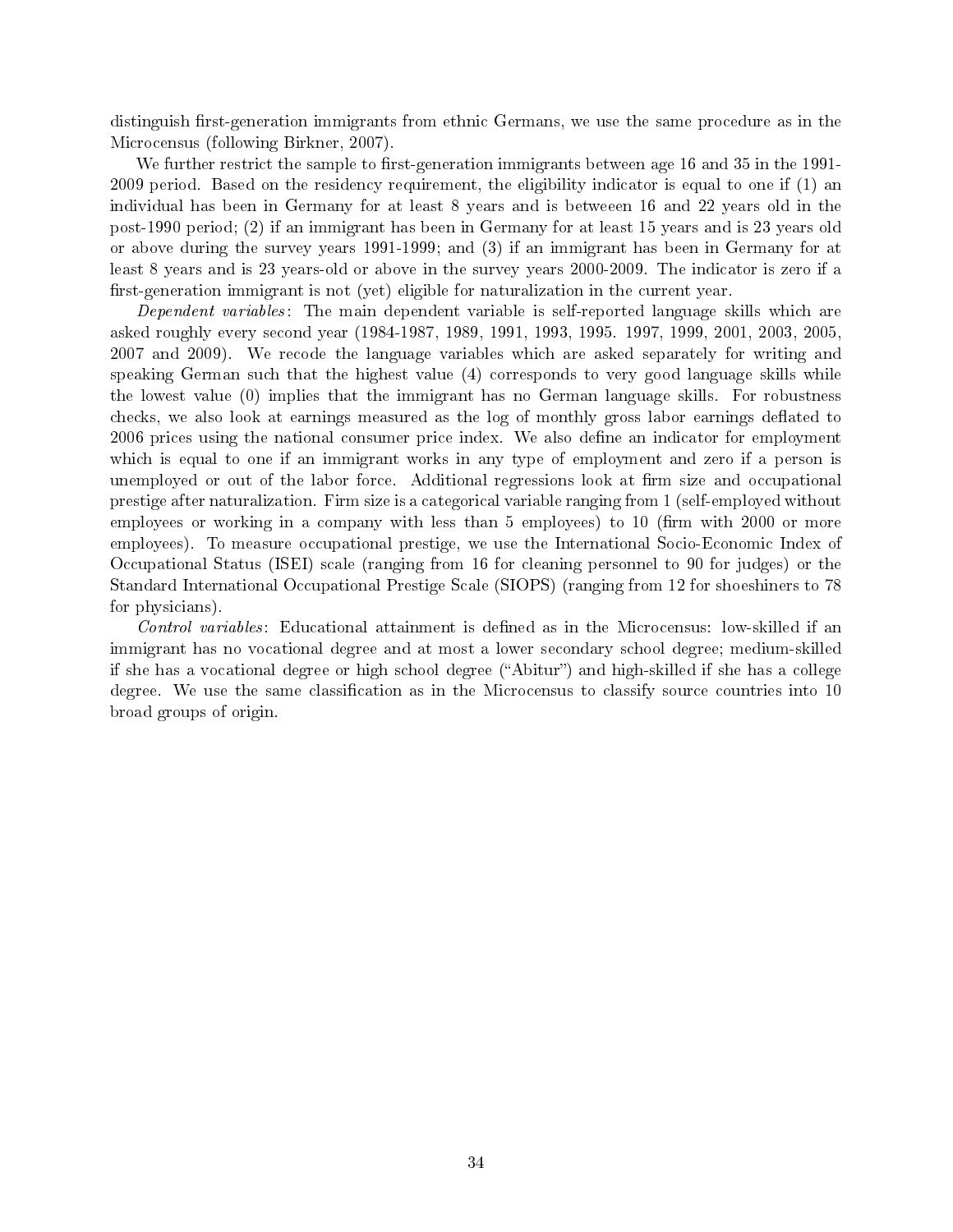|                                     |                       | <b>Male Immigrants</b> |                      | <b>Female Immigrants</b> |             |                       |  |
|-------------------------------------|-----------------------|------------------------|----------------------|--------------------------|-------------|-----------------------|--|
|                                     | Base                  | Years in G             | Origin               | Base                     | Years in G  | Origin                |  |
|                                     | (1)                   | (2)                    | (3)                  | (4)                      | (5)         | (6)                   |  |
|                                     |                       |                        |                      |                          |             |                       |  |
| Eligible for Naturalization         | $0.057***$            | $0.041**$              | $-0.062***$          | $0.131***$               | $0.049***$  | $-0.092***$           |  |
|                                     | [0.010]               | [0.017]                | [0.014]<br>$0.062**$ | [0.010]                  | [0.010]     | [0.016]<br>$0.235***$ |  |
| Eligible*new EU12                   |                       |                        | [0.029]              |                          |             | [0.030]               |  |
| Eligible*Ex-Yugoslavia              |                       |                        | $0.064***$           |                          |             | $0.061***$            |  |
|                                     |                       |                        | [0.019]              |                          |             | [0.018]               |  |
| Eligible*Turkey                     |                       |                        | $0.103***$           |                          |             | $0.118***$            |  |
|                                     |                       |                        | [0.013]              |                          |             | [0.012]               |  |
| Eligible*Middle East                |                       |                        | $0.456***$           |                          |             | $0.541***$            |  |
|                                     |                       |                        | [0.074]              |                          |             | [0.088]               |  |
| Eligible*Africa                     |                       |                        | $0.348***$           |                          |             | $0.183**$             |  |
|                                     |                       |                        | [0.094]              |                          |             | [0.078]               |  |
| Eligible*Asia                       |                       |                        | $0.265***$           |                          |             | $0.485***$            |  |
|                                     |                       |                        | [0.072]              |                          |             | [0.053]               |  |
| Eligible*(North and South America)  |                       |                        | $0.178**$            |                          |             | $0.221***$            |  |
|                                     |                       |                        | [0.071]              |                          |             | [0.066]               |  |
| Eligible*(Russia and Former SU)     |                       |                        | $0.044**$            |                          |             | $0.142***$            |  |
| Eligible*(Other or No Citizenship)  |                       |                        | [0.021]<br>0.039     |                          |             | [0.025]<br>$-0.016$   |  |
|                                     |                       |                        | [0.029]              |                          |             | [0.168]               |  |
| Years in Germany                    |                       | $-0.001$               | $-0.001$             |                          | $0.010***$  | $0.009***$            |  |
|                                     |                       | [0.004]                | [0.004]              |                          | [0.002]     | [0.002]               |  |
| Years in Germany Squared            |                       | 0.000                  | 0.000                |                          | 0.000       | 0.000                 |  |
|                                     |                       | [0.000]                | [0.000]              |                          | [0.000]     | [0.000]               |  |
| Age                                 | $-0.000$              | $-0.000$               | $-0.001$             | $-0.008***$              | $-0.011***$ | $-0.011***$           |  |
|                                     | [0.003]               | [0.003]                | [0.003]              | [0.003]                  | [0.003]     | [0.003]               |  |
| Age Squared                         | 0.000                 | 0.000                  | 0.000                | $0.000***$               | $0.000***$  | $0.000***$            |  |
|                                     | [0.000]               | [0.000]                | [0.000]              | [0.000]                  | [0.000]     | [0.000]               |  |
| Medium-skilled                      | $0.036***$            | $0.036***$             | $0.035***$           | $0.036***$               | $0.036***$  | $0.037***$            |  |
|                                     | [0.006]               | [0.006]                | [0.006]              | [0.007]                  | [0.007]     | [0.007]               |  |
| High-skilled                        | 0.010                 | 0.019                  | $0.026*$             | $-0.058***$              | $-0.042***$ | $-0.047***$           |  |
|                                     | [0.014]<br>$0.051***$ | [0.014]                | [0.013]              | [0.015]                  | [0.014]     | [0.014]               |  |
| In School                           |                       | $0.048***$             | $0.047***$           | $0.067***$               | $0.054***$  | $0.052***$            |  |
|                                     | [0.011]               | [0.011]                | [0.011]              | [0.012]                  | [0.012]     | [0.012]               |  |
| Region of Origin Fixed Effects      | Yes                   | Yes                    | Yes                  | Yes                      | Yes         | Yes                   |  |
| <b>Year Fixed Effects</b>           | Yes                   | Yes                    | Yes                  | Yes                      | Yes         | Yes                   |  |
| <b>State Fixed Effects</b>          | Yes                   | Yes                    | Yes                  | Yes                      | Yes         | Yes                   |  |
| <b>State-specific Linear Trends</b> | Yes                   | Yes                    | Yes                  | Yes                      | Yes         | Yes                   |  |
|                                     |                       |                        |                      |                          |             |                       |  |
| Observations                        | 9,642                 | 9,642                  | 9,642                | 10,223                   | 10,601      | 10,601                |  |
| R Squared                           | 0.683                 | 0.686                  | 0.690                | 0.625                    | 0.632       | 0.640                 |  |
| Mean of Dependent Variable          | 0.107                 | 0.107                  | 0.107                | 0.086                    | 0.086       | 0.086                 |  |

### **Table 1: The Propensity to Naturalize after the 1991 and 2000 Reforms**

*Notes*: The dependent variable is a binary indicator equal to one if a first-generation migrant has naturalized and zero otherwise. The sample includes all migrants who are not ethnic Germans, arrived in Germany between 1976 to 2000, are 16 to 35 years-old in the post-policy period (1991-2009), and report valid information on income, naturalization and years lived in Germany. The eligibility indicator is equal to one if an individual is either: a) 16-22 years old and has lived in Germany for at least 8 years after 1991; b) is 23-35 years old and has lived in Germany for at least 15 years in the 1991-1999 period; or c) is 23-35 years old and has lived in Germany for at least 8 years in the 2000-2009 period. The left-hand side reports results from a linear probability model for men, the right-hand side for women. All specifications include state and year fixed effects as well as state-specific linear trends. All specifications also control for 10 region of origin fixed effects (traditional EU countries, new EU entrants (EU-12), ex-Yugoslavia, Turkey, Middle East, Asia, Africa, North and South America, Russia and other former Soviet Union republics, other or no citizenship). The second specification (columns (2) and (5)) add a linear and squared term of years in Germany. The third specification (columns (3) and (6)) allows for heterogeneous effects of eligibility by region of origin. The omitted region of origin is EU-15 member states; the omitted education category is low-skilled (without high school or vocational degree). Standard errors in brackets are clustered at the age x arrival cohort level. Statistical significance: \*\*\* p<0.01, \*\* p<0.05, \* p<0.1.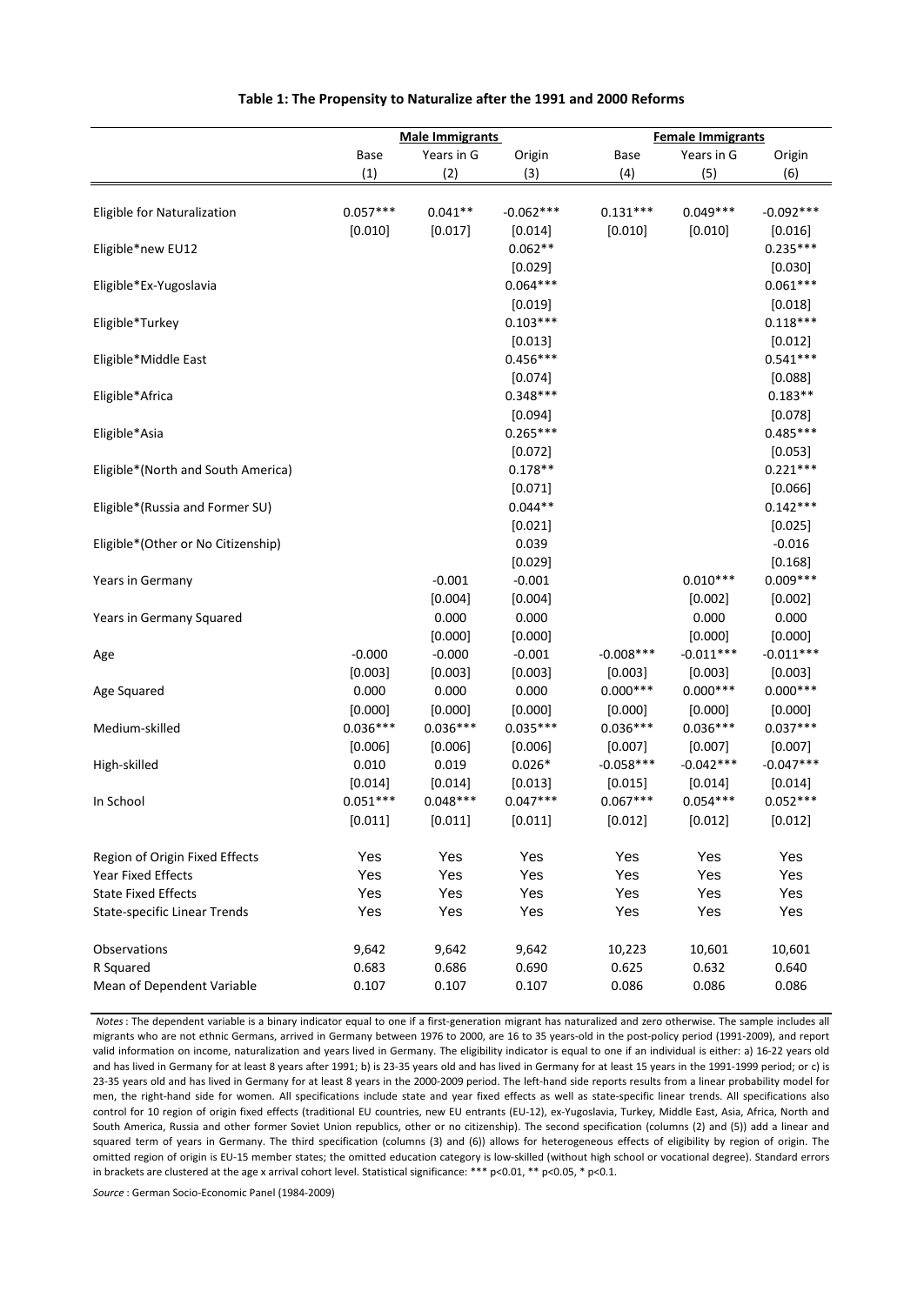|                                     | <b>Male Immigrants</b>   |             |             |                     |             | <b>Female Immigrants</b> |                          |             |                     |             |  |
|-------------------------------------|--------------------------|-------------|-------------|---------------------|-------------|--------------------------|--------------------------|-------------|---------------------|-------------|--|
|                                     |                          | Employment  |             | Log Personal Income |             |                          | Employment               |             | Log Personal Income |             |  |
|                                     | (1)                      | (2)         | (3)         | (4)                 | (5)         | (6)                      | (7)                      | (8)         | (9)                 | (10)        |  |
|                                     |                          |             |             |                     |             |                          |                          |             |                     |             |  |
| Years since Naturalized             | $0.004***$               | $0.003***$  | $0.007***$  | $0.005***$          | $0.002**$   | $0.006***$               | $0.003***$               | $0.009***$  | $0.004***$          | 0.001       |  |
|                                     | [0.001]                  | [0.001]     | [0.001]     | [0.001]             | [0.001]     | [0.001]                  | [0.001]                  | [0.001]     | [0.001]             | [0.001]     |  |
| Years in Germany                    |                          | $-0.004$    |             | 0.008               | $0.010*$    |                          | $0.024***$               |             | $0.018***$          | 0.009       |  |
|                                     |                          | [0.003]     |             | [0.006]             | [0.005]     |                          | [0.003]                  |             | [0.006]             | [0.006]     |  |
| Years in Germany Squared            |                          | 0.000       |             | $-0.000$            | $-0.000$    |                          | $-0.000$ ***             |             | $-0.000$            | 0.000       |  |
|                                     |                          | [0.000]     |             | [0.000]             | [0.000]     |                          | [0.000]                  |             | [0.000]             | [0.000]     |  |
| Age                                 | $0.092***$               | $0.093***$  | $0.217***$  | $0.227***$          | $0.166***$  | $0.027***$               | $0.034***$               | $0.087***$  | $0.102***$          | $0.090***$  |  |
|                                     | [0.004]                  | [0.004]     | [0.007]     | [0.008]             | [0.007]     | [0.004]                  | [0.004]                  | [0.008]     | [0.008]             | [0.008]     |  |
| Age Squared                         | $-0.001***$              | $-0.001***$ | $-0.003***$ | $-0.003***$         | $-0.002***$ | $-0.000$ ***             | $-0.000$ ***             | $-0.001***$ | $-0.001***$         | $-0.001***$ |  |
|                                     | [0.000]                  | [0.000]     | [0.000]     | [0.000]             | [0.000]     | [0.000]                  | [0.000]                  | [0.000]     | [0.000]             | [0.000]     |  |
| Medium-skilled                      | $0.082***$               | $0.081***$  | $0.192***$  | $0.185***$          | $0.104***$  | $0.203***$               | $0.195***$               | $0.254***$  | $0.242***$          | $0.093***$  |  |
|                                     | [0.008]                  | [0.008]     | [0.012]     | [0.012]             | [0.010]     | [0.009]                  | [0.009]                  | [0.016]     | [0.016]             | [0.015]     |  |
| High-skilled                        | $0.124***$               | $0.124***$  | $0.533***$  | $0.538***$          | $0.406***$  | $0.278***$               | $0.288***$               | $0.598***$  | $0.611***$          | $0.328***$  |  |
|                                     | [0.011]                  | [0.011]     | [0.023]     | [0.023]             | [0.021]     | [0.013]                  | [0.013]                  | [0.027]     | [0.026]             | [0.025]     |  |
| <b>Year Fixed Effects</b>           | Yes                      | Yes         | Yes         | Yes                 | Yes         | Yes                      | Yes                      | Yes         | Yes                 | Yes         |  |
| <b>State Fixed Effects</b>          | Yes                      | Yes         | Yes         | Yes                 | Yes         | Yes                      | Yes                      | Yes         | Yes                 | Yes         |  |
| <b>State-specific Linear Trends</b> | Yes                      | Yes         | Yes         | Yes                 | Yes         | Yes                      | Yes                      | Yes         | Yes                 | Yes         |  |
| Region of Origin Fixed Effects      | Yes                      | Yes         | Yes         | Yes                 | Yes         | Yes                      | Yes                      | Yes         | Yes                 | Yes         |  |
| Occupation and Sector Fixed Effects | $\overline{\phantom{0}}$ |             | <b>No</b>   | No                  | Yes         |                          | $\overline{\phantom{0}}$ | No          | No                  | Yes         |  |
| Observations                        | 15,763                   | 15,763      | 13,727      | 13,727              | 13,727      | 16,609                   | 16,609                   | 11,719      | 11,719              | 11,719      |  |
| R Squared                           | 0.167                    | 0.168       | 0.333       | 0.336               | 0.509       | 0.134                    | 0.141                    | 0.144       | 0.151               | 0.265       |  |
| Mean of Dependent Variable          | 0.752                    | 0.752       | 7.25        | 7.25                | 7.25        | 0.550                    | 0.550                    | 6.72        | 6.72                | 6.72        |  |

#### **Table 2: OLS Estimates of Naturalization and Labor Market Outcomes**

*Notes* : The table reports OLS estimates of the returns to citizenship for male and female immigrants in Germany. The dependent variables are whether a person is gainfully employed (columns (1)-(2) and (6)-(7)) and the log monthly personal income adjusted to 2005 prices (in columns (3)-(5) and (8)-(10)). The sample includes all immigrants who arrived in Germany between 1976 and 2000 and who were between 16 and 35 yearsold in some year in the 1991-2009 period. We exclude all ethnic Germans, i.e. immigrants with German ancestry who had faster access to German citizenship than regular immigrants. Years since naturalized denote the number of years since an immigrants reports naturalization. All specifications include year and state of current residence fixed effects as well as state-specific linear trends. We also include region of origin fixed effects (traditional EU countries, new EU entrants (EU-12), ex-Yugoslavia, Turkey, Middle East, Asia, Africa, North and South America, Russia and other former Soviet Union republics, other or no citizenship). The omitted education category is low-skilled (without high school or vocational degree). The second and third specifications (columns (2), (4), (5), (7), (9), (10)) include a linear and squared term of years spent in Germany. The third specification (columns (5) and (10)) also includes broad occupation and sector of employment dummies. Standard errors are clustered at the age x arrival cohort level. Statistical significance: \*\*\* p<0.01, \*\* p<0.05, \* p<0.1.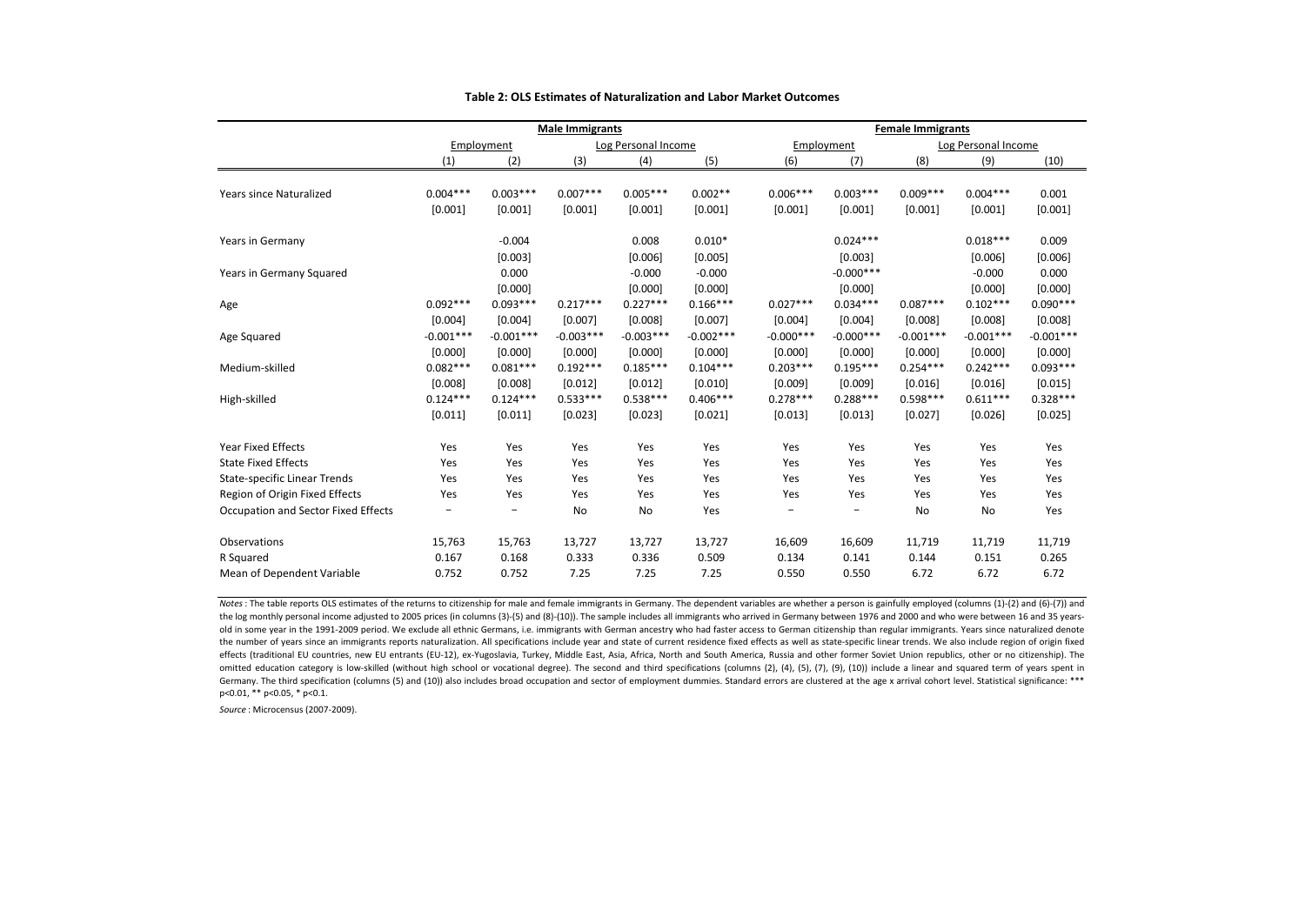|                                     | <b>Male Immigrants</b> |             |             |                     |             | <b>Female Immigrants</b> |                          |             |                     |             |
|-------------------------------------|------------------------|-------------|-------------|---------------------|-------------|--------------------------|--------------------------|-------------|---------------------|-------------|
|                                     |                        | Employment  |             | Log Personal Income |             |                          | Employment               |             | Log Personal Income |             |
|                                     | (1)                    | (2)         | (3)         | (4)                 | (5)         | (6)                      | (7)                      | (8)         | (9)                 | (10)        |
|                                     |                        |             |             |                     |             |                          |                          |             |                     |             |
| Years since Eligible                | $0.002**$              | $-0.001$    | $0.012***$  | 0.003               | 0.003       | $0.013***$               | 0.003                    | $0.022***$  | $0.014***$          | $0.010**$   |
|                                     | [0.001]                | [0.002]     | [0.002]     | [0.004]             | [0.003]     | [0.001]                  | [0.002]                  | [0.002]     | [0.004]             | [0.004]     |
| Years in Germany                    |                        | $-0.001$    |             | 0.009               | 0.008       |                          | $0.025***$               |             | 0.009               | 0.001       |
|                                     |                        | [0.004]     |             | [0.007]             | [0.006]     |                          | [0.004]                  |             | [0.007]             | [0.007]     |
| Years in Germany Squared            |                        | 0.000       |             | $-0.000$            | $-0.000$    |                          | $-0.000$ ***             |             | $-0.000$            | 0.000       |
|                                     |                        | [0.000]     |             | [0.000]             | [0.000]     |                          | [0.000]                  |             | [0.000]             | [0.000]     |
| Age                                 | $0.090***$             | $0.094***$  | $0.214***$  | $0.224***$          | $0.164***$  | $0.024***$               | $0.032***$               | $0.084***$  | $0.092***$          | $0.083***$  |
|                                     | [0.004]                | [0.004]     | [0.007]     | [0.008]             | [0.008]     | [0.004]                  | [0.004]                  | [0.007]     | [0.008]             | [0.008]     |
| Age Squared                         | $-0.001***$            | $-0.001***$ | $-0.003***$ | $-0.003***$         | $-0.002***$ | $-0.000$ ***             | $-0.000***$              | $-0.001***$ | $-0.001***$         | $-0.001***$ |
|                                     | [0.000]                | [0.000]     | [0.000]     | [0.000]             | [0.000]     | [0.000]                  | [0.000]                  | [0.000]     | [0.000]             | [0.000]     |
| Medium-skilled                      | $0.085***$             | $0.084***$  | $0.189***$  | $0.189***$          | $0.105***$  | $0.199***$               | $0.199***$               | $0.247***$  | $0.245***$          | $0.093***$  |
|                                     | [0.008]                | [0.008]     | [0.012]     | [0.012]             | [0.010]     | [0.009]                  | [0.009]                  | [0.016]     | [0.016]             | [0.015]     |
| High-skilled                        | $0.128***$             | $0.127***$  | $0.542***$  | $0.543***$          | $0.407***$  | $0.287***$               | $0.291***$               | $0.616***$  | $0.616***$          | $0.329***$  |
|                                     | [0.011]                | [0.011]     | [0.023]     | [0.023]             | [0.021]     | [0.013]                  | [0.013]                  | [0.026]     | [0.026]             | [0.025]     |
| <b>Year Fixed Effects</b>           | Yes                    | Yes         | Yes         | Yes                 | Yes         | Yes                      | Yes                      | Yes         | Yes                 | Yes         |
| <b>State Fixed Effects</b>          | Yes                    | Yes         | Yes         | Yes                 | Yes         | Yes                      | Yes                      | Yes         | Yes                 | Yes         |
| <b>State-specific Linear Trends</b> | Yes                    | Yes         | Yes         | Yes                 | Yes         | Yes                      | Yes                      | Yes         | Yes                 | Yes         |
| Region of Origin Fixed Effects      | Yes                    | Yes         | Yes         | Yes                 | Yes         | Yes                      | Yes                      | Yes         | Yes                 | Yes         |
| Occupation and Sector Fixed Effects |                        |             | No          | No                  | Yes         |                          | $\overline{\phantom{0}}$ | No          | No                  | Yes         |
| Observations                        | 15,763                 | 15,763      | 13,727      | 13,727              | 13,727      | 16,609                   | 16,609                   | 11,719      | 11,719              | 11,719      |
| R Squared                           | 0.165                  | 0.166       | 0.334       | 0.335               | 0.508       | 0.137                    | 0.140                    | 0.150       | 0.151               | 0.265       |
| Mean of Dependent Variable          | 0.752                  | 0.752       | 7.25        | 7.25                | 7.25        | 0.550                    | 0.550                    | 6.72        | 6.72                | 6.72        |

### **Table 3: Eligibility for Citizenship, Employment and Wage Growth**

*Notes*: The table reports reduced-form estimates of the returns to citizenship for male and female immigrants in Germany. The dependent variables are whether a person is gainfully employed (columns (1)-(2) and (6)- (7)) and the log monthly personal income adjusted to 2005 prices (in columns (3)-(5) and (8)-(10)). The sample includes all immigrants who arrived in Germany between 1976 and 2000 and who were between 16 and 35 years-old in the 1991-2009 period. We exclude all ethnic Germans, i.e. immigrants with German ancestry who had faster access to German citizenship than regular immigrants. Years since eligible denotes the number of years since an immigrants became eligible for naturalization after the 1991 and 2000 immigration reforms. All specifications include year and state of current residence fixed effects as well as state-specific linear trends. We also include 10 region of origin fixed effects (traditional EU countries, new EU entrants (EU-12), ex-Yugoslavia, Turkey, Middle East, Asia, Africa, North and South America, Russia and other former Soviet Union republics, other or no citizenship). The omitted education category is low-skilled (without high school or vocational degree). The second and third specifications (columns (2), (4), (5), (7), (9), (10)) include a lin and squared term of years spent in Germany. The third specification (columns (5) and (10)) adds broad occupation and sector dummies. Standard errors are clustered at the age x arrival cohort level. Statistical significance: \*\*\* p<0.01, \*\* p<0.05, \* p<0.1.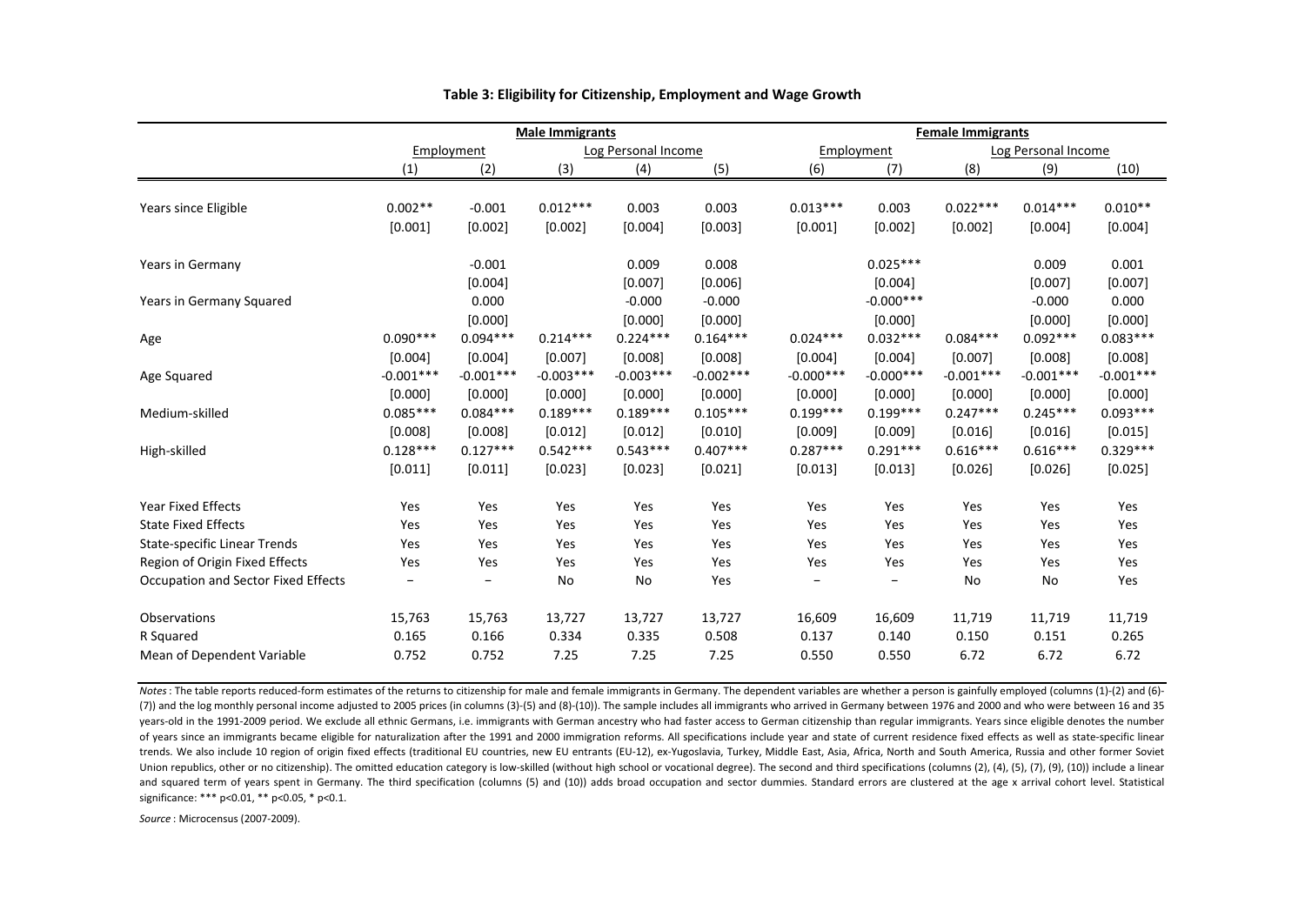|                                                             |             | <b>Male Immigrants</b> |           |                     | <b>Female Immigrants</b> |             |                            |                  |  |  |
|-------------------------------------------------------------|-------------|------------------------|-----------|---------------------|--------------------------|-------------|----------------------------|------------------|--|--|
|                                                             | Any Social  |                        |           | Unempl. Benefits    | Any Social               |             |                            | Unempl. Benefits |  |  |
|                                                             |             | Assistance             |           | or Welfare Benefits |                          | Assistance  | or Welfare Benefits<br>OLS |                  |  |  |
|                                                             |             | <b>OLS</b>             |           | OLS                 | <b>OLS</b>               |             |                            |                  |  |  |
|                                                             | (1)         | (2)                    | (3)       | (4)                 | (5)                      | (6)         | (7)                        | (8)              |  |  |
|                                                             |             |                        |           |                     |                          |             |                            |                  |  |  |
| <b>Years since Naturalized</b>                              | $-0.003***$ | $-0.002***$            | 0.002     | 0.002               | $-0.001***$              | $-0.002***$ | 0.002                      | 0.001            |  |  |
|                                                             | [0.000]     | [0.001]                | [0.002]   | [0.002]             | [0.000]                  | [0.000]     | [0.001]                    | [0.002]          |  |  |
| Observations                                                | 15,756      | 15,756                 | 2,369     | 2,369               | 16,602                   | 16,602      | 1,877                      | 1,877            |  |  |
| R Squared                                                   | 0.085       | 0.085                  | 0.108     | 0.109               | 0.057                    | 0.058       | 0.100                      | 0.102            |  |  |
|                                                             |             |                        |           |                     |                          |             |                            |                  |  |  |
|                                                             |             | <b>Reduced Form</b>    |           | Reduced Form        | <b>Reduced Form</b>      |             | <b>Reduced Form</b>        |                  |  |  |
| Years since Eligible                                        | $-0.001*$   | $0.0033**$             | $-0.002$  | $-0.011**$          | $0.002**$                | 0.0027      | $0.004**$                  | $-0.002$         |  |  |
|                                                             |             |                        |           |                     |                          |             |                            |                  |  |  |
|                                                             | [0.001]     | [0.0016]               | [0.002]   | [0.005]             | [0.001]                  | [0.0017]    | [0.002]                    | [0.005]          |  |  |
| Observations                                                | 15,756      | 15,756                 | 2,369     | 2,369               | 16,602                   | 16,602      | 1,877                      | 1,877            |  |  |
| R Squared                                                   | 0.084       | 0.084                  | 0.108     | 0.109               | 0.057                    | 0.057       | 0.100                      | 0.101            |  |  |
| <b>Individual Characteristics</b>                           | Yes         | Yes                    | Yes       | Yes                 | Yes                      | Yes         | Yes                        | Yes              |  |  |
| Years in Germany                                            | <b>No</b>   | Yes                    | <b>No</b> | Yes                 | <b>No</b>                | Yes         | <b>No</b>                  | Yes              |  |  |
|                                                             | Yes         | Yes                    | Yes       | Yes                 | Yes                      | Yes         | Yes                        | Yes              |  |  |
| Region of Origin Fixed Effects<br><b>Year Fixed Effects</b> |             |                        |           |                     |                          |             |                            |                  |  |  |
|                                                             | Yes         | Yes                    | Yes       | Yes                 | Yes                      | Yes         | Yes                        | Yes              |  |  |
| <b>State Fixed Effects</b>                                  | Yes         | Yes                    | Yes       | Yes                 | Yes                      | Yes         | Yes                        | Yes              |  |  |
| <b>State-specific Linear Trends</b>                         | Yes         | Yes                    | Yes       | Yes                 | Yes                      | Yes         | Yes                        | Yes              |  |  |
| Mean of Dependent Variable                                  | 0.154       | 0.154                  | 0.776     | 0.776               | 0.114                    | 0.114       | 0.865                      | 0.865            |  |  |

#### **Table 4: Naturalization, Eligibility and Social Assistance**

*Notes*: The table reports OLS (top panel) and reduced-form estimates (bottom panel) of the returns to citizenship for male and female immigrants in Germany. The dependent variable in columns (1), (2), (5) and (6) is defined as one if a person receives unemployment benefits (Arbeitlosengeld I) or social assistance (Arbeitslosengeld II). In columns (3), (4), (7) and (8), the dependent variable is one if an immigrant receives unemployment assistance and zero if he receives welfare benefits. The sample includes all immigrants who arrived in Germany between 1976 and 2000 and who were between the ages of 16 and 35 in some year in the 1991-2009 period. We exclude all ethnic Germans, i.e. immigrants with German ancestry who had faster access to German citizenship than regular immigrants. Years since naturalized denote the number of years since an immigrant reports naturalization. All specifications include the same individual characteristics as earlier tables (age, education), current year and state of current residence fixed effects as well as state-specific linear trends. We also include 10 region of origin fixed effects (traditional EU countries, new EU entrants (EU-12), ex-Yugoslavia, Turkey, Middle East, Asia, Africa, North and South America, Russia and other former Soviet Union republics, other or no citizenship). The second specification (columns (2), (4), (6) and (8)) includes a linear and squared term of years spent in Germany. Standard errors are clustered at the age x arrival cohort level. Statistical significance: \*\*\* p<0.01, \*\* p<0.05, \* p<0.1.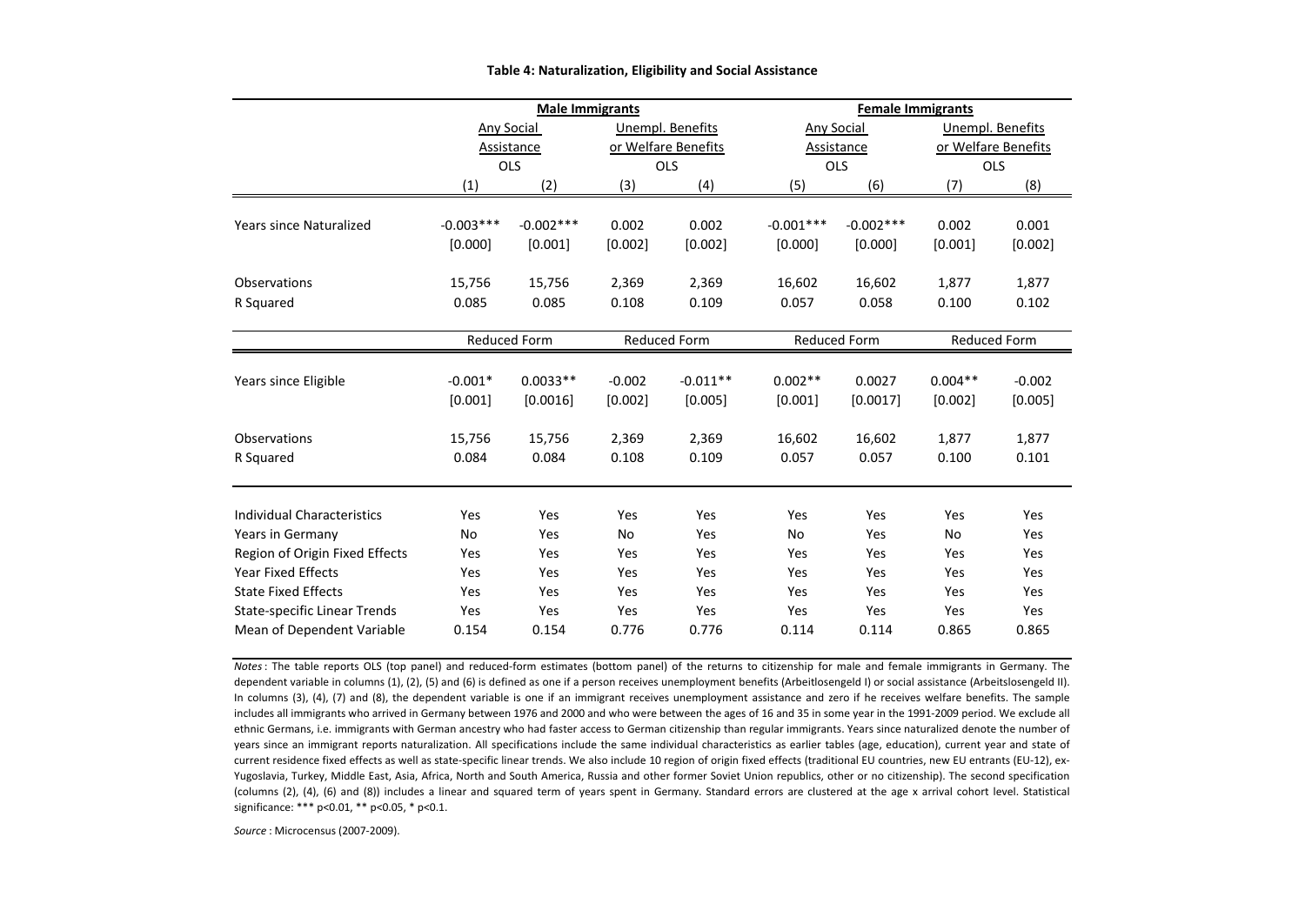|                                     | <b>Male Immigrants</b>   |                   |            |                     |                           |                           | <b>Female Immigrants</b> |            |            |                     |                           |           |
|-------------------------------------|--------------------------|-------------------|------------|---------------------|---------------------------|---------------------------|--------------------------|------------|------------|---------------------|---------------------------|-----------|
|                                     | <b>Public Sector Job</b> |                   |            | White Collar Job    |                           | <b>Permanent Contract</b> | Public Sector Job        |            |            | White Collar Job    | <b>Permanent Contract</b> |           |
|                                     | OLS                      |                   | <b>OLS</b> |                     | <b>OLS</b>                |                           | OLS                      |            | <b>OLS</b> |                     | OLS                       |           |
|                                     | (1)                      | (2)               | (3)        | (4)                 | (5)                       | (6)                       | (7)                      | (8)        | (9)        | (10)                | (11)                      | (12)      |
|                                     |                          |                   |            |                     |                           |                           |                          |            |            |                     |                           |           |
| Years since Naturalized             | $0.002***$               | $0.001***$        | $0.005***$ | $0.004***$          | $-0.001$                  | $-0.000$                  | $0.003***$               | $0.002***$ | $0.006***$ | $0.003***$          | $-0.000$                  | $-0.001$  |
|                                     | [0.000]                  | [0.000]           | [0.001]    | [0.001]             | [0.001]                   | [0.001]                   | [0.001]                  | [0.001]    | [0.001]    | [0.001]             | [0.001]                   | [0.001]   |
| <b>Observations</b>                 | 11,847                   | 11,847            | 9,267      | 9,267               | 10,322                    | 10,322                    | 9,129                    | 9,129      | 7,758      | 7,758               | 8,279                     | 8,279     |
| R Squared                           | 0.026                    | 0.027             | 0.203      | 0.204               | 0.190                     | 0.191                     | 0.027                    | 0.028      | 0.285      | 0.294               | 0.158                     | 0.159     |
|                                     |                          |                   |            |                     |                           |                           |                          |            |            |                     |                           |           |
|                                     |                          | Public Sector Job |            | White Collar Job    | <b>Permanent Contract</b> |                           | Public Sector Job        |            |            | White Collar Job    | <b>Permanent Contract</b> |           |
|                                     | <b>Reduced Form</b>      |                   |            | <b>Reduced Form</b> | <b>Reduced Form</b>       |                           | <b>Reduced Form</b>      |            |            | <b>Reduced Form</b> | <b>Reduced Form</b>       |           |
|                                     | $0.002***$               | 0.001             | $0.005***$ | $-0.003$            | $0.003***$                | $0.005***$                | $0.004***$               | 0.001      | $0.014***$ | 0.003               | $0.003**$                 | $0.005**$ |
| Years since Eligible                | [0.001]                  | [0.001]           | [0.001]    | [0.003]             | [0.001]                   | [0.002]                   | [0.001]                  | [0.002]    | [0.001]    | [0.003]             | [0.001]                   | [0.002]   |
|                                     |                          |                   |            |                     |                           |                           |                          |            |            |                     |                           |           |
| Observations                        | 11,847                   | 11,847            | 9,267      | 9,267               | 10,322                    | 10,322                    | 9,129                    | 9,129      | 7,758      | 7,758               | 8,279                     | 8,279     |
| R Squared                           | 0.022                    | 0.022             | 0.201      | 0.202               | 0.191                     | 0.191                     | 0.023                    | 0.023      | 0.291      | 0.293               | 0.159                     | 0.160     |
|                                     |                          |                   |            |                     |                           |                           |                          |            |            |                     |                           |           |
| <b>Individual Characteristics</b>   | Yes                      | Yes               | Yes        | Yes                 | Yes                       | Yes                       | Yes                      | Yes        | Yes        | Yes                 | Yes                       | Yes       |
| Years in Germany                    | <b>No</b>                | Yes               | <b>No</b>  | Yes                 | <b>No</b>                 | Yes                       | <b>No</b>                | Yes        | <b>No</b>  | Yes                 | No                        | Yes       |
| Region of Origin Fixed Effects      | Yes                      | Yes               | Yes        | Yes                 | Yes                       | Yes                       | Yes                      | Yes        | Yes        | Yes                 | Yes                       | Yes       |
| <b>Year Fixed Effects</b>           | Yes                      | Yes               | Yes        | Yes                 | Yes                       | Yes                       | Yes                      | Yes        | Yes        | Yes                 | Yes                       | Yes       |
| <b>State Fixed Effects</b>          | Yes                      | Yes               | Yes        | Yes                 | Yes                       | Yes                       | Yes                      | Yes        | Yes        | Yes                 | Yes                       | Yes       |
| <b>State-specific Linear Trends</b> | Yes                      | Yes               | Yes        | Yes                 | Yes                       | Yes                       | Yes                      | Yes        | Yes        | Yes                 | Yes                       | Yes       |
| Mean of Dependent Variable          | 0.046                    | 0.046             | 0.378      | 0.378               | 0.834                     | 0.834                     | 0.114                    | 0.114      | 0.612      | 0.612               | 0.815                     | 0.815     |

#### **Table 5: Citizenship and Type of Employment**

*Notes*: The table reports OLS (top panel) and reduced-form estimates (bottom panel) of the returns to citizenship for male and female immigrants in Germany. The dependent variables are whether a person is employed in the public sector (columns (1)-(2) and (7)-(8)), whether a person is employed in a white collar job (columns (3)-(4) and (9)-(10)) or whether he has a permanent (or temporary) work contract (columns (5), (6), (11) and (12)). The sample includes all immigrants who arrived in Germany between 1976 and 2000 and who were between 16 and 35 years-old in some year in the 1991-2009. We exclude all ethnic Germans, i.e. immigrants with German ancestry who had faster access to German citizenship than regular immigrants. Years since naturalized denote the number of years since an immigrant reports naturalization. All specifications include the same individual characteristics as earlier tables (age, education), current year and state of current residence fixed effects as well as state-specific linear trends. We also include 10 region of origin fixed effects (tradition countries, new EU entrants (EU-12), ex-Yugoslavia, Turkey, Middle East, Asia, Africa, North and South America, Russia and other former Soviet Union republics, other or no citizenship). The second specification (columns  $(2)$ ,  $(4)$ ,  $(6)$ ,  $(8)$ ,  $(10)$  and  $(12)$ ) includes a linear and squared term of years spent in Germany. Standard errors are clustered at the age x arrival cohort level. Statistical significance: \*\*\* p<0.01, \*\* p<0.05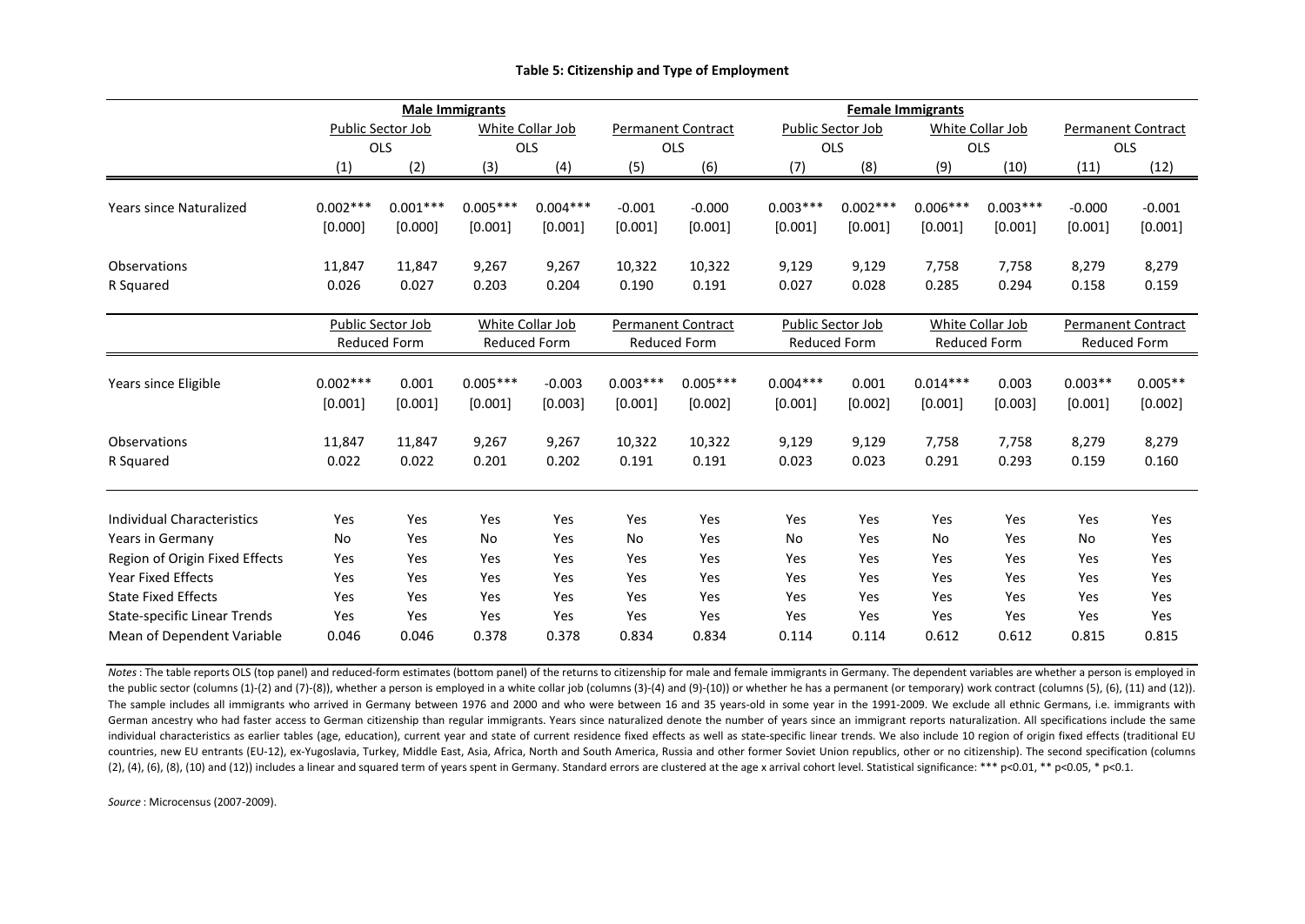### **Table 6: Citizenship Acquisition and Language Ability**

| Speak German<br>(8)<br>$-0.011***$ |
|------------------------------------|
|                                    |
|                                    |
|                                    |
|                                    |
|                                    |
| [0.004]                            |
| 4,225                              |
| 0.458                              |
|                                    |
| Speak German                       |
| Reduced Form                       |
|                                    |
| $-0.041***$                        |
| [0.008]                            |
| 4,235                              |
| 0.434                              |
|                                    |
| Yes                                |
| Yes                                |
| Yes                                |
| Yes                                |
| Yes                                |
| Yes                                |
| 2.48                               |
|                                    |

*Notes:* The table reports OLS (top panel) and reduced-form estimates (bottom panel) of the returns to citizenship for male and female immigrants in Germany. The dependent variables are selfassessed language skills in writing and speaking German respectively (reported on a scale from 0=Not at all to 4= Very well). The sample includes all immigrants who arrived in Germany between 1976 and 2000 and who were between the ages of 16 and 35 in some year in the 1991-2009 period. We exclude all ethnic Germans, i.e. immigrants with German ancestry who had faster access to German citizenship than regular immigrants. All specifications include the same individual characteristics as earlier tables (age, education), current year and state of current residence fixed effects as well as state-specific linear trends. We also include 10 region of origin fixed effects (traditional EU countries, new EU entrants (EU-12), ex-Yugoslavia, Turkey, Middle East, Asia, Africa, North and South America, Russia and other former Soviet Union republics, other or no citizenship). The second specification (columns (2), (4), (6) and (8)) includes a linear and squared term of years spent in Germany. Standard errors are clustered at the age x arrival cohort level. Statistical significance: \*\*\* p<0.01, \*\* p<0.05, \* p<0.1.

*Source* : German Socio-Economic Panel (1984-1987, 1989, 1991, 1993, 1995, 1997, 1999, 2001, 2003, 2005, 2007-2009)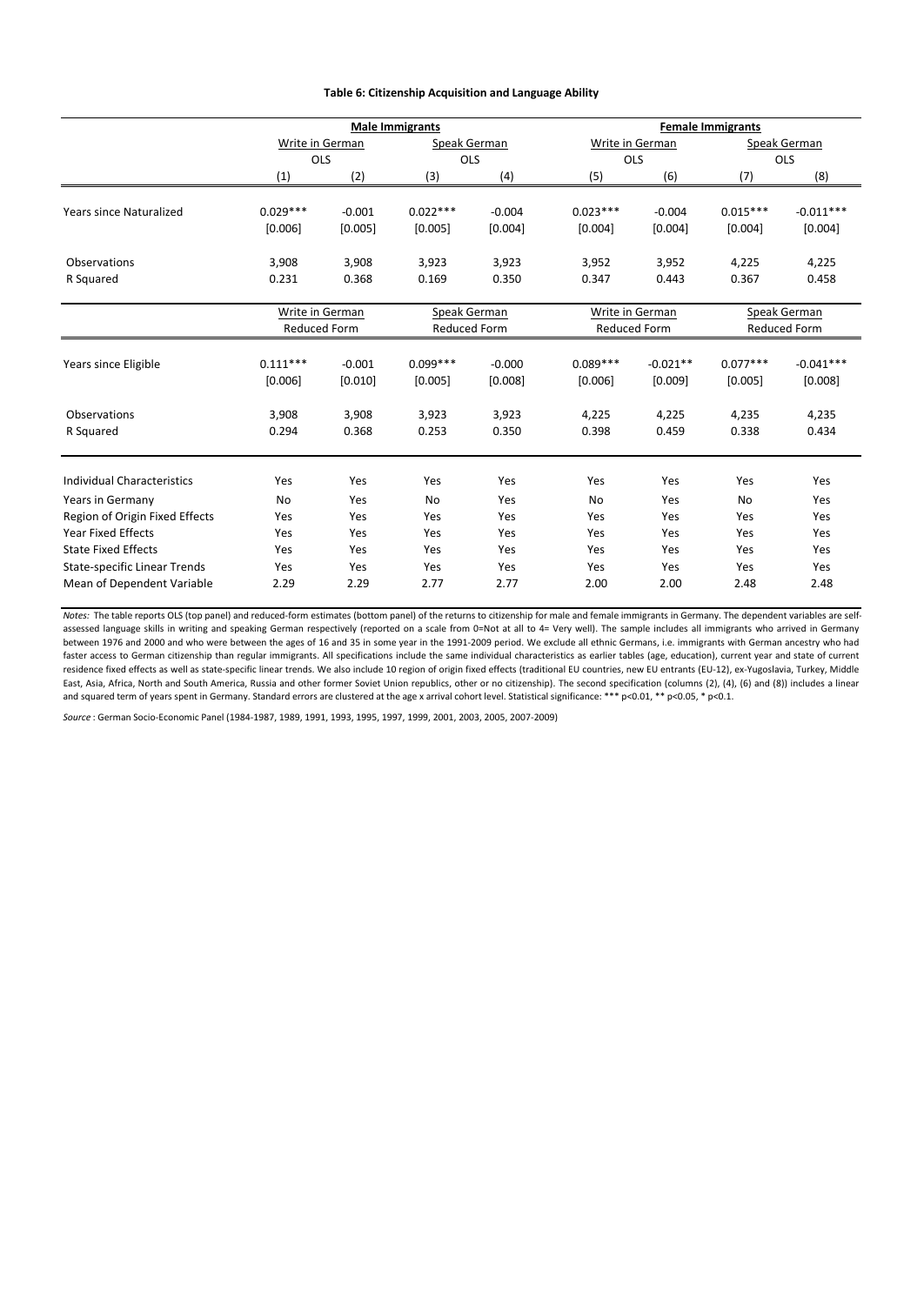| Region of Origin<br>Source GDP<br>Education<br>(1)<br>(3)<br>(4)<br>(5)<br>(6)<br>(2)<br>0.005<br>$-0.004$<br>$0.015***$<br>0.005<br>Years Eligible for Naturalization<br>$0.012***$<br>0.002<br>[0.002]<br>[0.002]<br>[0.004]<br>[0.003]<br>[0.005]<br>[0.004]<br>0.007<br>Years Eligible*new EU12<br>0.006 |         | <b>Reduced-form Results</b> |  |  |  |  |  |  |  |
|--------------------------------------------------------------------------------------------------------------------------------------------------------------------------------------------------------------------------------------------------------------------------------------------------------------|---------|-----------------------------|--|--|--|--|--|--|--|
|                                                                                                                                                                                                                                                                                                              |         |                             |  |  |  |  |  |  |  |
|                                                                                                                                                                                                                                                                                                              |         |                             |  |  |  |  |  |  |  |
|                                                                                                                                                                                                                                                                                                              |         |                             |  |  |  |  |  |  |  |
|                                                                                                                                                                                                                                                                                                              |         |                             |  |  |  |  |  |  |  |
|                                                                                                                                                                                                                                                                                                              |         |                             |  |  |  |  |  |  |  |
|                                                                                                                                                                                                                                                                                                              |         |                             |  |  |  |  |  |  |  |
|                                                                                                                                                                                                                                                                                                              | [0.005] | [0.005]                     |  |  |  |  |  |  |  |
| 0.007<br>0.008<br>Years Eligible*Ex-Yugoslavia                                                                                                                                                                                                                                                               |         |                             |  |  |  |  |  |  |  |
| [0.006]<br>[0.006]                                                                                                                                                                                                                                                                                           |         |                             |  |  |  |  |  |  |  |
| 0.003<br>0.002<br>Years Eligible*Turkey                                                                                                                                                                                                                                                                      |         |                             |  |  |  |  |  |  |  |
| [0.004]<br>[0.004]                                                                                                                                                                                                                                                                                           |         |                             |  |  |  |  |  |  |  |
| $0.019***$<br>$0.020***$<br>Years Eligible*Middle East                                                                                                                                                                                                                                                       |         |                             |  |  |  |  |  |  |  |
| [0.005]<br>[0.005]                                                                                                                                                                                                                                                                                           |         |                             |  |  |  |  |  |  |  |
| $0.030***$<br>$0.032***$<br>Years Eligible*Africa                                                                                                                                                                                                                                                            |         |                             |  |  |  |  |  |  |  |
| [0.006]<br>[0.006]                                                                                                                                                                                                                                                                                           |         |                             |  |  |  |  |  |  |  |
| 0.008<br>0.009<br>Years Eligible*Asia                                                                                                                                                                                                                                                                        |         |                             |  |  |  |  |  |  |  |
| [0.006]<br>[0.006]                                                                                                                                                                                                                                                                                           |         |                             |  |  |  |  |  |  |  |
| 0.006<br>0.006<br>Years Eligible*(North/South America)                                                                                                                                                                                                                                                       |         |                             |  |  |  |  |  |  |  |
| [0.011]<br>[0.011]                                                                                                                                                                                                                                                                                           |         |                             |  |  |  |  |  |  |  |
| $0.017***$<br>$0.019***$<br>Years Eligible*(Russia and Former SU)                                                                                                                                                                                                                                            |         |                             |  |  |  |  |  |  |  |
| [0.006]<br>[0.006]                                                                                                                                                                                                                                                                                           |         |                             |  |  |  |  |  |  |  |
| $0.020**$<br>$0.021**$<br>Years Eligible*(Other or No Passport)                                                                                                                                                                                                                                              |         |                             |  |  |  |  |  |  |  |
| [0.010]<br>[0.010]                                                                                                                                                                                                                                                                                           |         |                             |  |  |  |  |  |  |  |
| $0.009***$<br>$0.009***$<br><b>GDP Source Country</b>                                                                                                                                                                                                                                                        |         |                             |  |  |  |  |  |  |  |
| [0.002]<br>[0.002]                                                                                                                                                                                                                                                                                           |         |                             |  |  |  |  |  |  |  |
| $-0.001***$<br>$-0.001***$<br>Years Eligible*GDP Source Country                                                                                                                                                                                                                                              |         |                             |  |  |  |  |  |  |  |
| [0.000]<br>[0.000]                                                                                                                                                                                                                                                                                           |         |                             |  |  |  |  |  |  |  |
| 0.000<br>0.000<br>Years Eligible*Medium-skilled                                                                                                                                                                                                                                                              |         |                             |  |  |  |  |  |  |  |
| [0.002]<br>[0.003]                                                                                                                                                                                                                                                                                           |         |                             |  |  |  |  |  |  |  |
| 0.000<br>0.001<br>Years Eligible*High-skilled                                                                                                                                                                                                                                                                |         |                             |  |  |  |  |  |  |  |
| [0.004]<br>[0.004]                                                                                                                                                                                                                                                                                           |         |                             |  |  |  |  |  |  |  |
|                                                                                                                                                                                                                                                                                                              |         |                             |  |  |  |  |  |  |  |
| Individual Characteristics<br>Yes<br>Yes<br>Yes<br>Yes<br>Yes<br>Yes                                                                                                                                                                                                                                         |         |                             |  |  |  |  |  |  |  |
| Years in Germany<br>No<br>Yes<br>No<br>Yes<br>No<br>Yes                                                                                                                                                                                                                                                      |         |                             |  |  |  |  |  |  |  |
| Region of Origin Fixed Effects<br>No<br>No<br>Yes<br>Yes<br>Yes<br>Yes                                                                                                                                                                                                                                       |         |                             |  |  |  |  |  |  |  |
| Year Fixed Effects<br>Yes<br>Yes<br>Yes<br>Yes<br>Yes<br>Yes                                                                                                                                                                                                                                                 |         |                             |  |  |  |  |  |  |  |
| <b>State Fixed Effects</b><br>Yes<br>Yes<br>Yes<br>Yes<br>Yes<br>Yes                                                                                                                                                                                                                                         |         |                             |  |  |  |  |  |  |  |
| <b>State-specific Linear Trends</b><br>Yes<br>Yes<br>Yes<br>Yes<br>Yes<br>Yes                                                                                                                                                                                                                                |         |                             |  |  |  |  |  |  |  |
|                                                                                                                                                                                                                                                                                                              |         |                             |  |  |  |  |  |  |  |
| Observations<br>13,727<br>13,727<br>11,405<br>11,405<br>13,727<br>13,727                                                                                                                                                                                                                                     |         |                             |  |  |  |  |  |  |  |
| R Squared<br>0.337<br>0.337<br>0.331<br>0.332<br>0.334<br>0.335                                                                                                                                                                                                                                              |         |                             |  |  |  |  |  |  |  |

### **Table 7a: Heterogeneity of Returns among Male Immigrants in Germany**

*Notes*: The table reports reduced-form estimates of the returns to citizenship eligibility in Germany. The dependent variable is log monthly personal income (adjusted to 2005 prices). The sample includes all immigrants who arrived in Germany between 1976 and 2000 and who were between the ages of 16 and 35 in some year in the 1991-2009 period. We exclude all ethnic Germans, i.e. immigrants with German ancestry who had faster access to German citizenship than regular immigrants. Years since eligible denote the number of years since an immigrants became eligible for naturalization after the 1991 and 2000 immigration reforms. All specifications include the same individual characteristics (age, education) as before, year and state of current residence fixed effects as well as state-specific linear trends. We also include 10 region of origin fixed effects (traditional EU countries, new EU entrants (EU-12), ex-Yugoslavia, Turkey, Middle East, Asia, Africa, North and South America, Russia and other former Soviet Union republics, other or no citizenship). The second specification adds a linear and squared term of years spent in Germany. Standard errors are clustered at the age x arrival cohort level. Statistical significance: \*\*\* p<0.01, \*\* p<0.05, \* p<0.1.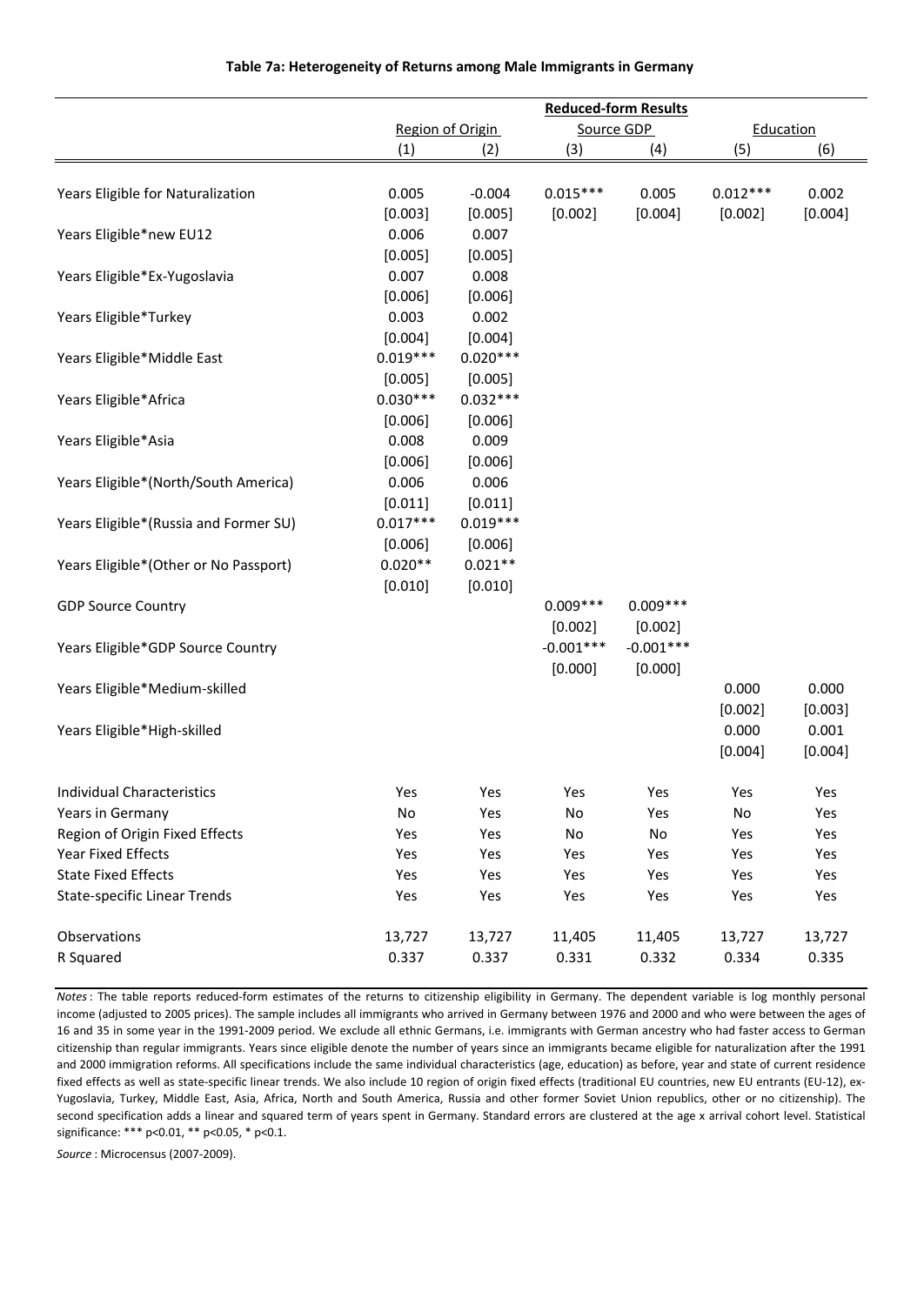|                                        | <b>Reduced-form Results</b> |            |            |            |            |            |  |  |
|----------------------------------------|-----------------------------|------------|------------|------------|------------|------------|--|--|
|                                        | Region of Origin            |            |            | Source GDP |            | Education  |  |  |
|                                        | (1)                         | (2)        | (3)        | (4)        | (5)        | (6)        |  |  |
| Years Eligible for Naturalization      | $0.012***$                  | 0.003      | $0.027***$ | $0.022***$ | $0.024***$ | $0.016***$ |  |  |
|                                        | [0.004]                     | [0.006]    | [0.003]    | [0.005]    | [0.002]    | [0.005]    |  |  |
| Years Eligible*new EU12                | $0.016***$                  | $0.017***$ |            |            |            |            |  |  |
|                                        | [0.006]                     | [0.006]    |            |            |            |            |  |  |
| Years Eligible*Ex-Yugoslavia           | $0.022***$                  | $0.022***$ |            |            |            |            |  |  |
|                                        | [0.006]                     | [0.006]    |            |            |            |            |  |  |
| Years Eligible*Turkey                  | $0.009**$                   | $0.009*$   |            |            |            |            |  |  |
|                                        | [0.005]                     | [0.005]    |            |            |            |            |  |  |
| Years Eligible*Middle East             | $0.023***$                  | $0.023***$ |            |            |            |            |  |  |
|                                        | [0.007]                     | [0.008]    |            |            |            |            |  |  |
| Years Eligible*Africa                  | $-0.014*$                   | $-0.014*$  |            |            |            |            |  |  |
|                                        | [0.008]                     | [0.008]    |            |            |            |            |  |  |
| Years Eligible*Asia                    | $0.016**$                   | $0.016**$  |            |            |            |            |  |  |
|                                        | [0.008]                     | [0.008]    |            |            |            |            |  |  |
| Years Eligible*(North/South America)   | 0.005                       | 0.005      |            |            |            |            |  |  |
|                                        | [0.009]                     | [0.009]    |            |            |            |            |  |  |
| Years Eligible*(Russia and Former SU)  | $0.015**$                   | $0.017**$  |            |            |            |            |  |  |
|                                        | [0.007]                     | [0.008]    |            |            |            |            |  |  |
| Years Eligible* (Other or No Passport) | 0.019                       | 0.020      |            |            |            |            |  |  |
|                                        | [0.013]                     | [0.013]    |            |            |            |            |  |  |
| <b>GDP Source Country</b>              |                             |            | $0.008***$ | $0.008***$ |            |            |  |  |
|                                        |                             |            | [0.002]    | [0.002]    |            |            |  |  |
| Years Eligible*GDP Source Country      |                             |            | $-0.000*$  | $-0.000*$  |            |            |  |  |
|                                        |                             |            | [0.000]    | [0.000]    |            |            |  |  |
| Years Eligible*Medium-skilled          |                             |            |            |            | $-0.005$   | $-0.005$   |  |  |
|                                        |                             |            |            |            | [0.003]    | [0.003]    |  |  |
| Years Eligible*High-skilled            |                             |            |            |            | 0.003      | 0.003      |  |  |
|                                        |                             |            |            |            | [0.006]    | [0.006]    |  |  |
|                                        |                             |            |            |            |            |            |  |  |
| <b>Individual Characteristics</b>      | Yes                         | Yes        | Yes        | Yes        | Yes        | Yes        |  |  |
| Years in Germany                       | No                          | Yes        | No         | Yes        | No         | Yes        |  |  |
| Region of Origin Fixed Effects         | Yes                         | Yes        | No         | No         | Yes        | Yes        |  |  |
| <b>Year Fixed Effects</b>              | Yes                         | Yes        | Yes        | Yes        | Yes        | Yes        |  |  |
| <b>State Fixed Effects</b>             | Yes                         | Yes        | Yes        | Yes        | Yes        | Yes        |  |  |
| <b>State-specific Linear Trends</b>    | Yes                         | Yes        | Yes        | Yes        | Yes        | Yes        |  |  |
|                                        |                             |            |            |            |            |            |  |  |
| Observations                           | 11,719                      | 11,719     | 9,892      | 9,892      | 11,719     | 11,719     |  |  |
| R Squared                              | 0.153                       | 0.153      | 0.147      | 0.147      | 0.151      | 0.151      |  |  |

## **Table 7b: Heterogeneity of Returns among Female Immigrants in Germany**

*Notes*: The table reports reduced-form estimates of the returns to citizenship eligibility in Germany. The dependent variable is log monthly personal income (adjusted to 2005 prices). The sample includes all immigrants who arrived in Germany between 1976 and 2000 and who were between the ages of 16 and 35 in some year in the 1991-2009 period. We exclude all ethnic Germans, i.e. immigrants with German ancestry who had faster access to German citizenship than regular immigrants. Years since eligible denote the number of years since an immigrants became eligible for naturalization after the 1991 and 2000 immigration reforms. All specifications include the same individual characteristics (age, education) as before, year and state of current residence fixed effects as well as state-specific linear trends. We also include 10 region of origin fixed effects (traditional EU countries, new EU entrants (EU-12), ex-Yugoslavia, Turkey, Middle East, Asia, Africa, North and South America, Russia and other former Soviet Union republics, other or no citizenship). The second specification adds a linear and squared term of years spent in Germany. Standard errors are clustered at the age x arrival cohort level. Statistical significance: \*\*\* p<0.01, \*\* p<0.05, \* p<0.1.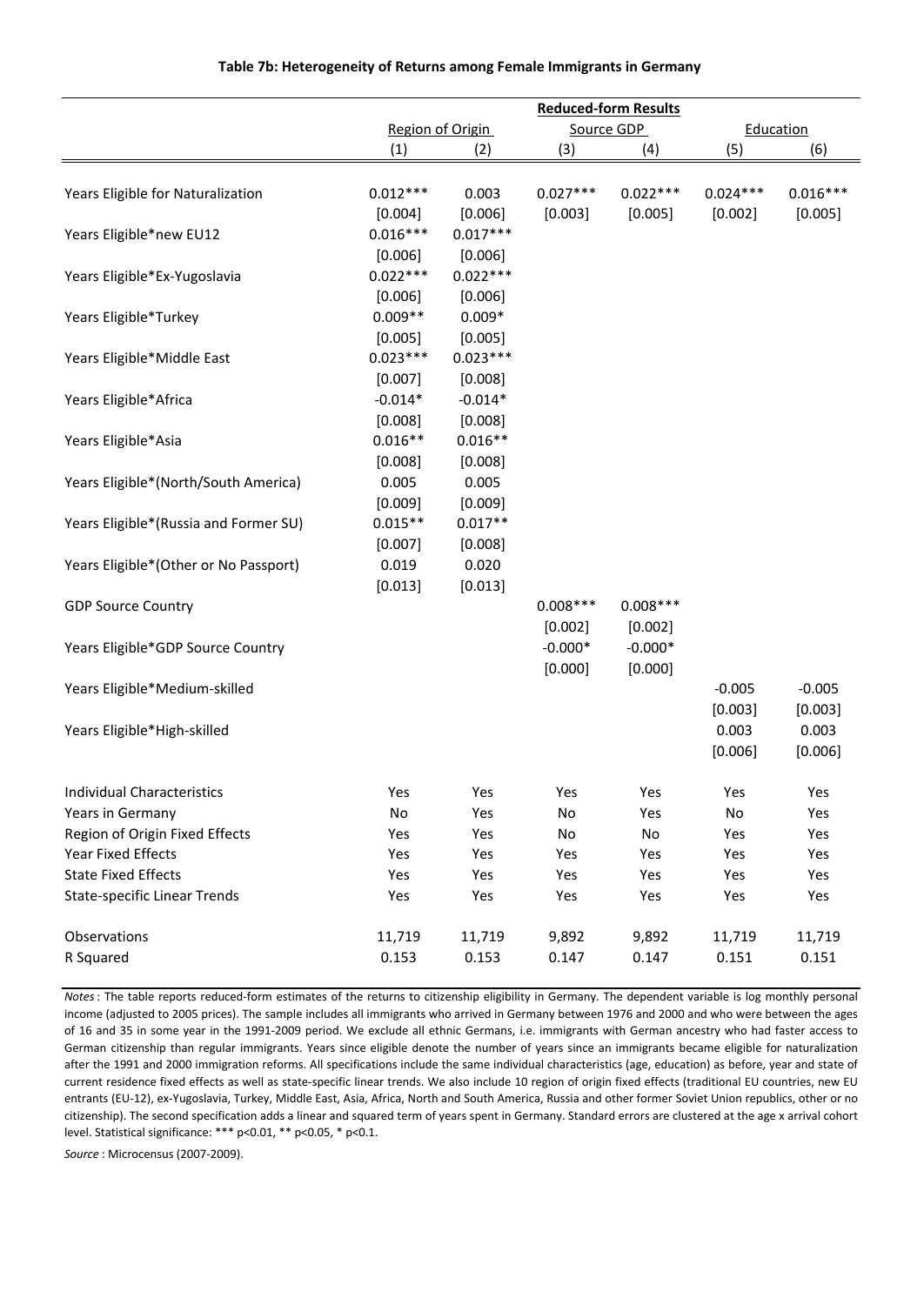|                                     |            | <b>Male Immigrants</b>         |                                            |                          | <b>Female Immigrants</b> |                                |                                                 |                     |  |  |
|-------------------------------------|------------|--------------------------------|--------------------------------------------|--------------------------|--------------------------|--------------------------------|-------------------------------------------------|---------------------|--|--|
| Y: Log Personal Income              |            | <b>Guest Worker Immigrants</b> |                                            | Recent Immigrants        |                          | <b>Guest Worker Immigrants</b> |                                                 | Recent Immigrants   |  |  |
|                                     |            | (arrived 1976-1989)            |                                            | (arrived 1990-2000)      |                          | (arrived 1976-1989)            |                                                 | (arrived 1990-2000) |  |  |
|                                     |            | OLS                            |                                            | OLS                      | <b>OLS</b>               |                                |                                                 | OLS                 |  |  |
|                                     | (1)        | (2)                            | (3)                                        | (4)                      | (5)                      | (6)                            | (7)                                             | (8)                 |  |  |
|                                     |            |                                |                                            |                          |                          |                                |                                                 |                     |  |  |
| <b>Years since Naturalized</b>      | $0.003***$ | $0.003**$                      | $0.008***$                                 | $0.005**$                | $0.005***$               | $0.004***$                     | $0.007***$                                      | 0.003               |  |  |
|                                     | [0.001]    | [0.001]                        | [0.002]                                    | [0.002]                  | [0.001]                  | [0.001]                        | [0.002]                                         | [0.002]             |  |  |
| Observations                        | 5,715      | 5,715                          | 8,012                                      | 8,012                    | 4,477                    | 4,477                          | 7,242                                           | 7,242               |  |  |
| R Squared                           | 0.218      | 0.218                          | 0.386                                      | 0.386                    | 0.115                    | 0.118                          | 0.168                                           | 0.172               |  |  |
|                                     |            |                                |                                            |                          |                          |                                |                                                 |                     |  |  |
|                                     |            | <b>Guest Worker Immigrants</b> |                                            | <b>Recent Immigrants</b> |                          | <b>Guest Worker Immigrants</b> | <b>Recent Immigrants</b><br>(arrived 1990-2000) |                     |  |  |
|                                     |            | (arrived 1976-1989)            | (arrived 1990-2000)<br><b>Reduced Form</b> |                          |                          | (arrived 1976-1989)            |                                                 |                     |  |  |
|                                     |            | <b>Reduced Form</b>            |                                            |                          | <b>Reduced Form</b>      |                                | <b>Reduced Form</b>                             |                     |  |  |
| Years since Eligible                | 0.003      | $-0.000$                       | $0.019***$                                 | $0.030***$               | $0.016***$               | $0.012**$                      | $0.027***$                                      | $0.044***$          |  |  |
|                                     | [0.003]    | [0.004]                        | [0.003]                                    | [0.010]                  | [0.003]                  | [0.005]                        | [0.003]                                         | [0.010]             |  |  |
|                                     |            |                                |                                            |                          |                          |                                |                                                 |                     |  |  |
| Observations                        | 5,715      | 5,715                          | 8,012                                      | 8,012                    | 4,477                    | 4,477                          | 7,242                                           | 7,242               |  |  |
| R Squared                           | 0.217      | 0.217                          | 0.386                                      | 0.386                    | 0.118                    | 0.118                          | 0.173                                           | 0.174               |  |  |
|                                     |            |                                |                                            |                          |                          |                                |                                                 |                     |  |  |
| <b>Individual Characteristics</b>   | Yes        | Yes                            | Yes                                        | Yes                      | Yes                      | Yes                            | Yes                                             | Yes                 |  |  |
| Years in Germany                    | <b>No</b>  | Yes                            | <b>No</b>                                  | Yes                      | <b>No</b>                | Yes                            | <b>No</b>                                       | Yes                 |  |  |
| Region of Origin Fixed Effects      | Yes        | Yes                            | Yes                                        | Yes                      | Yes                      | Yes                            | Yes                                             | Yes                 |  |  |
| <b>Year Fixed Effects</b>           | Yes        | Yes                            | Yes                                        | Yes                      | Yes                      | Yes                            | Yes                                             | Yes                 |  |  |
| <b>State Fixed Effects</b>          | Yes        | Yes                            | Yes                                        | Yes                      | Yes                      | Yes                            | Yes                                             | Yes                 |  |  |
| <b>State-specific Linear Trends</b> |            |                                |                                            |                          |                          |                                |                                                 |                     |  |  |
|                                     | Yes        | Yes                            | Yes                                        | Yes                      | Yes                      | Yes                            | Yes                                             | Yes                 |  |  |

#### **Table 8: Returns to Citizenship for Different Immigration Waves to Germany**

*Source* : Microcensus (2007-2009). *Notes* : The table shows OLS (top panel) and reduced-form (bottom panel) estimates where the dependent variable is log monthly personal income (adjusted to 2005 prices). The sample is restricted to first-generation immigrants excluding ethnic Germans and who were between 16 and 35 years-old in some year between 1991 and 2009. The first specification shows results for older guestworkers who arrived in Germany between 1976-1990 for men (columns (1)-(2)) and women (columns (5)-(6)). The second specification reports results for more recent immigrants who arrived in Germany between 1990-2000 for men (columns (3)-(4)) and women (columns (7)-(8)). Even columns add a linear and squared term of years spent in Germany. All specifications include individual characteristics (age, education), state and year fixed effects as well as state-specific linear trends. We also include 10 region of origin fixed effects (EU-15, EU12, Ex-Yugoslavia, Turkey, Middle East, Africa, Asia, North & South America, Former Soviet Union and other/no citizenship). Standard errors are clustered at the age x arrival cohort level. Statistical significance: \*\*\* p<0.01, \*\* p<0.05, \* p<0.1.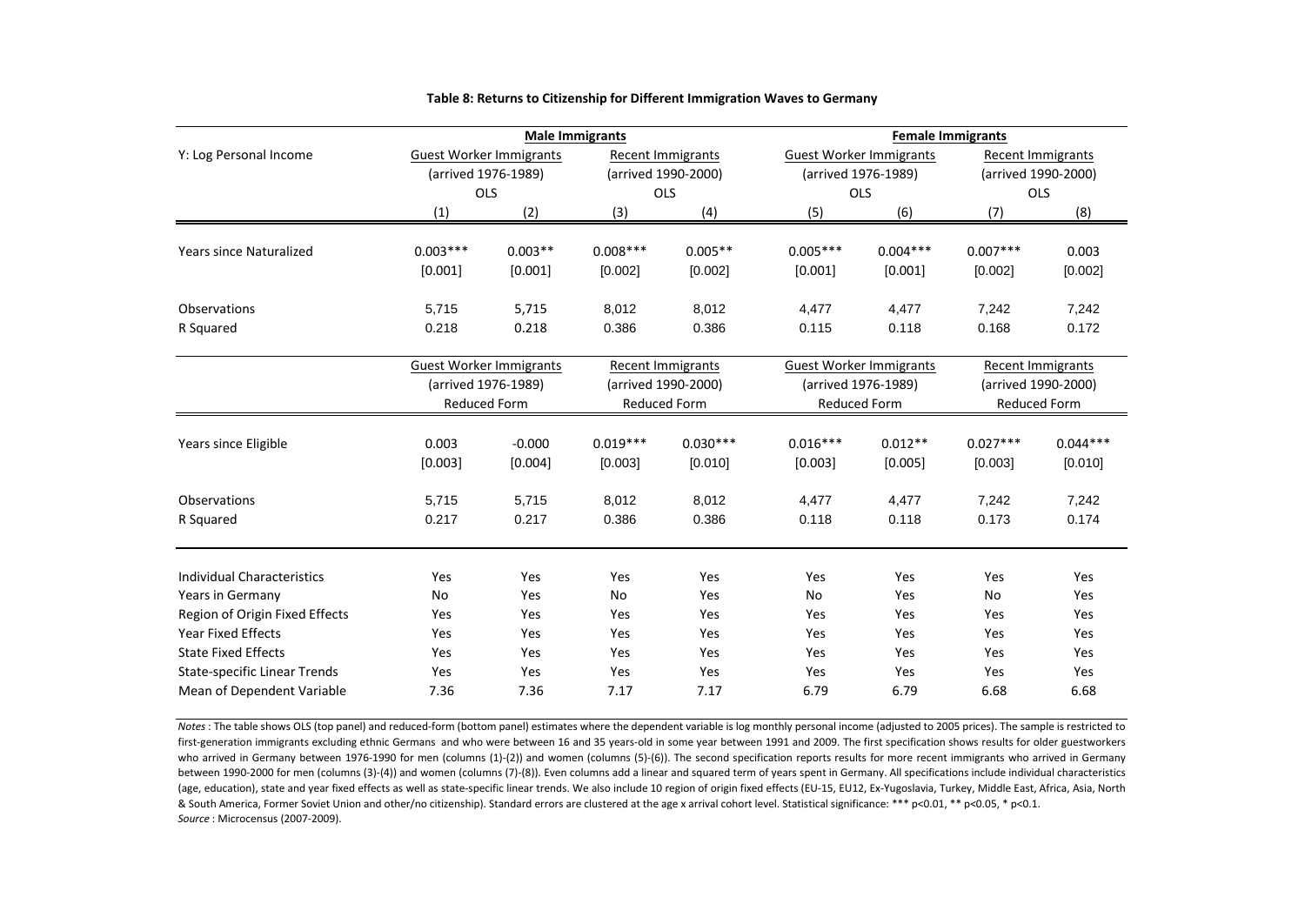|                                       |            |            | <b>Male Immigrants</b> |          |            | <b>Female Immigrants</b> |            |              |  |  |
|---------------------------------------|------------|------------|------------------------|----------|------------|--------------------------|------------|--------------|--|--|
|                                       |            | OLS        | Reduced-Form           |          |            | OLS                      |            | Reduced-Form |  |  |
|                                       | (1)        | (2)        | (3)                    | (4)      | (5)        | (6)                      | (7)        | (8)          |  |  |
|                                       |            |            |                        |          |            |                          |            |              |  |  |
| Drop Immigrants with German Partners  | 0.002      | $-0.001$   | $0.010***$             | 0.004    | $0.023***$ | $0.018***$               | $0.025***$ | $0.013***$   |  |  |
|                                       | [0.001]    | [0.001]    | [0.002]                | [0.004]  | [0.001]    | [0.002]                  | [0.002]    | [0.005]      |  |  |
| Control for Children in Household     | $0.007***$ | $0.005***$ | $0.012***$             | 0.004    | $0.008***$ | $0.003***$               | $0.020***$ | $0.013***$   |  |  |
|                                       | [0.001]    | [0.001]    | [0.002]                | [0.004]  | [0.001]    | [0.001]                  | [0.002]    | [0.004]      |  |  |
| Drop Ex-Yugoslavia & Middle East      | $0.006***$ | $0.004***$ | $0.011***$             | $-0.000$ | $0.009***$ | $0.006***$               | $0.020***$ | $0.018***$   |  |  |
|                                       | [0.001]    | [0.001]    | [0.002]                | [0.004]  | [0.001]    | [0.001]                  | [0.002]    | [0.005]      |  |  |
| Immigrants Arriving Prior to 1988     | $0.004**$  | $0.003**$  | $-0.000$               | $-0.004$ | $0.005***$ | $0.004***$               | $0.011***$ | 0.006        |  |  |
|                                       | [0.001]    | [0.001]    | [0.003]                | [0.004]  | [0.002]    | [0.002]                  | [0.004]    | [0.005]      |  |  |
| Drop East German States               | $0.007***$ | $0.004***$ | $0.012***$             | 0.002    | $0.009***$ | $0.004***$               | $0.023***$ | $0.014***$   |  |  |
|                                       | [0.001]    | [0.001]    | [0.002]                | [0.004]  | [0.001]    | [0.001]                  | [0.002]    | [0.004]      |  |  |
| <b>Add Economic Conditions</b>        | $0.007***$ | $0.005***$ | $0.012***$             | 0.003    | $0.009***$ | $0.004***$               | $0.022***$ | $0.014***$   |  |  |
|                                       | [0.001]    | [0.001]    | [0.002]                | [0.004]  | [0.001]    | [0.001]                  | [0.002]    | [0.004]      |  |  |
| Use Flexible Age Dummies              | $0.006***$ | $0.004***$ | $0.011***$             | 0.003    | $0.008***$ | $0.004***$               | $0.021***$ | $0.013***$   |  |  |
|                                       | [0.001]    | [0.001]    | [0.002]                | [0.004]  | [0.001]    | [0.001]                  | [0.002]    | [0.004]      |  |  |
| Flexible Age, Year of Arrival Dummies | $0.006***$ | $0.004***$ | $0.011***$             | 0.003    | $0.008***$ | $0.004***$               | $0.021***$ | $0.016***$   |  |  |
|                                       | [0.001]    | [0.001]    | [0.002]                | [0.003]  | [0.001]    | [0.001]                  | [0.002]    | [0.004]      |  |  |
| <b>Individual Characteristics</b>     | Yes        | Yes        | Yes                    | Yes      | Yes        | Yes                      | Yes        | Yes          |  |  |
| Years in Germany                      | No         | Yes        | No                     | Yes      | No         | Yes                      | No         | Yes          |  |  |
| Region of Origin Fixed Effects        | Yes        | Yes        | Yes                    | Yes      | Yes        | Yes                      | Yes        | Yes          |  |  |
| Year Fixed Effects                    | Yes        | Yes        | Yes                    | Yes      | Yes        | Yes                      | Yes        | Yes          |  |  |
| <b>State Fixed Effects</b>            | Yes        | Yes        | Yes                    | Yes      | Yes        | Yes                      | Yes        | Yes          |  |  |
| <b>State-specific Linear Trends</b>   | Yes        | Yes        | Yes                    | Yes      | Yes        | Yes                      | Yes        | Yes          |  |  |

#### **Table 9: Additional Robustness Checks**

*Notes*: The table reports OLS (columns (1)-(2) and (5)-(6)) and reduced-form estimates (columns (3)-(4) and (7)-(8)) where the dependent variable is log personal income adjusted to 2005 prices. The key independent variables are the number of years since a person got naturalized (in columns (1), (2), (5) and (6)) and the number of years since an individual became eligible for naturalization (in columns (3), (4), (7) and (8)). The first row drops immigrants who have a German spouse in 2007-09. The second row includes controls for the number and age structure of children in the household. The third row excludes all immigrants from Ex-Yugoslavia and the Middle East, the fourth one all immigrants who immigrated after 1988. The fifth row drops observations from East German states except Berlin, while the sixth row adds labor market controls (state unemployment rate (a linear and quadratic term) and the state GDP growth rate. The final two specifications include 5-year age dummies to control flexibly for age effects; the final specification further adds 5year dummies for the arrival cohort to allow for general assimilation effects. All specifications include the same individual characteristics as in previous tables (education, age), state and year fixed effects, state-specific linear time trends and 10 region of origin fixed effects. The second specification (columns (2), (4), (6) and (8)) includes a linear and squared term of years spent in Germany (except for the last specification). Standard errors are clustered at the age x arrival cohort level. Statistical significance: \*\*\* p<0.01, \*\* p<0.05, \* p<0.1.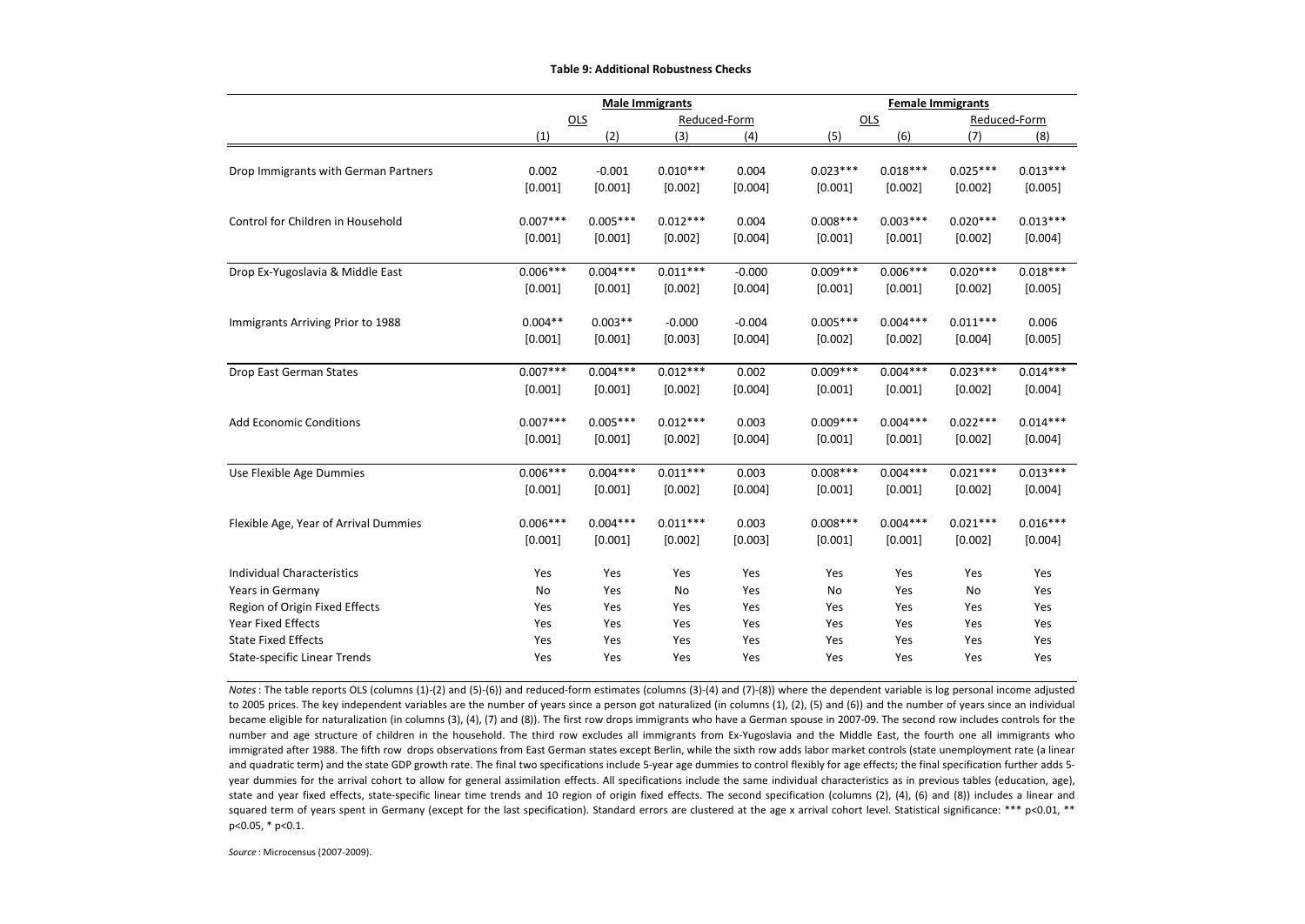

**Figure 1: Number of Naturalizations in Germany** 

*Notes*: The figure reports official statistics of the number of naturalizations in Germany (excluding naturalized ethnic Germans). The figure contains discretionary naturalizations (applications for naturalization based on critera other than ancestry) prior to 1993; and naturalizations following the 1990 reform and other discretionary naturalizations after 1993. We exclude naturalizations through a legal claim (based on German ancestry prior to 1990) prior to 1993 and naturalizations based on German ancestry after 1993.

*Source* : Authors' calculations based on data of the Federal Statistical Office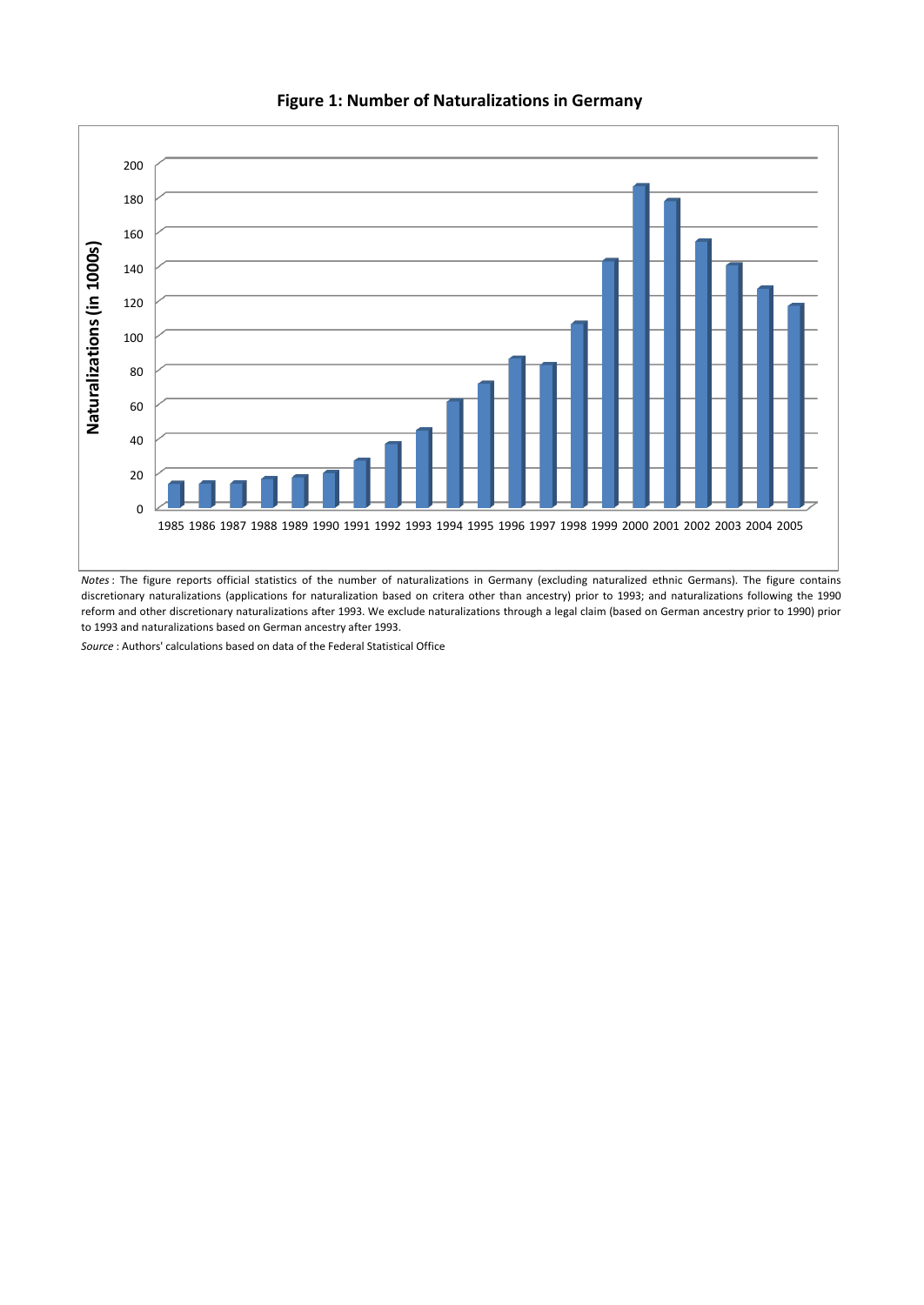

**Figure 2: Eligibility for German Citizenship after the 1991 and 2000 Reforms**

*Notes*: The figure shows the year of eligibility for naturalization as a function of the year of arrival and the residency requirement of the and 2000 reforms. Adolescent immigrants (aged 16-22) get eligible after 8 years of residency, while adult immigrants (aged 23 and older) faced a 15-year residency requirement prior to 2000 and 8-year residency requirement after 2000.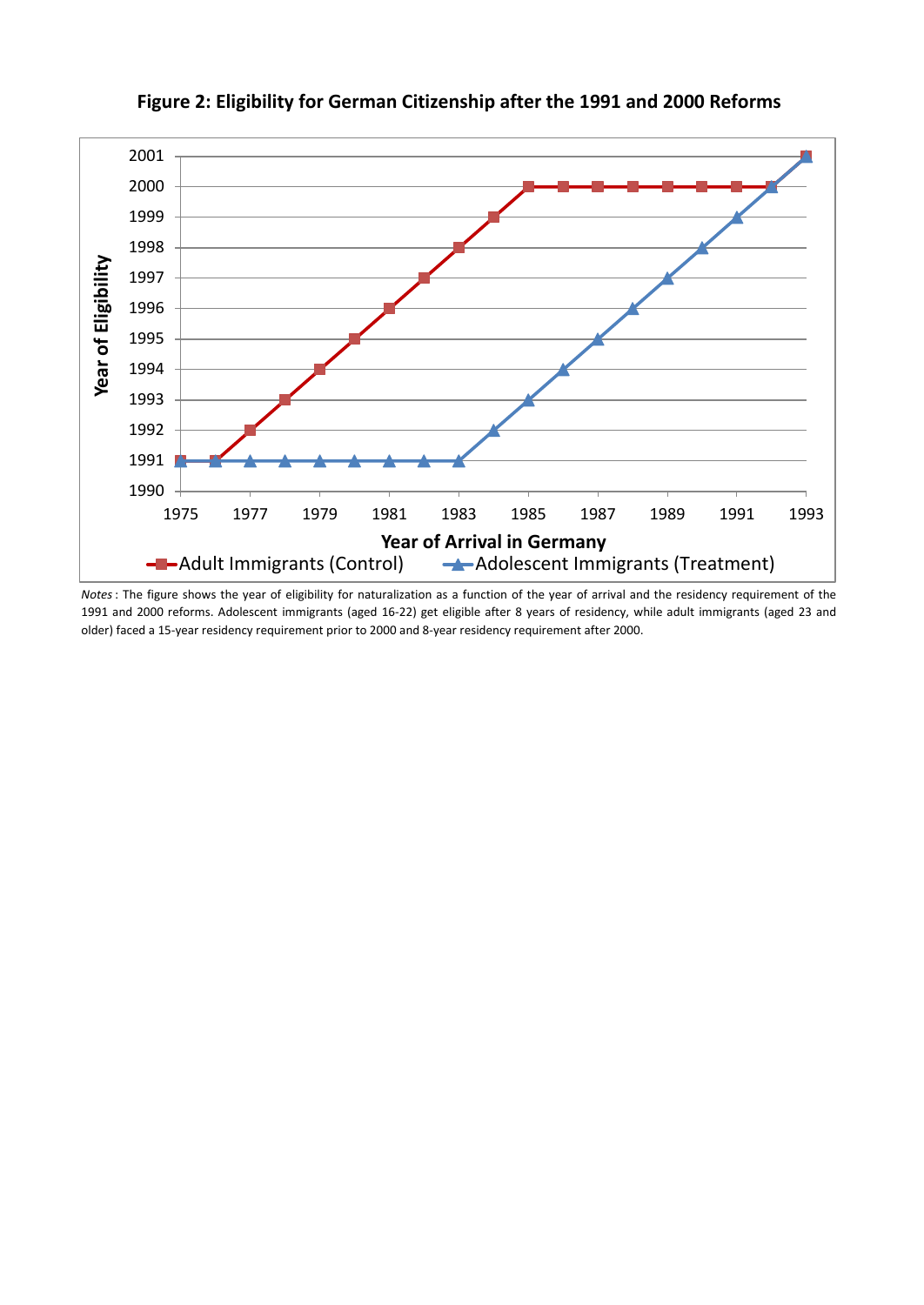|                                            |         | <b>Male Immigrants</b> |        | <b>Female Immigrants</b> |
|--------------------------------------------|---------|------------------------|--------|--------------------------|
|                                            | Mean    | Std. Dev.              | Mean   | Std. Dev.                |
|                                            |         |                        |        |                          |
| Labor Force Participation                  | 0.752   | 0.432                  | 0.550  | 0.498                    |
| Personal Income                            | 1411.50 | 945.63                 | 831.79 | 729.32                   |
| <b>Public Sector Employment</b>            | 0.046   | 0.210                  | 0.114  | 0.319                    |
| White Collar Employment                    | 0.378   | 0.485                  | 0.612  | 0.487                    |
| <b>Permanent Work Contract</b>             | 0.834   | 0.372                  | 0.815  | 0.389                    |
| Unemployment Benefits or Social Assistance | 0.154   | 0.361                  | 0.114  | 0.318                    |
| Social Benefits                            | 0.777   | 0.417                  | 0.865  | 0.342                    |
| Year of Arrival                            | 1990    | 6.808                  | 1991   | 6.740                    |
| Years in Germany                           | 18.30   | 6.851                  | 17.52  | 6.784                    |
| Naturalized                                | 0.374   | 0.484                  | 0.363  | 0.481                    |
| <b>Years since Naturalized</b>             | 3.83    | 6.485                  | 3.85   | 6.620                    |
| Year 1st Eligible                          | 2000    | 4.850                  | 2001   | 4.744                    |
| Years since Eligible                       | 7.73    | 4.909                  | 7.16   | 4.807                    |
| Age                                        | 33.35   | 8.281                  | 33.20  | 7.806                    |
| Low-skilled                                | 0.469   | 0.499                  | 0.512  | 0.500                    |
| Medium-skilled                             | 0.450   | 0.4974                 | 0.390  | 0.297                    |
| High-skilled                               | 0.082   | 0.275                  | 0.098  | 0.297                    |
| Region of origin                           |         |                        |        |                          |
| Traditional EU member states (EU 15)       | 0.136   | 0.343                  | 0.115  | 0.319                    |
| New EU Member States (EU 12)               | 0.088   | 0.284                  | 0.148  | 0.354                    |
| Ex-Yugoslavia                              | 0.128   | 0.335                  | 0.117  | 0.321                    |
| Turkey                                     | 0.311   | 0.463                  | 0.290  | 0.454                    |
| Middle East                                | 0.090   | 0.287                  | 0.065  | 0.245                    |
| Africa                                     | 0.057   | 0.232                  | 0.042  | 0.201                    |
| Asia                                       | 0.051   | 0.220                  | 0.066  | 0.249                    |
| North and South America                    | 0.017   | 0.131                  | 0.028  | 0.166                    |
| Former Soviet Union (without EU12)         | 0.101   | 0.302                  | 0.115  | 0.319                    |
| Other or No Citizenship                    | 0.019   | 0.135                  | 0.016  | 0.124                    |
| Source Country GDP per capita (in 1,000)   | 9.322   | 7.598                  | 13.925 | 7.149                    |
| Observations                               | 15,763  |                        | 16,609 |                          |

## **Table A1: Summary Statistics of the Microcensus**

*Notes*: The table shows summary statistics for the sample of first-generation immigrants who arrived in Germany between 1976 and 2000 and are 16-35 years old in the post-reform period (1991-2009). Ethnic Germans are excluded from the sample. The means for personal income, public sector and white collar employment are only available for the subsample of working individuals; GDP per capita in the country of origin (measured in 2005) is only available for immigrants for which we know the country of origin rather than only the region of origin. Low-skilled are those without highschool degree or vocational degree; medium-skilled individuals are those with a highschool or vocational degree; high-skilled are those with a college degree.

*Source* : Microcensus (2007-2009); Penn World Tables (2011).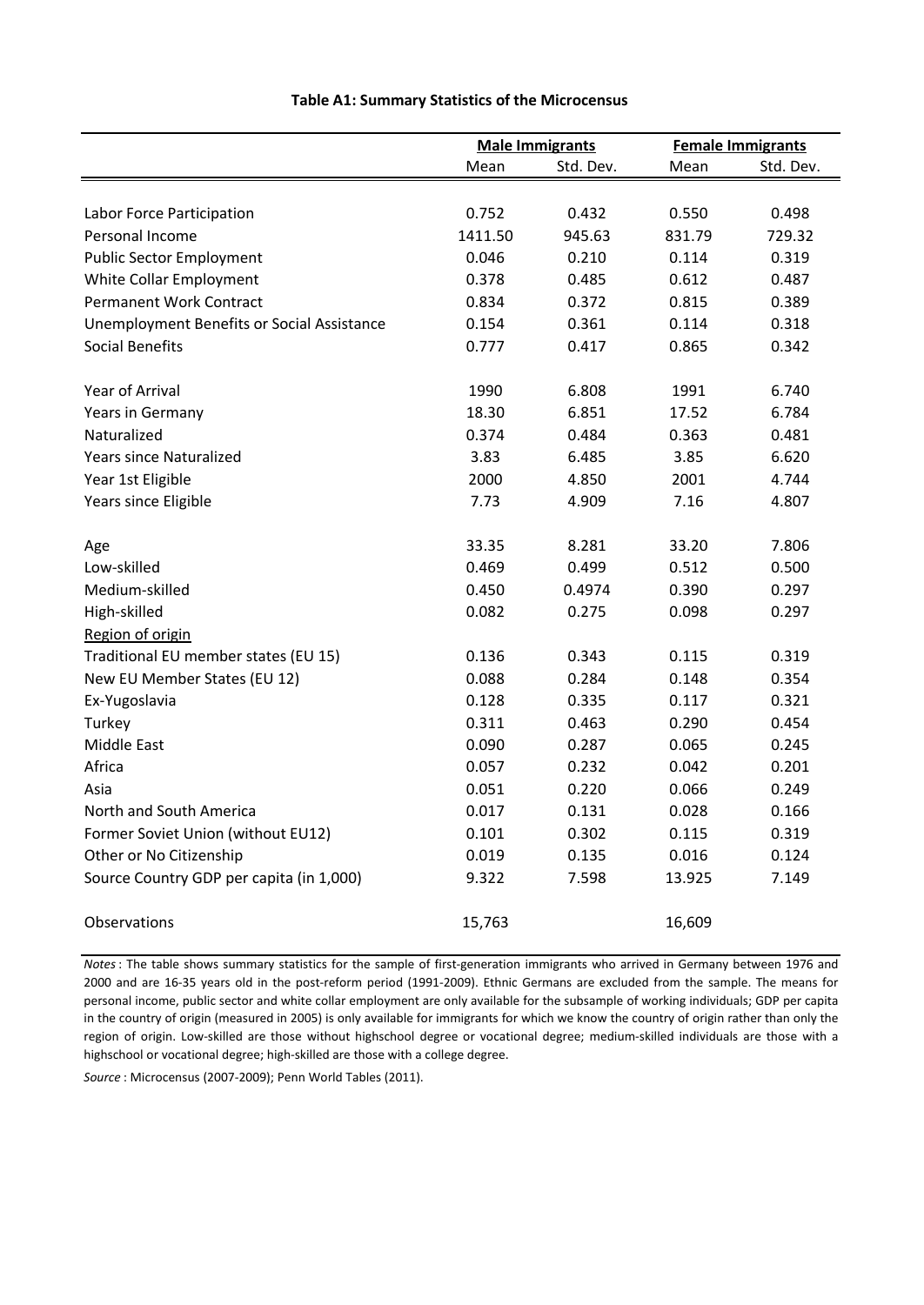|                                         |          | <b>Male Immigrants</b> | <b>Female Immigrants</b> |           |
|-----------------------------------------|----------|------------------------|--------------------------|-----------|
|                                         | Mean     | Std. Dev.              | Mean                     | Std. Dev. |
|                                         |          |                        |                          |           |
| Labor force Participation               | 0.783    | 0.412                  | 0.481                    | 0.500     |
| Monthly Labor income                    | 2266.651 | 1483.377               | 1323.830                 | 1030.752  |
| Log Monthly Labor Income                | 7.562    | 0.631                  | 6.918                    | 0.799     |
| Speak German                            | 2.806    | 0.947                  | 2.605                    | 1.128     |
| Write in German                         | 2.321    | 1.213                  | 2.160                    | 1.347     |
| Year of Arrival                         | 1987     | 6                      | 1987                     | 6         |
| Years in Germany                        | 11.982   | 6.880                  | 11.867                   | 6.937     |
| Naturalized                             | 0.470    | 0.499                  | 0.455                    | 0.498     |
| <b>Years since Naturalized</b>          | 2.976    | 5.234                  | 2.847                    | 5.204     |
| Eligible                                | 0.623    | 0.485                  | 0.618                    | 0.486     |
| Years since Eligible                    | 3.635    | 4.472                  | 3.662                    | 4.520     |
|                                         |          |                        |                          |           |
| Age                                     | 31.69    | 9.12                   | 31.69                    | 9.12      |
| Low-skilled                             | 0.440    | 0.496                  | 0.440                    | 0.496     |
| Medium-skilled                          | 0.338    | 0.473                  | 0.338                    | 0.473     |
| High-skilled                            | 0.110    | 0.313                  | 0.110                    | 0.313     |
| In School                               | 0.111    | 0.315                  | 0.111                    | 0.315     |
| Region of origin                        |          |                        |                          |           |
| Traditional EU Member Countries (EU 15) | 0.123    | 0.329                  | 0.139                    | 0.346     |
| New EU Member Countries (EU 12)         | 0.207    | 0.405                  | 0.239                    | 0.426     |
| Ex-Yugoslavia                           | 0.084    | 0.277                  | 0.077                    | 0.267     |
| Turkey                                  | 0.299    | 0.458                  | 0.270                    | 0.444     |
| Middle East                             | 0.023    | 0.150                  | 0.015                    | 0.120     |
| Africa                                  | 0.012    | 0.109                  | 0.006                    | 0.077     |
| Asia                                    | 0.015    | 0.122                  | 0.018                    | 0.134     |
| North and South America                 | 0.017    | 0.130                  | 0.017                    | 0.131     |
| Former Soviet Union (without EU 12)     | 0.217    | 0.412                  | 0.216                    | 0.411     |
| Other or no Citizenship                 | 0.003    | 0.050                  | 0.003                    | 0.057     |
| Observations                            | 9,642    |                        | 10,601                   |           |

## **Table A2: Summary Statistics of the German Socio-Economic Panel**

*Notes*: The table reports summary statistics for first-generation immigrants who are not ethnic Germans, arrived in Germany between 1976 and 2000 and who are 16-35 years old in the post-reform period (1991-2009). Writing and speaking German are self-assessed language abilities which vary from 0 (not at all) to 4 (very well). Naturalized is equal to one if a person is actually naturalized. Eligible is equal to one if an individual is (a) aged 16-22, has lived in Germany for at least 8 years and the year is 1991 or later; (b) aged 23-35, has lived in Germany for at least 15 years in the period 1991-1999; or (c) aged 23-35, has lived in Germany for at least 8 years and the year is 2000 or later. Low-skilled individuals are those without a highschool degree or vocational degree; medium-skilled are those with highschool degree or vocational degree; high-skilled are those with college degree. Individuals are in school if they still attend school over the past four weeks.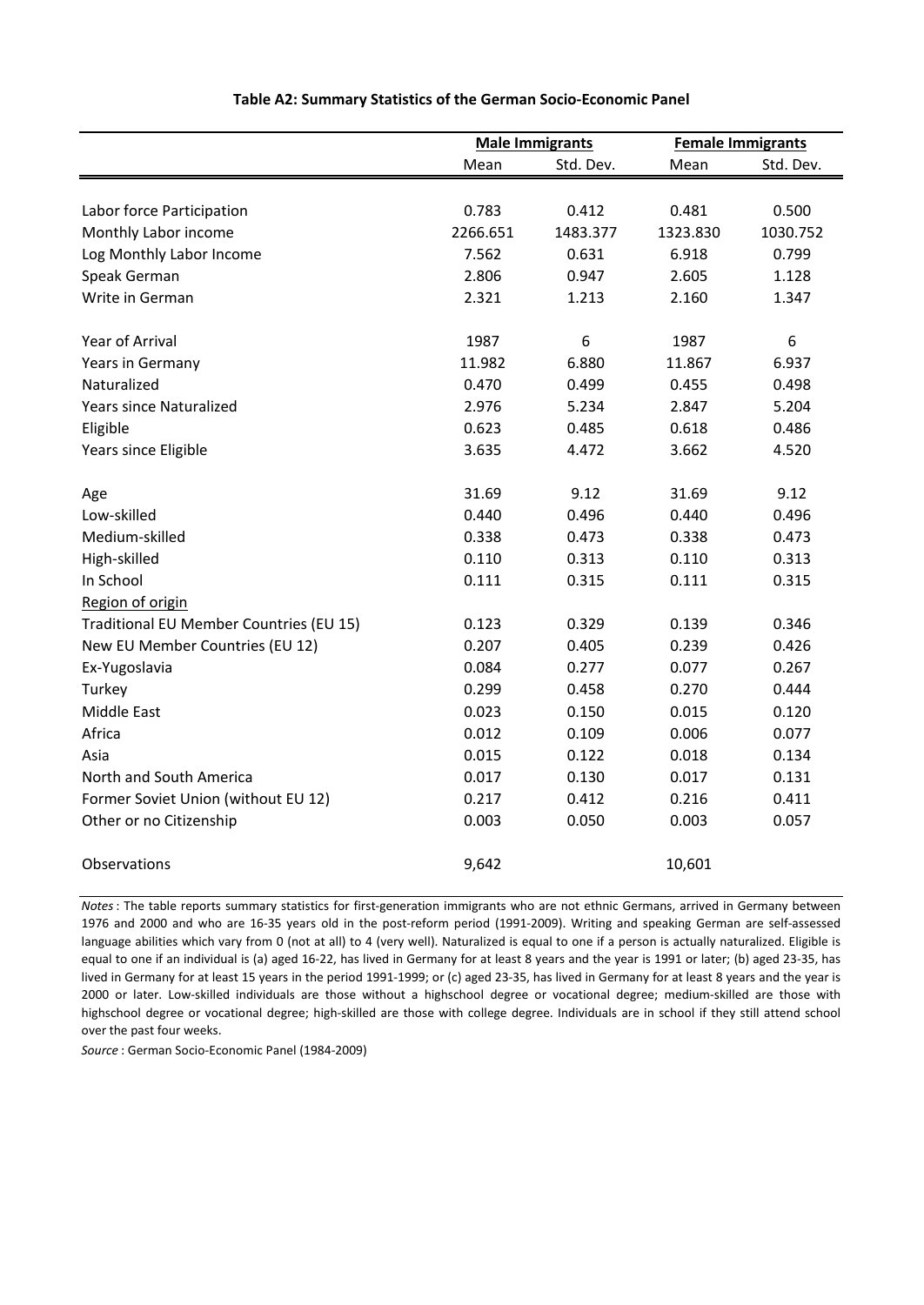|                                     |             | <b>Male Immigrants</b>      |             | <b>Female Immigrants</b>  |                             |             |  |  |
|-------------------------------------|-------------|-----------------------------|-------------|---------------------------|-----------------------------|-------------|--|--|
|                                     |             | <b>Exit from Population</b> |             |                           | <b>Exit from Population</b> |             |  |  |
|                                     |             | (Emigration or Mortality)   |             | (Emigration or Mortality) |                             |             |  |  |
|                                     | (1)         | (2)                         | (3)         | (4)                       | (5)                         | (6)         |  |  |
|                                     |             |                             |             |                           |                             |             |  |  |
| <b>Eventually Naturalized</b>       | $-0.010***$ |                             |             | $-0.008***$               |                             |             |  |  |
|                                     | [0.003]     |                             |             | [0.002]                   |                             |             |  |  |
| <b>Actually Naturalized</b>         |             | $-0.001$                    |             |                           | $-0.001$                    |             |  |  |
|                                     |             | [0.004]                     |             |                           | [0.003]                     |             |  |  |
| Eligible for Naturalization         |             |                             | $-0.004$    |                           |                             | $-0.003$    |  |  |
|                                     |             |                             | [0.005]     |                           |                             | [0.004]     |  |  |
| Years in Germany                    | $-0.004***$ | $-0.004***$                 | $-0.003***$ | $-0.002**$                | $-0.002**$                  | $-0.001$    |  |  |
|                                     | [0.001]     | [0.001]                     | [0.001]     | [0.001]                   | [0.001]                     | [0.001]     |  |  |
| Years in Germany Squared            | $0.000***$  | $0.000***$                  | $0.000**$   | $0.000*$                  | $0.000*$                    | 0.000       |  |  |
|                                     | [0.000]     | [0.000]                     | [0.000]     | [0.000]                   | [0.000]                     | [0.000]     |  |  |
| Age                                 | $0.002*$    | $0.002*$                    | $-0.003***$ | $-0.001$                  | $-0.001$                    | $-0.001$    |  |  |
|                                     | [0.001]     | [0.001]                     | [0.001]     | [0.001]                   | [0.001]                     | [0.001]     |  |  |
| Age Squared                         | $-0.000*$   | $-0.000*$                   | $0.000**$   | 0.000                     | 0.000                       | 0.000       |  |  |
|                                     | [0.000]     | [0.000]                     | [0.000]     | [0.000]                   | [0.000]                     | [0.000]     |  |  |
| Medium-skilled                      | $-0.003$    | $-0.003$                    | 0.002       | $-0.009***$               | $-0.010***$                 | $-0.010***$ |  |  |
|                                     | [0.003]     | [0.003]                     | [0.001]     | [0.003]                   | [0.003]                     | [0.003]     |  |  |
| High-skilled                        | $-0.002$    | $-0.003$                    | $-0.000$    | 0.004                     | 0.004                       | 0.004       |  |  |
|                                     | [0.006]     | [0.006]                     | [0.000]     | [0.005]                   | [0.005]                     | [0.005]     |  |  |
| In School                           | 0.008       | 0.007                       | $-0.003$    | $-0.004$                  | $-0.004$                    | $-0.004$    |  |  |
|                                     | [0.007]     | [0.007]                     | [0.003]     | [0.005]                   | [0.005]                     | [0.005]     |  |  |
| <b>Year Fixed Effects</b>           | Yes         | Yes                         | Yes         | Yes                       | Yes                         | Yes         |  |  |
| <b>State Fixed Effects</b>          | Yes         | Yes                         | Yes         | Yes                       | Yes                         | Yes         |  |  |
| <b>State-specific Linear Trends</b> | Yes         | Yes                         | Yes         | Yes                       | Yes                         | Yes         |  |  |
| Region of Origin Fixed Effects      | Yes         | Yes                         | Yes         | Yes                       | Yes                         | Yes         |  |  |
| Observations                        | 9,255       | 9,255                       | 9,255       | 10,116                    | 10,116                      | 10,116      |  |  |
| R Squared                           | 0.029       | 0.028                       | 0.028       | 0.032                     | 0.031                       | 0.031       |  |  |

## **Table A3: Selective Dropout of Immigrants from GSOEP**

*Notes*: The table reports OLS estimates of the probability that an immigrant exits from the population (either through mortality or moving abroad) in the GSOEP. The key independent variables are whether an immigrant eventually naturalizes while participating in the GSOEP (columns (1) and (4)); whether the immigrant is currently naturalized (columns (2) and (5)); or whether the immigrant is currently eligible for naturalization (columns (3) and (6)). The sample is defined as in Table 1. All control variables are the same as in previous tables. Statistical significance: \*\*\* p<0.01, \*\* p<0.05 and \* p<0.1.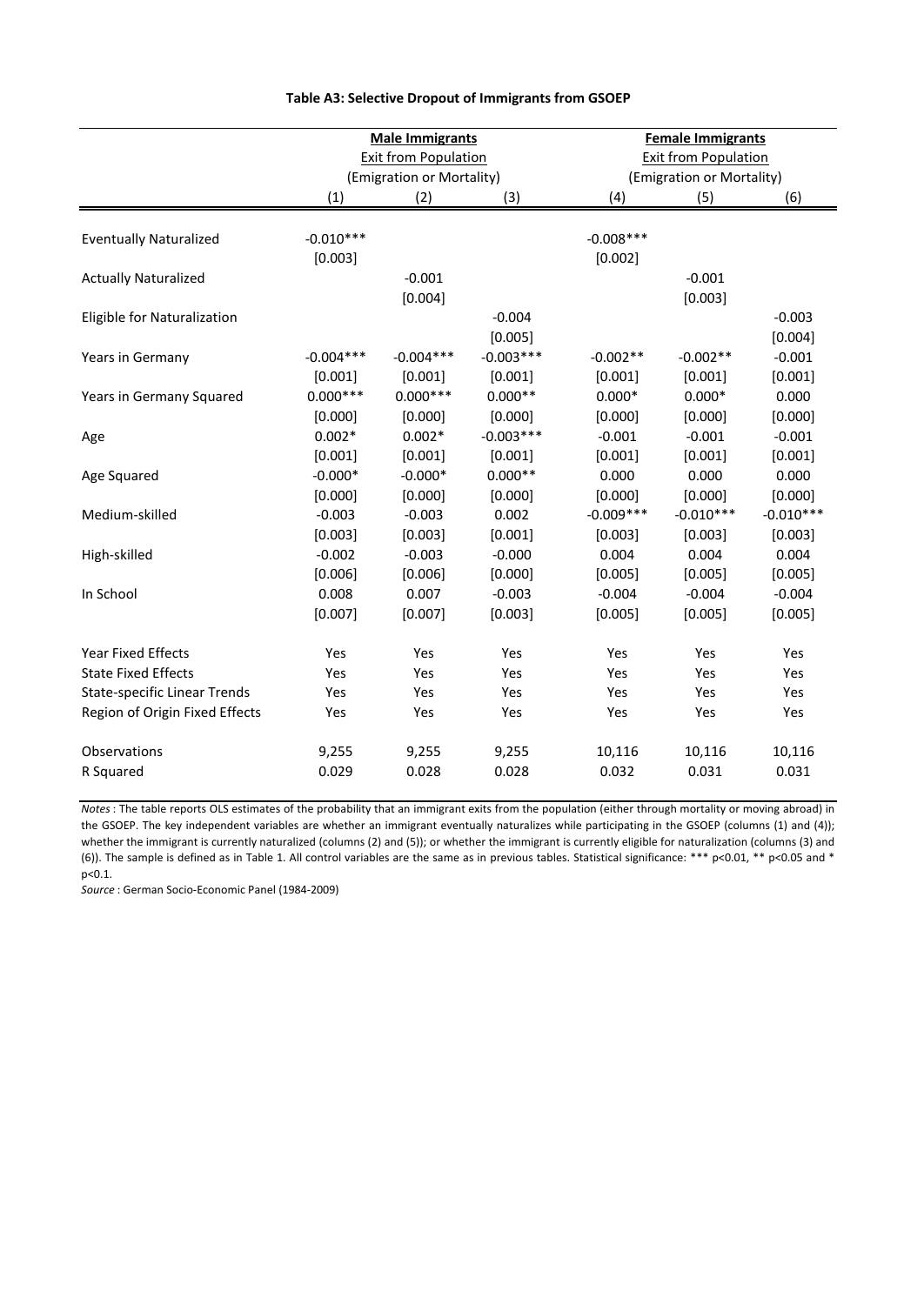#### **Table A4: The Propensity to Naturalize using Alternative Specifications**

|                                     |            | <b>Male Immigrants</b>  |            |                    | <b>Female Immigrants</b> |                         |             |                    |  |
|-------------------------------------|------------|-------------------------|------------|--------------------|--------------------------|-------------------------|-------------|--------------------|--|
|                                     |            | <b>Probit Estimates</b> |            | Lagged Eligibility |                          | <b>Probit Estimates</b> |             | Lagged Eligibility |  |
|                                     | Base       | Years in G              | Base       | Years in G         | Base                     | Years in G              | Base        | Years in G         |  |
|                                     | (1)        | (2)                     | (3)        | (4)                | (5)                      | (6)                     | (7)         | (8)                |  |
|                                     |            |                         |            |                    |                          |                         |             |                    |  |
| Eligible for Naturalization         | $0.142***$ | $0.041*$                | $0.061***$ | 0.017              | $0.240***$               | $0.044**$               | $0.138***$  | $0.058***$         |  |
|                                     | [0.018]    | [0.023]                 | [0.010]    | [0.011]            | [0.015]                  | [0.022]                 | [0.011]     | [0.011]            |  |
| Years in Germany                    |            | $0.030***$              |            | $0.006***$         |                          | $0.049***$              |             | $0.012***$         |  |
|                                     |            | [0.006]                 |            | [0.002]            |                          | [0.005]                 |             | [0.002]            |  |
| Years in Germany Squared            |            | $-0.000$ ***            |            | $-0.000$           |                          | $-0.001***$             |             | $-0.000$           |  |
|                                     |            | [0.000]                 |            | [0.000]            |                          | [0.000]                 |             | [0.000]            |  |
| Age                                 | $-0.002$   | $-0.000$                | $-0.000$   | $-0.000$           | $-0.019***$              | $-0.020***$             | $-0.008**$  | $-0.010***$        |  |
|                                     | [0.007]    | [0.007]                 | [0.003]    | [0.003]            | [0.007]                  | [0.007]                 | [0.003]     | [0.003]            |  |
| Age Squared                         | 0.000      | $-0.000$                | 0.000      | 0.000              | $0.000***$               | $0.000**$               | $0.000***$  | $0.000***$         |  |
|                                     | [0.000]    | [0.000]                 | [0.000]    | [0.000]            | [0.000]                  | [0.000]                 | [0.000]     | [0.000]            |  |
| Medium-skilled                      | $0.091***$ | $0.085***$              | $0.036***$ | $0.036***$         | $0.086***$               | $0.080***$              | $0.037***$  | $0.037***$         |  |
|                                     | [0.016]    | [0.016]                 | [0.006]    | [0.006]            | [0.015]                  | [0.014]                 | [0.007]     | [0.007]            |  |
| High-skilled                        | $0.050*$   | $0.074***$              | 0.011      | 0.020              | $-0.086***$              | $-0.066***$             | $-0.057***$ | $-0.042***$        |  |
|                                     | [0.027]    | [0.028]                 | [0.014]    | [0.014]            | [0.021]                  | [0.022]                 | [0.015]     | [0.015]            |  |
| In School                           | $0.130***$ | $0.133***$              | $0.052***$ | $0.049***$         | $0.133***$               | $0.104***$              | $0.068***$  | $0.056***$         |  |
|                                     | [0.032]    | [0.032]                 | [0.012]    | [0.012]            | [0.029]                  | [0.031]                 | [0.012]     | [0.013]            |  |
| Region of Origin Fixed Effects      | Yes        | Yes                     | Yes        | Yes                | Yes                      | Yes                     | Yes         | Yes                |  |
| <b>Year Fixed Effects</b>           | Yes        | Yes                     | Yes        | Yes                | Yes                      | Yes                     | Yes         | Yes                |  |
| <b>State Fixed Effects</b>          | Yes        | Yes                     | Yes        | Yes                | Yes                      | Yes                     | Yes         | Yes                |  |
| <b>State-specific Linear Trends</b> | Yes        | Yes                     | Yes        | Yes                | Yes                      | Yes                     | Yes         | Yes                |  |
| <b>Individual Fixed Effects</b>     | No         | No                      | No         | No                 | No                       | No                      | No          | No                 |  |
| Observations                        | 9,641      | 9,641                   | 9,462      | 9,462              | 10,274                   | 10,274                  | 10,383      | 10,383             |  |
| Log-likelihood                      | $-2434.04$ | $-2394.06$              |            |                    | $-3099.03$               | $-2959.13$              |             |                    |  |
| R Squared                           | 0.627      | 0.633                   | 0.680      | 0.683              | 0.556                    | 0.576                   | 0.621       | 0.629              |  |

*Notes:* The dependent variable is a binary indicator equal to one if a first-generation migrant has naturalized and zero otherwise. The sample includes all migrants who are not ethnic Germans, arrived in Germany between 1976 to 2000, are 16-35 years old in some year in the 1991-2009 period, and report valid information on income, naturalization and years lived in Germany. The eligibility indicator is equal to one if an individual is either: a) 16-22 years old and has lived in Germany for at least 8 years; or b) is 23-35 years old and has lived in Germany for at least 15 years in the 1991-1999 period; and c) is 23-35 years old and has lived in Germany for at least 8 years after 2000. The left-hand side reports results for men, the right-hand side for women. All specifications also include state and year fixed effects, state-specific linear trends and 10 region of origin fixed effects (traditional EU countries, new EU entrants (EU-12), ex-Yugoslavia, Turkey, Middle East, Asia, Africa, North and South America, Russia and other former Soviet Union republics, other or no passport). The first specification (columns (1)-(2) and (5)-(6)) report marginal effects from a probit model. The second specification (columns (3)-(4) and (7)-(8)) use lagged eligibility rather than current eligiblity as key independent variable. The omitted education category is low-skilled (no high school or vocational degree). Standard errors in brackets are clustered at the age x arrival cohort level. Statistical significance. \*\*\* p<0.01, \*\* p<0.05, \* p<0.1. See also notes to Table 1.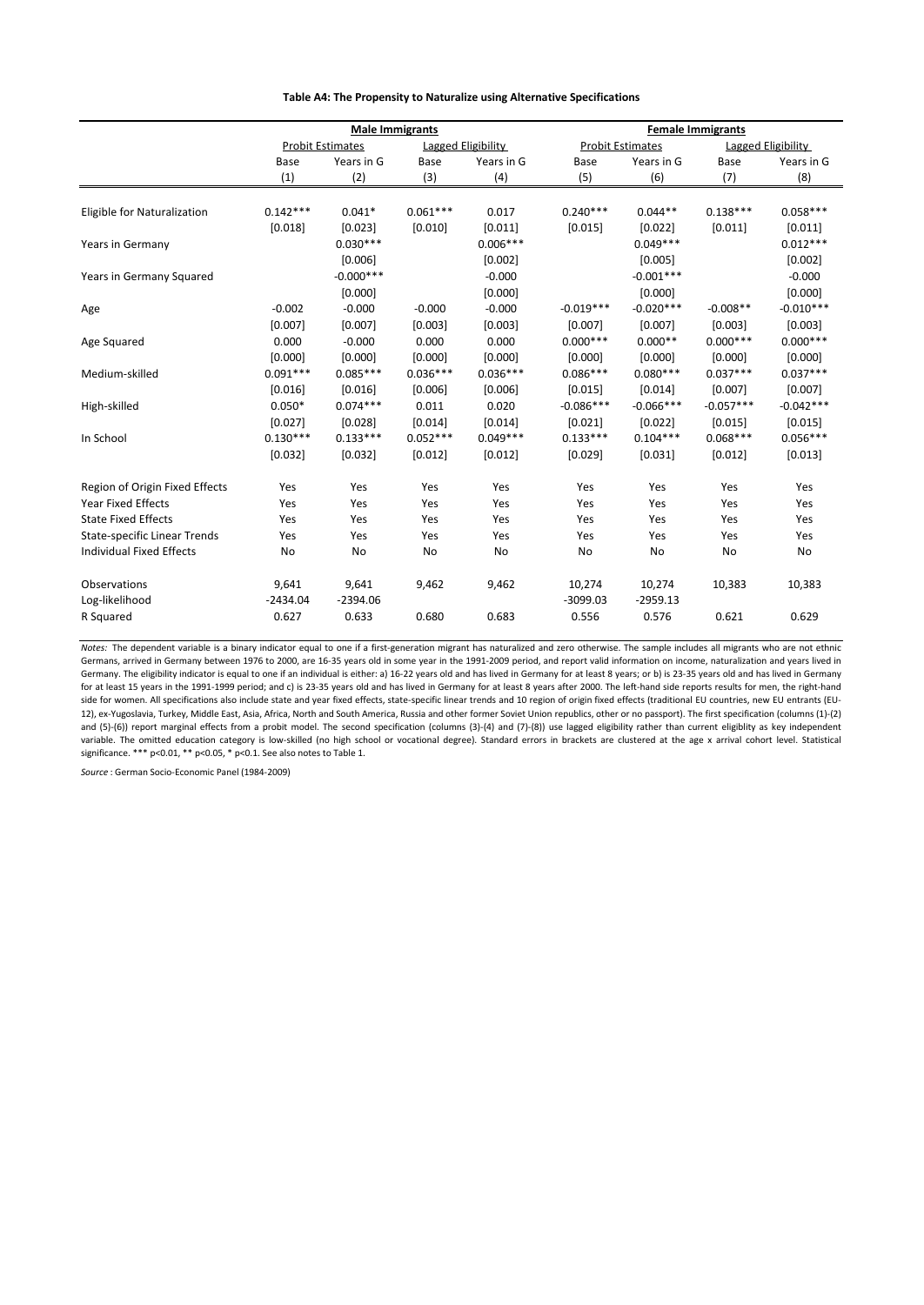|                                     |             | <b>Male Immigrants</b> |             | <b>Female Immigrants</b> |             |             |  |  |
|-------------------------------------|-------------|------------------------|-------------|--------------------------|-------------|-------------|--|--|
|                                     | Base        | Years in G             | Hetero      | Base                     | Years in G  | Hetero      |  |  |
|                                     | (1)         | (2)                    | (3)         | (4)                      | (5)         | (6)         |  |  |
|                                     |             |                        |             |                          |             |             |  |  |
| Eligible for Naturalization         | $0.045***$  | $0.030***$             | $-0.094***$ | $0.056***$               | $0.044***$  | $-0.027$    |  |  |
|                                     | [0.007]     | [0.007]                | [0.033]     | [0.007]                  | [0.008]     | [0.050]     |  |  |
| Eligible*new EU12                   |             |                        | $-0.024$    |                          |             | $-0.018$    |  |  |
|                                     |             |                        | [0.041]     |                          |             | [0.054]     |  |  |
| Eligible*Ex-Yugoslavia              |             |                        | $0.173***$  |                          |             | $0.092*$    |  |  |
|                                     |             |                        | [0.040]     |                          |             | [0.055]     |  |  |
| Eligible*Turkey                     |             |                        | $0.099***$  |                          |             | 0.049       |  |  |
|                                     |             |                        | [0.034]     |                          |             | [0.051]     |  |  |
| Eligible*Middle East                |             |                        | $0.177***$  |                          |             | $0.178***$  |  |  |
|                                     |             |                        | [0.037]     |                          |             | [0.055]     |  |  |
| Eligible*Africa                     |             |                        | $0.145***$  |                          |             | 0.079       |  |  |
|                                     |             |                        | [0.039]     |                          |             | [0.055]     |  |  |
| Eligible*Asia                       |             |                        | $0.187***$  |                          |             | $0.120**$   |  |  |
|                                     |             |                        | [0.043]     |                          |             | [0.057]     |  |  |
| Eligible*(North and South America)  |             |                        | 0.075       |                          |             | 0.068       |  |  |
|                                     |             |                        | [0.068]     |                          |             | [0.066]     |  |  |
| Eligible*(Russia and Former SU)     |             |                        | $0.087*$    |                          |             | 0.037       |  |  |
|                                     |             |                        | [0.051]     |                          |             | [0.061]     |  |  |
| Eligible*(Other or No Passport)     |             |                        | $0.288***$  |                          |             | 0.102       |  |  |
|                                     |             |                        | [0.074]     |                          |             | [0.079]     |  |  |
| Years in Germany                    |             | $-0.023***$            | $-0.023***$ |                          | $-0.022***$ | $-0.022***$ |  |  |
|                                     |             | [0.001]                | [0.001]     |                          | [0.001]     | [0.001]     |  |  |
| Years in Germany Squared            |             | $0.002***$             | $0.002***$  |                          | $0.001***$  | $0.001***$  |  |  |
|                                     |             | [0.000]                | [0.000]     |                          | [0.000]     | [0.000]     |  |  |
| Age                                 | $-0.009***$ | $-0.007***$            | $-0.007***$ | $-0.009***$              | $-0.008***$ | $-0.008***$ |  |  |
|                                     | [0.001]     | [0.001]                | [0.001]     | [0.001]                  | [0.001]     | [0.001]     |  |  |
| Age Squared                         | $0.000***$  | $0.000***$             | $0.000***$  | $0.000***$               | $0.000***$  | $0.000***$  |  |  |
|                                     | [0.000]     | [0.000]                | [0.000]     | [0.000]                  | [0.000]     | [0.000]     |  |  |
| Medium-skilled                      | $0.013***$  | $0.014***$             | $0.014***$  | $-0.004$                 | $-0.002$    | $-0.002$    |  |  |
|                                     | [0.003]     | [0.003]                | [0.003]     | [0.003]                  | [0.003]     | [0.003]     |  |  |
| High-skilled                        | $-0.026***$ | $-0.025***$            | $-0.024***$ | $-0.054***$              | $-0.052***$ | $-0.052***$ |  |  |
|                                     | [0.005]     | [0.005]                | [0.005]     | [0.006]                  | [0.006]     | [0.006]     |  |  |
|                                     |             |                        |             |                          |             |             |  |  |
| Region of Origin Fixed Effects      | Yes         | Yes                    | Yes         | Yes                      | Yes         | Yes         |  |  |
| <b>Year Fixed Effects</b>           | Yes         | Yes                    | Yes         | Yes                      | Yes         | Yes         |  |  |
| <b>State Fixed Effects</b>          | Yes         | Yes                    | Yes         | Yes                      | Yes         | Yes         |  |  |
| <b>State-specific Linear Trends</b> | Yes         | Yes                    | Yes         | Yes                      | Yes         | Yes         |  |  |
| <b>Individual Fixed Effects</b>     | No          | <b>No</b>              | <b>No</b>   | No                       | <b>No</b>   | No          |  |  |
|                                     |             |                        |             |                          |             |             |  |  |
| Observations                        | 38,206      | 38,206                 | 38,206      | 38,155                   | 38,155      | 38,155      |  |  |
| R Squared                           | 0.104       | 0.113                  | 0.116       | 0.093                    | 0.101       | 0.103       |  |  |
| Mean of Dependent Variable          | 0.11        | 0.11                   | 0.11        | 0.12                     | 0.12        | 0.12        |  |  |
|                                     |             |                        |             |                          |             |             |  |  |

#### **Table A5: The Propensity to Naturalize after the 1991 and 2000 Reforms**

*Notes*: The table reports results from a linear probability model where the dependent variable is a binary indicator equal to one if a migrant has naturalized in a given year and zero otherwise. The sample includes all first-generation immigrants who are not ethnic Germans, arrived in Germany between 1976 to 2000, are 16-35 years old in some year in the 1991-2009 period, and report valid information on income, naturalization and years lived in Germany. The eligibility indicator is equal to one if an individual is a) 16-22 years old and has lived in Germany for at least 8 years; b) 23-35 years old and has lived in Germany for at least 15 years in 1991-1999; or c) 23-35 years old and has lived in Germany for at least 8 years after 2000. The left-hand side reports results for male immigrants, the right-hand side for female immigrants. The second specification adds a linear and squared term of years in Germany; and the third specification allows for heterogeneous effects by region of origin. All specifications include state and year fixed effects as well as state-<br>specific linear trends. We also include category is low-skilled (no high school or vocational degree). Standard errors are clustered at the age x arrival cohort level. Statistical significance: \*\*\* p<0.01, \*\* p<0.05, \* p<0.1.

*Source* : Microcensus Pseudopanel (1985-2009).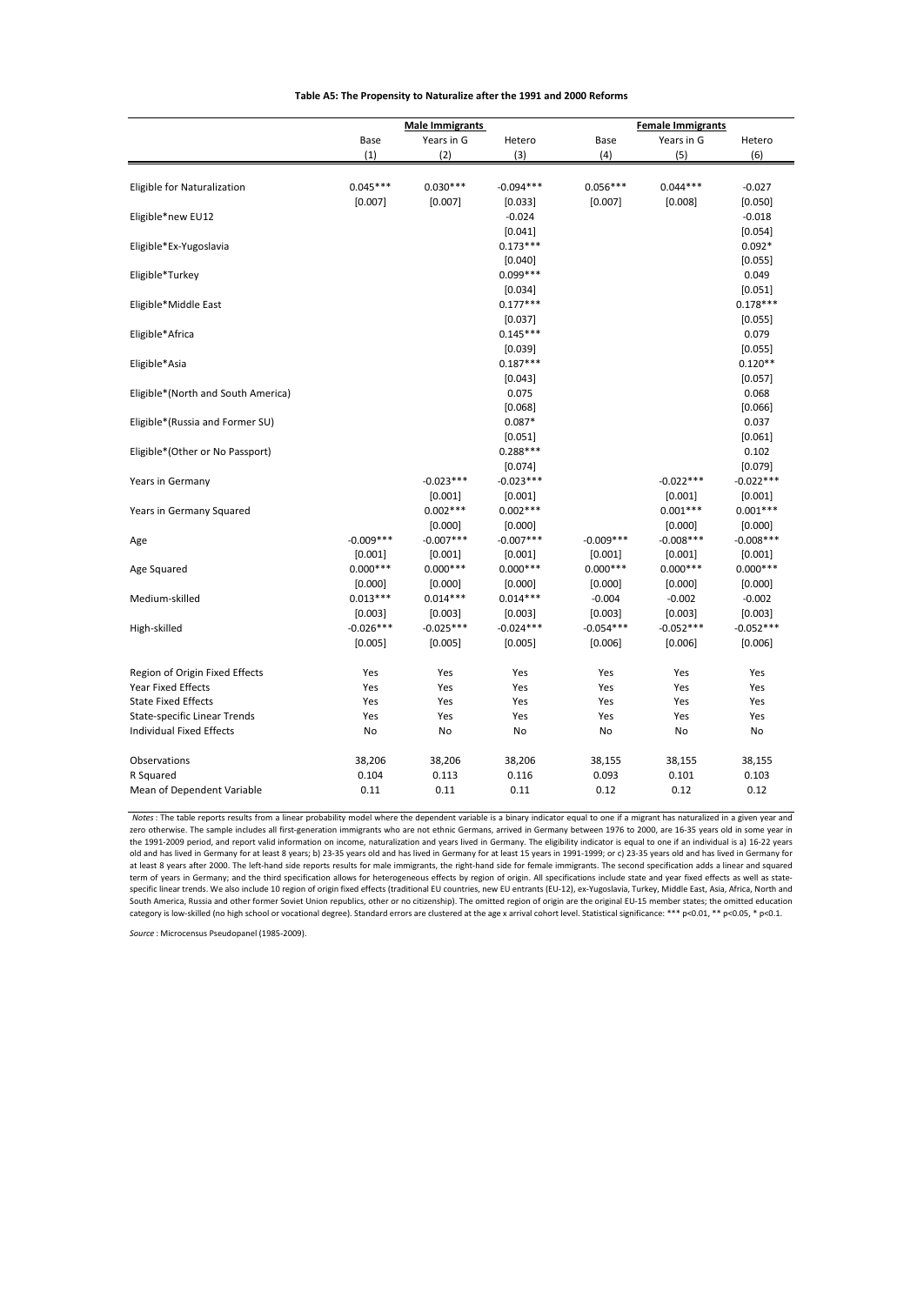|                                                  |                        | <b>Male Immigrants</b>                                |                                  |                        |                                          |                                  |                        | <b>Female Immigrants</b>                              |                             |                        |                                          |                                  |  |
|--------------------------------------------------|------------------------|-------------------------------------------------------|----------------------------------|------------------------|------------------------------------------|----------------------------------|------------------------|-------------------------------------------------------|-----------------------------|------------------------|------------------------------------------|----------------------------------|--|
|                                                  |                        | <b>Guest Worker Immigrants</b><br>(arrived 1976-1989) |                                  |                        | Recent Immigrants<br>(arrived 1990-2000) |                                  |                        | <b>Guest Worker Immigrants</b><br>(arrived 1976-1989) |                             |                        | Recent Immigrants<br>(arrived 1990-2000) |                                  |  |
|                                                  | (1)                    | (2)                                                   | (3)                              | (4)                    | (5)                                      | (6)                              | (7)                    | (8)                                                   | (9)                         | (10)                   | (11)                                     | (12)                             |  |
| Eligible for Naturalization                      | $0.019***$             | $-0.004$                                              | $-0.104***$                      | $0.075***$             | $0.035**$                                | $-0.145***$                      | $0.032***$             | 0.012                                                 | $-0.010$                    | $0.076***$             | $0.050***$                               | $-0.127**$                       |  |
| Eligible*new EU12                                | [0.007]                | [0.007]                                               | [0.039]<br>$-0.110**$            | [0.013]                | [0.014]                                  | [0.043]<br>0.027                 | [0.008]                | [0.008]                                               | [0.068]<br>$-0.114$         | [0.013]                | [0.014]                                  | [0.051]<br>0.080                 |  |
| Eligible*Ex-Yugoslavia                           |                        |                                                       | [0.043]<br>$0.087*$              |                        |                                          | [0.061]<br>$0.232***$            |                        |                                                       | [0.074]<br>0.007            |                        |                                          | [0.057]<br>$0.176***$            |  |
| Eligible*Turkey                                  |                        |                                                       | [0.048]<br>$0.096**$             |                        |                                          | [0.052]<br>$0.195***$            |                        |                                                       | [0.072]<br>0.010            |                        |                                          | [0.059]<br>$0.218***$            |  |
| Eligible*Middle East                             |                        |                                                       | [0.039]<br>$0.163***$            |                        |                                          | [0.049]<br>$0.185***$            |                        |                                                       | [0.068]<br>0.110            |                        |                                          | [0.057]<br>$0.273***$            |  |
| Eligible*Africa                                  |                        |                                                       | [0.045]<br>$0.131***$<br>[0.047] |                        |                                          | [0.049]<br>$0.165***$            |                        |                                                       | [0.073]<br>0.047<br>[0.073] |                        |                                          | [0.060]<br>$0.172***$<br>[0.065] |  |
| Eligible*Asia                                    |                        |                                                       | $0.150***$<br>[0.050]            |                        |                                          | [0.052]<br>$0.270***$<br>[0.063] |                        |                                                       | 0.067<br>[0.076]            |                        |                                          | $0.217***$<br>[0.062]            |  |
| Eligible*(North and South America)               |                        |                                                       | $-0.025$<br>[0.081]              |                        |                                          | $0.189*$<br>[0.100]              |                        |                                                       | 0.003<br>[0.102]            |                        |                                          | $0.167**$<br>[0.071]             |  |
| Eligible*(Russia and Former SU)                  |                        |                                                       | $-0.017$<br>[0.128]              |                        |                                          | $0.128**$<br>[0.058]             |                        |                                                       | 0.052<br>[0.134]            |                        |                                          | $0.129**$<br>[0.061]             |  |
| Eligible*(Other/No Citizenship)                  |                        |                                                       | $0.222**$<br>[0.089]             |                        |                                          | $0.345***$<br>[0.104]            |                        |                                                       | 0.133<br>[0.113]            |                        |                                          | 0.099<br>[0.082]                 |  |
| Years in Germany                                 |                        | $-0.019***$<br>[0.002]                                | $-0.019***$<br>[0.002]           |                        | $-0.046***$<br>[0.004]                   | $-0.046***$<br>[0.004]           |                        | $-0.018***$<br>[0.002]                                | $-0.018***$<br>[0.002]      |                        | $-0.041***$<br>[0.003]                   | $-0.041***$<br>[0.003]           |  |
| Years in Germany Squared                         |                        | $0.001***$<br>[0.000]                                 | $0.001***$<br>[0.000]            |                        | $0.005***$<br>[0.000]                    | $0.005***$<br>[0.000]            |                        | $0.001***$<br>[0.000]                                 | $0.001***$<br>[0.000]       |                        | $0.004***$<br>[0.000]                    | $0.004***$<br>[0.000]            |  |
| Age                                              | $-0.011***$<br>[0.001] | $-0.008***$<br>[0.001]                                | $-0.007***$<br>[0.001]           | $-0.005***$<br>[0.001] | $-0.007***$<br>[0.001]                   | $-0.007***$<br>[0.001]           | $-0.010***$<br>[0.001] | $-0.007***$<br>[0.001]                                | $-0.007***$<br>[0.001]      | $-0.007***$<br>[0.002] | $-0.009***$<br>[0.001]                   | $-0.009***$<br>[0.001]           |  |
| Age Squared                                      | $0.000***$<br>[0.000]  | $0.000***$<br>[0.000]                                 | $0.000***$<br>[0.000]            | $0.000***$<br>[0.000]  | $0.000***$<br>[0.000]                    | $0.000***$<br>[0.000]            | $0.000***$<br>[0.000]  | $0.000***$<br>[0.000]                                 | $0.000***$<br>[0.000]       | $0.000***$<br>[0.000]  | $0.000***$<br>[0.000]                    | $0.000***$<br>[0.000]            |  |
| Medium-skilled                                   | $0.012***$<br>[0.004]  | $0.013***$<br>[0.004]                                 | $0.013***$<br>[0.004]            | $0.018***$<br>[0.006]  | $0.022***$<br>[0.005]                    | $0.022***$<br>[0.005]            | $-0.006$<br>[0.004]    | $-0.004$<br>[0.004]                                   | $-0.004$<br>[0.004]         | $-0.000$<br>[0.006]    | 0.004<br>[0.005]                         | 0.004<br>[0.005]                 |  |
| High-skilled                                     | $-0.006$<br>[0.006]    | $-0.004$<br>[0.006]                                   | $-0.004$<br>[0.006]              | $-0.051***$<br>[0.009] | $-0.048***$<br>[0.008]                   | $-0.047***$<br>[0.008]           | $-0.029***$<br>[0.007] | $-0.025***$<br>[0.007]                                | $-0.025***$<br>[0.007]      | $-0.065***$<br>[0.009] | $-0.064***$<br>[0.008]                   | $-0.063***$<br>[0.008]           |  |
| Region of Origin Fixed Effects                   | Yes                    | Yes                                                   | Yes                              | Yes                    | Yes                                      | Yes                              | Yes                    | Yes                                                   | Yes                         | Yes                    | Yes                                      | Yes                              |  |
| Year Fixed Effects<br><b>State Fixed Effects</b> | Yes<br>Yes             | Yes                                                   | Yes                              | Yes<br>Yes             | Yes                                      | Yes                              | Yes                    | Yes<br>Yes                                            | Yes                         | Yes                    | Yes<br>Yes                               | Yes                              |  |
| State-specific Linear Trends                     | Yes                    | Yes<br>Yes                                            | Yes<br>Yes                       | Yes                    | Yes<br>Yes                               | Yes<br>Yes                       | Yes<br>Yes             | Yes                                                   | Yes<br>Yes                  | Yes<br>Yes             | Yes                                      | Yes<br>Yes                       |  |
| Observations                                     | 22,387                 | 22,387                                                | 22,387                           | 19,167                 | 19,167                                   | 19,167                           | 21,923                 | 21,923                                                | 21,923                      | 19,663                 | 19,663                                   | 19,663                           |  |
| R Squared                                        | 0.102                  | 0.110                                                 | 0.116                            | 0.110                  | 0.126                                    | 0.129                            | 0.091                  | 0.098                                                 | 0.101                       | 0.096                  | 0.108                                    | 0.110                            |  |
| Mean of Dependent Variable                       | 0.085                  | 0.085                                                 | 0.085                            | 0.144                  | 0.144                                    | 0.144                            | 0.092                  | 0.092                                                 | 0.092                       | 0.152                  | 0.152                                    | 0.152                            |  |

#### **Table A6: The Propensity to Naturalize For Different Immigration Waves**

Notes: The table reports results from a linear probability model where the dependent variable is a binary indicator equal to one if a first-generation migrant has naturalized in the period 1985-2009 and zero otherwise. The who are not ethnic Germans, are between 16 and 35 years old in some year in the 1991-2009 period, and report valid information on income, naturalization and years lived in Germany. The eligibility indicator is equal to one 16-22 years old and has lived in Germany for at least 8 years; or b) is 23-35 years old and has lived in Germany for at least 15 years in the 1991-1999 period; and c) is 23-35 years old and has lived in Germany for at leas specification reports results for older guestworkers (or their family members) who arrived in Germany between 1976 and 1989 (men in columns (1)-(3), women incolumns (7)-(9)). The second specification shows results for more arrived in Germany between 1990 and 2000 (men in columns (4)-(6) and women in columns (10)-(12)). The omitted region of origin are the traditional EU-15 member states; the omitted education category is low-skilled (no high degree). Standard errors are clustered at the age x arrival cohort level. Statistical significance: \*\*\* p<0.01, \*\* p<0.05, \* p<0.1.

*Source* : Microcensus Pseudopanel (1985-2009).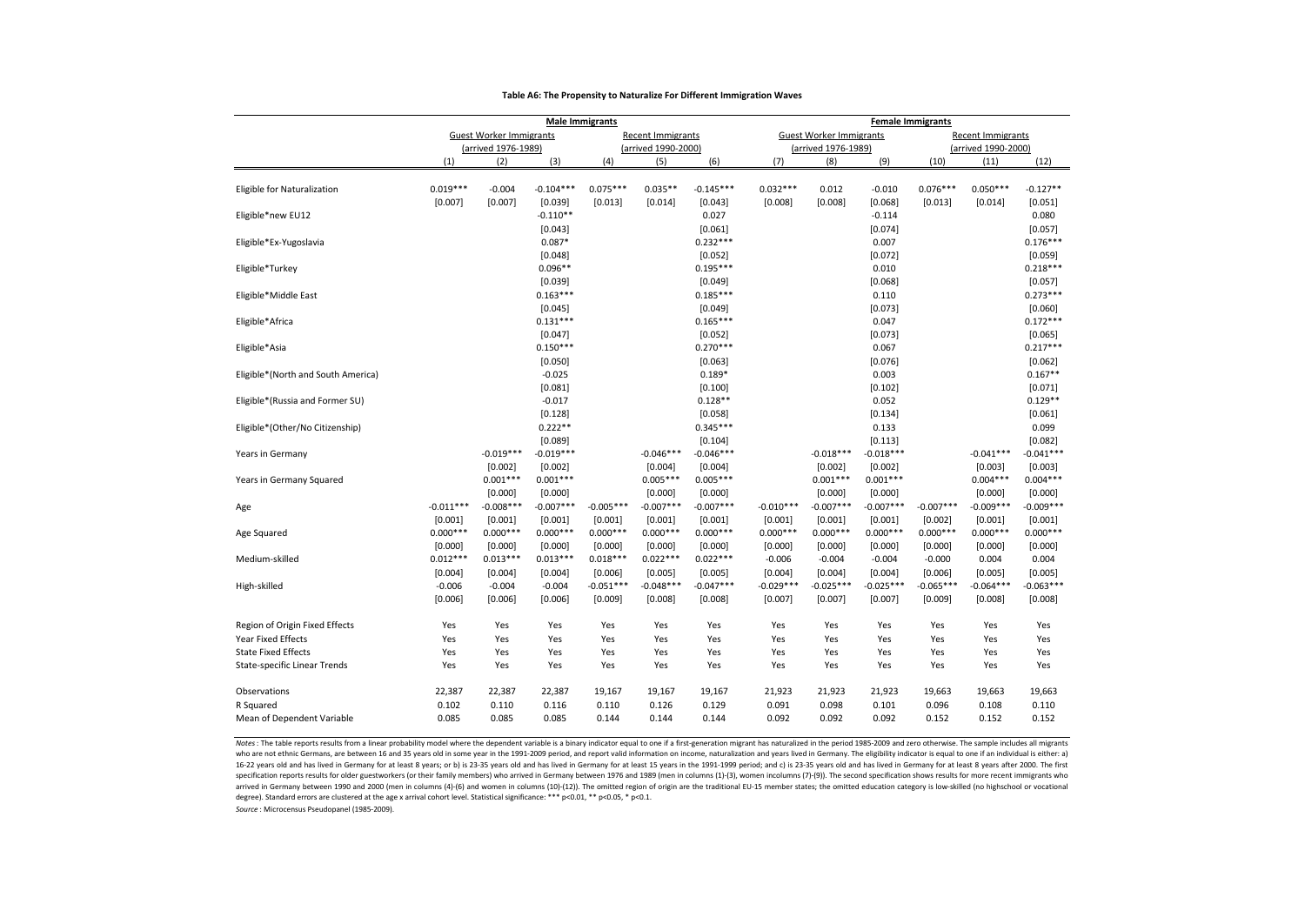|                                     | <b>Male Immigrants</b> |                     |                     |                              |                       |                              | <b>Female Immigrants</b> |                       |                              |                     |                     |                              |  |
|-------------------------------------|------------------------|---------------------|---------------------|------------------------------|-----------------------|------------------------------|--------------------------|-----------------------|------------------------------|---------------------|---------------------|------------------------------|--|
|                                     |                        | Firm Size           |                     | <b>Occupational Prestige</b> |                       | <b>Occupational Prestige</b> |                          | Firm Size             | <b>Occupational Prestige</b> |                     |                     | <b>Occupational Prestige</b> |  |
|                                     |                        |                     |                     | $($ ISEI $)$                 |                       | (SIOPS)                      |                          |                       |                              | $($ ISEI)           |                     | (SIOPS)                      |  |
|                                     |                        | OLS                 | OLS                 |                              |                       | OLS                          |                          | OLS                   |                              | OLS                 |                     | OLS                          |  |
|                                     | (1)                    | (2)                 | (3)                 | (4)                          | (5)                   | (6)                          | (7)                      | (8)                   | (9)                          | (10)                | (11)                | (12)                         |  |
| <b>Years since Naturalized</b>      | $0.093***$             | $0.081***$          | $-0.264***$         | $-0.234***$                  | $-0.175***$           | $-0.187***$                  | 0.016                    | 0.008                 | $-0.079$                     | $-0.061$            | 0.023               | $0.089**$                    |  |
|                                     | [0.014]                | [0.014]             | [0.050]             | [0.051]                      | [0.042]               | [0.043]                      | [0.013]                  | [0.014]               | [0.052]                      | [0.055]             | [0.041]             | [0.043]                      |  |
| Observations                        | 5,947                  | 5,947               | 5,332               | 5,332                        | 5,332                 | 5,332                        | 3,787                    | 3,787                 | 5,083                        | 5,083               | 5,083               | 5,083                        |  |
| R Squared                           | 0.094                  | 0.099               | 0.459               | 0.460                        | 0.359                 | 0.359                        | 0.049                    | 0.050                 | 0.392                        | 0.393               | 0.382               | 0.386                        |  |
|                                     |                        | <b>Reduced Form</b> | <b>Reduced Form</b> |                              | <b>Reduced Form</b>   |                              |                          | <b>Reduced Form</b>   |                              | <b>Reduced Form</b> |                     | <b>Reduced Form</b>          |  |
| Years since Eligible                | $0.077***$<br>[0.012]  | 0.022<br>[0.019]    | $-0.076$<br>[0.052] | $0.262***$<br>[0.074]        | $0.158***$<br>[0.047] | $0.422***$<br>[0.072]        | $0.081***$<br>[0.017]    | $0.120***$<br>[0.033] | 0.017<br>[0.065]             | 0.034<br>[0.089]    | $-0.034$<br>[0.054] | $0.389***$<br>[0.073]        |  |
|                                     |                        |                     |                     |                              |                       |                              |                          |                       |                              |                     |                     |                              |  |
| Observations                        | 5,947                  | 5,947               | 5,332               | 5,332                        | 5,332                 | 5,332                        | 3,787                    | 3,787                 | 5,083                        | 5,083               | 5,083               | 5,083                        |  |
| R Squared                           | 0.091                  | 0.093               | 0.456               | 0.459                        | 0.358                 | 0.360                        | 0.055                    | 0.056                 | 0.392                        | 0.393               | 0.382               | 0.389                        |  |
| <b>Individual Characteristics</b>   | Yes                    | Yes                 | Yes                 | Yes                          | Yes                   | Yes                          | Yes                      | Yes                   | Yes                          | Yes                 | Yes                 | Yes                          |  |
| Years in Germany                    | No                     | Yes                 | No                  | Yes                          | <b>No</b>             | Yes                          | No                       | Yes                   | No                           | Yes                 | No                  | Yes                          |  |
| Region of Origin Fixed Effects      | Yes                    | Yes                 | Yes                 | Yes                          | Yes                   | Yes                          | Yes                      | Yes                   | Yes                          | Yes                 | Yes                 | Yes                          |  |
| <b>Year Fixed Effects</b>           | Yes                    | Yes                 | Yes                 | Yes                          | Yes                   | Yes                          | Yes                      | Yes                   | Yes                          | Yes                 | Yes                 | Yes                          |  |
| <b>State Fixed Effects</b>          | Yes                    | Yes                 | Yes                 | Yes                          | Yes                   | Yes                          | Yes                      | Yes                   | Yes                          | Yes                 | Yes                 | Yes                          |  |
| <b>State-specific Linear Trends</b> | Yes                    | Yes                 | Yes                 | Yes                          | Yes                   | Yes                          | Yes                      | Yes                   | Yes                          | Yes                 | Yes                 | Yes                          |  |
| Mean of Dependent Variable          | 7.08                   | 7.08                | 34.53               | 34.53                        | 36.65                 | 36.65                        | 6.50                     | 6.50                  | 37.76                        | 37.76               | 36.46               | 36.46                        |  |

#### **Table A7: Citizenship, Firm Size and Occupational Prestige**

Notes: The table reports OLS (top panel) and reduced-form estimates (bottom panel) of the returns to citizenship for male and female immigrants in Germany. The dependent variable in columns (1), (2), (7) and (8) is firm si with no employees or working in a firm with less than 5 employees) to 10 (working in a firm with 2000 employees or more). The dependent variable in columns (3), (4), (9) and (10) is the ISEI occupational prestige score ran 90 for judges. The dependent variable in columns (5), (6), (11) and (12) is the SIOPS occupational prestige score ranging from 12 for shoeshiners to 76 for physicians. The sample includes all immigrants who arrived in Germ were between 16-35 years old in some year in the 1991-2009 period. We exclude all ethnic Germans, i.e. immigrants with German ancestry who had faster access to German citizenship than regular immigrants. Years since natura years since an immigrant reports naturalization. All specifications include the same individual characteristics as earlier tables (age, education), current year and state of current residence fixed effects as well as state region of origin fixed effects (traditional EU countries, new EU entrants (EU-12), ex-Yugoslavia, Turkey, Middle East, Asia, Africa, North and South America, Russia and other former Soviet Union republics, other or no citi (columns (2), (4), (6) and (8)) includes a linear and squared term of years spent in Germany. Standard errors are clustered at the age x arrival cohort level. Statistical significance: \*\*\* p<0.01, \*\* p<0.05, \* p<0.1.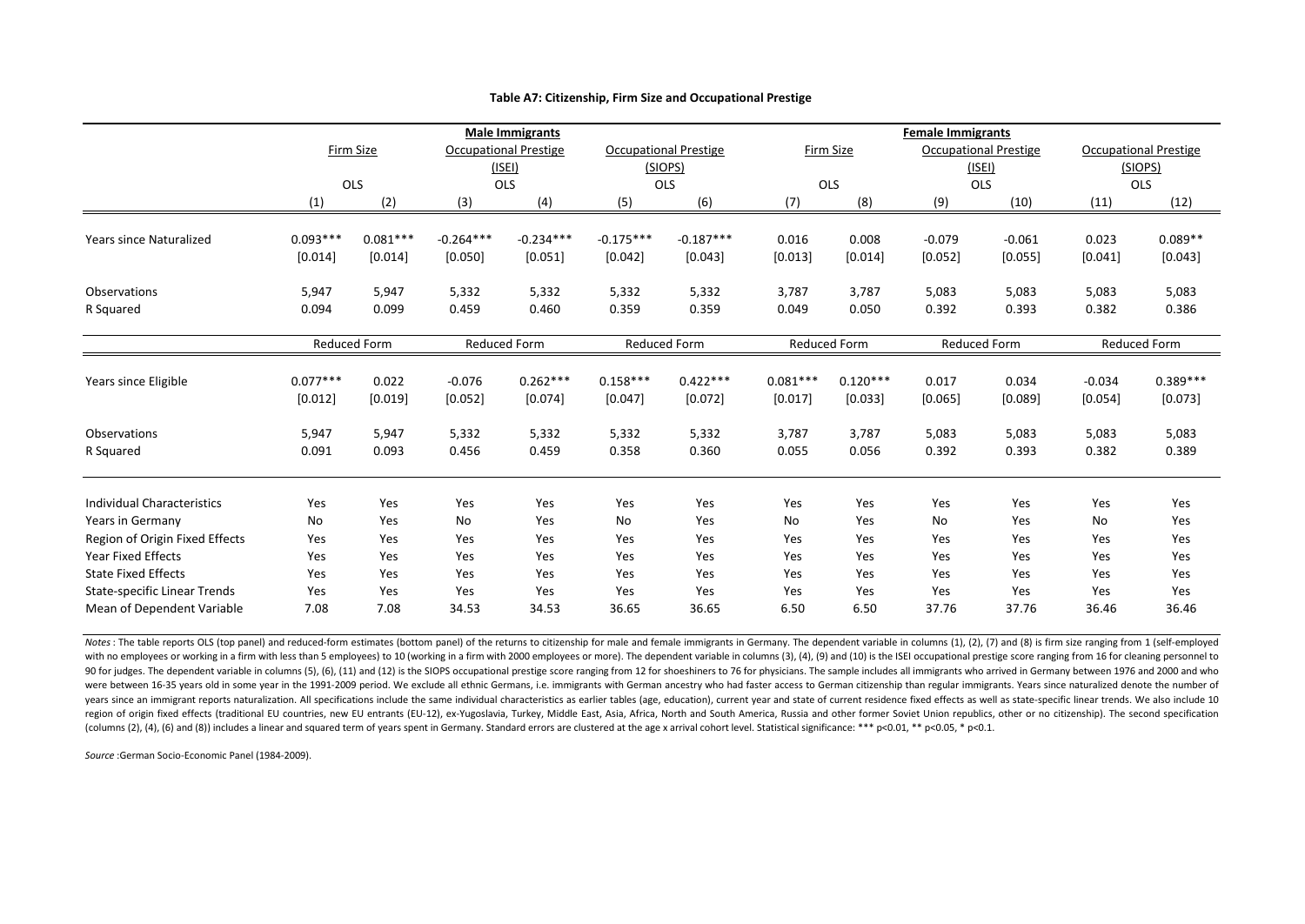|                           | Men       | Women     |
|---------------------------|-----------|-----------|
|                           | (1)       | (2)       |
|                           |           |           |
| Employment                | 0.191     | 0.052     |
|                           | [0.314]   | [0.098]   |
| <b>Working Fulltime</b>   | $-0.008$  | $-0.094*$ |
|                           | [0.009]   | [0.053]   |
| <b>Overtime Hours</b>     | 0.451     | $-0.051$  |
|                           | [0.429]   | [0.397]   |
| Annual Hours Worked       | 46.931    | $-80.961$ |
|                           | [96.278]  | [88.514]  |
| Log Monthly Wages         | 0.005     | $-0.005$  |
|                           | [0.046]   | [0.095]   |
| Job in Service Sector     | $0.093*$  | $-0.019$  |
|                           | [0.056]   | [0.060]   |
| Job in Manufacturing      | $-0.112*$ | $-0.021$  |
|                           | [0.058]   | [0.060]   |
| <b>Years of Education</b> | 0.119     | $-0.249$  |
|                           | [0.198]   | [0.141]   |
| <b>Education Abroad</b>   | 0.038     | 0.012     |
|                           | [0.027]   | [0.034]   |
| Speak Mother Tongue       | $-0.026$  | $-0.044$  |
|                           | [0.055]   | [0.062]   |
| Write Mother Tongue       | 0.023     | $-0.113$  |
|                           | [0.061]   | [0.083]   |
| Married                   | 0.002     | $-0.002$  |
|                           | [0.018]   | [0.021]   |
| <b>Household Size</b>     | $-0.094$  | $-0.369*$ |
|                           | [0.181]   | [0.202]   |
| Household Income          | 129.521   | 10.347    |
|                           | [90.910]  | [94.228]  |

**Table A8: Eligibility and Pre-Policy Immigrant Characteristics (1984-1989)**

*Notes*: The table reports estimates from a regression of the dependent variables (shown in the first column) on an indicator equal to one if an immigrant is eligible shortly after the 1991 reform (in 1991- 1995); the indicator is zero for immigrants who got eligible somewhat later (1996-1999). The data are restricted to the pre-reform period (1984-1989). The sample contains first-generation immigrants who arrive in Germany between 1976 and 2000 and are 16-35 years old in the post-reform period (1991- 2009). We exclude all ethnic Germans, i.e. immigrants with German ancestry who had faster access to German citizenship than regular immigrants. All regressions control for age, age squared, years in Germany, a linear and squared term of years spent in Germany, year and state fixed effects as well as state-specific linear trends. We also include 10 region of origin fixed effects (traditional EU countries, new EU entrants (EU-12), ex-Yugoslavia, Turkey, Middle East, Asia, Africa, North and South America, Russia and other former Soviet Union republics, other or no citizenship). Standard errors are clustered at the age x arrival cohort level. Statistical significance: \*\*\* p<0.01, \*\* p<0.05, \* p<0.1.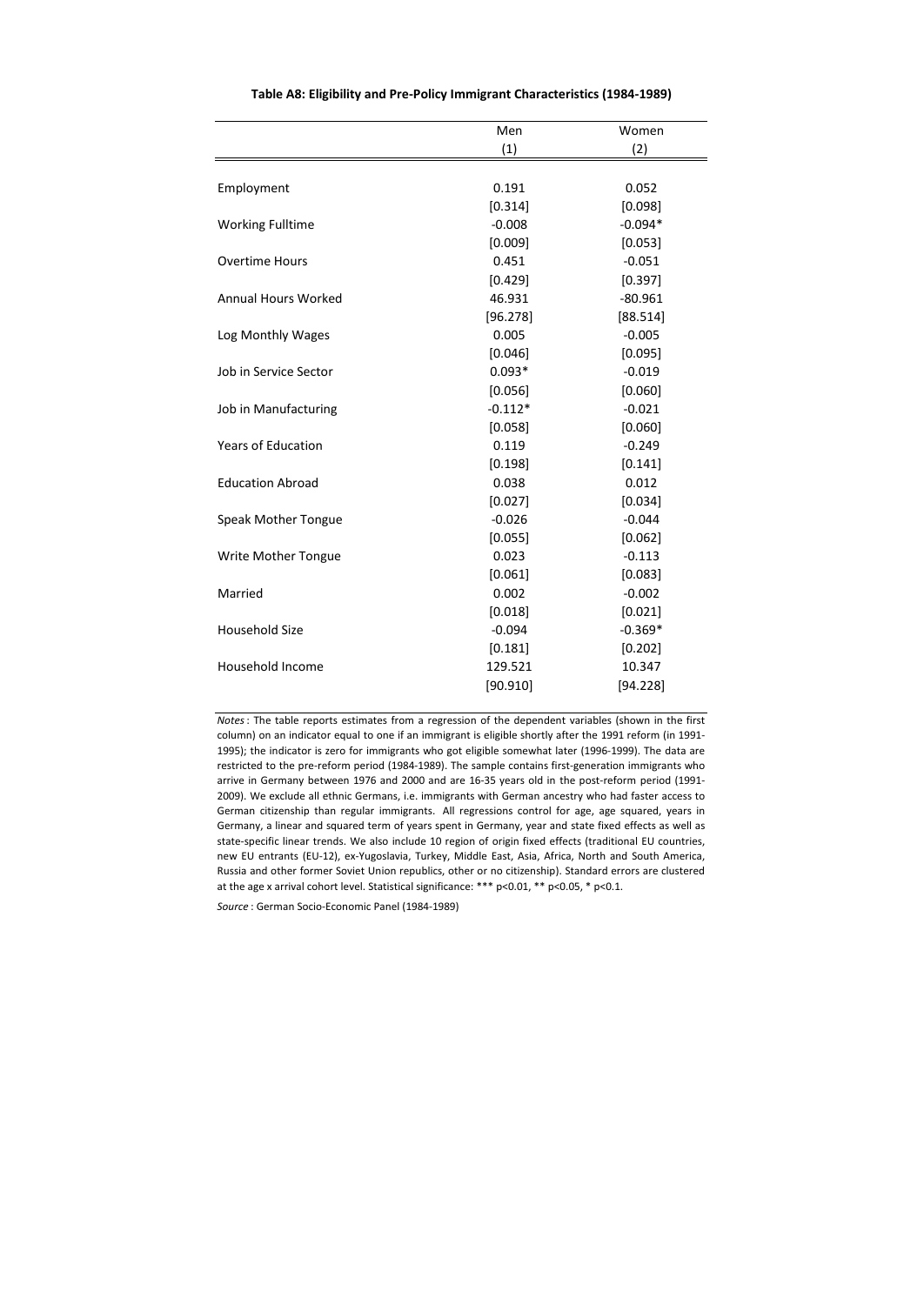#### **Table A9: Placebo Reforms**

|                           |               | <b>Male Immigrants</b> | <b>Female Immigrants</b> |             |  |  |
|---------------------------|---------------|------------------------|--------------------------|-------------|--|--|
|                           | Labor Force   | Log Monthly            | Labor Force              | Log Monthly |  |  |
|                           | Participation | Earnings               | Participation            | Earnings    |  |  |
|                           |               |                        |                          |             |  |  |
| Placebo Reform t-2 (1989) | $-0.003$      | 0.042                  | 0.037                    | 0.021       |  |  |
|                           | [0.014]       | [0.027]                | [0.029]                  | [0.052]     |  |  |
|                           |               |                        |                          |             |  |  |
| Placebo Reform t-3 (1988) | 0.017         | 0.034                  | $-0.015$                 | 0.022       |  |  |
|                           | [0.015]       | [0.029]                | [0.026]                  | [0.051]     |  |  |
|                           |               |                        |                          |             |  |  |
| Placebo Reform t-4 (1987) | 0.013         | 0.042                  | 0.016                    | 0.012       |  |  |
|                           | [0.015]       | [0.034]                | [0.027]                  | [0.052]     |  |  |
|                           |               |                        |                          |             |  |  |
| Placebo Reform t-5 (1986) | $0.033**$     | 0.052                  | 0.030                    | 0.016       |  |  |
|                           | [0.016]       | $[0.035]$              | [0.029]                  | [0.060]     |  |  |
|                           |               |                        |                          |             |  |  |
| Placebo Reform t-6 (1985) | $0.059***$    | 0.045                  | 0.044                    | $-0.063$    |  |  |
|                           | [0.018]       | [0.042]                | [0.033]                  | [0.064]     |  |  |

*Notes*: The table reports coefficients from a separate regression of the dependent variable shown in the top row on the placebo reform indicator and the control variables used in previous tables. Placebo reform t-2 calculates eligibility using the residency requirement rules as in the actual reforms but assumes that the reform was implemented in 1989 instead. The sample is restricted to years before 2000 to avoid overlap of the post-1991 reform period with the pre-2000 reform period. All specifications include age, age squared, years in Germany, years in Germany squared, education, year and state dummies as well as state-specific trends. We also include region of origin fixed effects (traditional EU countries, new EU entrants (EU-12), ex-Yugoslavia, Turkey, Middle East, Asia, Africa, North and South America, Russia and other former Soviet Union republics, other or no citizenship). Standard errors are clustered at the age x arrival cohort level. Statistical significance: \*\*\* p<0.01, \*\* p<0.05, \* p<0.1.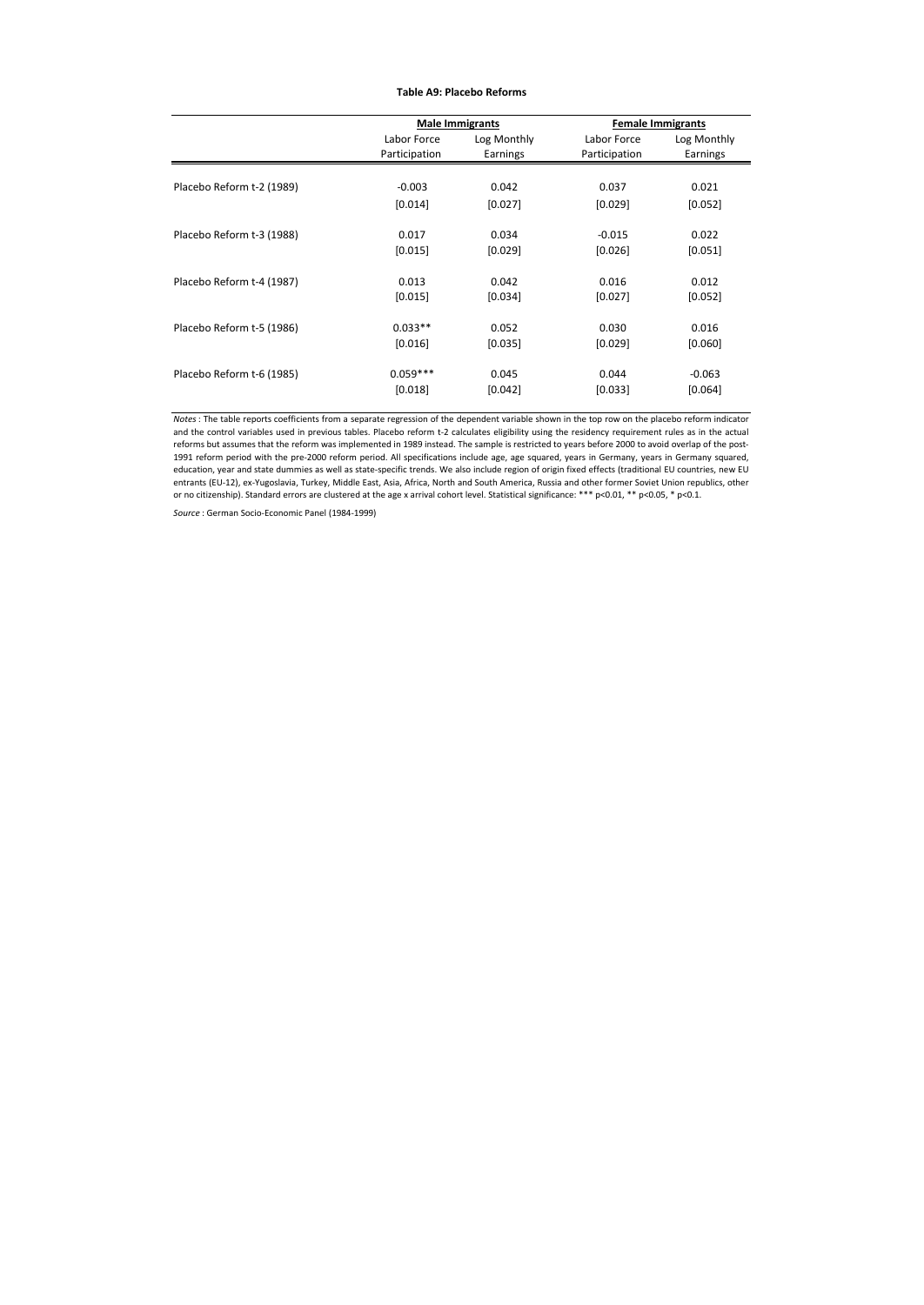|                                     |                     |            | <b>Male Immigrants</b> |                 | <b>Female Immigrants</b> |                     |                 |                      |  |
|-------------------------------------|---------------------|------------|------------------------|-----------------|--------------------------|---------------------|-----------------|----------------------|--|
|                                     | Employment          |            | Log Monthly Earnings   |                 | Employment               |                     |                 | Log Monthly Earnings |  |
|                                     |                     | <b>OLS</b> |                        | <b>OLS</b>      |                          | <b>OLS</b>          | OLS             |                      |  |
|                                     | (1)                 | (2)        | (3)                    | (4)             | (5)                      | (6)                 | (7)             | (8)                  |  |
|                                     |                     |            |                        |                 |                          |                     |                 |                      |  |
| <b>Actually Naturalized</b>         | $-0.000$            | $-0.000$   | 0.024                  | 0.021           | $0.042*$                 | 0.032               | 0.045           | 0.022                |  |
|                                     | [0.018]             | [0.018]    | [0.028]                | [0.027]         | [0.024]                  | [0.024]             | [0.059]         | [0.058]              |  |
| <b>Years since Naturalized</b>      | $0.006***$          | $0.003*$   | 0.005                  | 0.001           | $0.007***$               | 0.003               | $0.016***$      | $0.009**$            |  |
|                                     | [0.002]             | [0.002]    | [0.003]                | [0.003]         | [0.002]                  | [0.002]             | [0.004]         | [0.004]              |  |
| Observations                        | 7,810               | 7,810      | 6,178                  | 6,178           | 8,462                    | 8,462               | 4,019           | 4,019                |  |
| R Squared                           | 0.121               | 0.129      | 0.458                  | 0.469           | 0.118                    | 0.138               | 0.169           | 0.187                |  |
|                                     |                     | Employment |                        | Personal Income |                          | Employment          | Personal Income |                      |  |
|                                     | <b>Reduced Form</b> |            | <b>Reduced Form</b>    |                 |                          | <b>Reduced Form</b> |                 | Reduced Form         |  |
| Eligible for Naturalization         | $0.052***$          | 0.008      | $0.058***$             | 0.014           | $0.117***$               | $-0.002$            | $0.113***$      | 0.026                |  |
|                                     | [0.015]             | [0.022]    | [0.020]                | [0.045]         | [0.017]                  | [0.021]             | [0.039]         | [0.025]              |  |
| Years since Eligible                | $0.008***$          | $-0.005$   | $0.020***$             | $-0.003$        | $0.009***$               | $0.008***$          | $0.027***$      | $0.013***$           |  |
|                                     | [0.002]             | [0.003]    | [0.003]                | [0.007]         | [0.002]                  | [0.003]             | [0.005]         | [0.003]              |  |
| Observations                        | 7,810               | 7,810      | 6,178                  | 6,178           | 8,462                    | 8,462               | 4,019           | 4,019                |  |
| R Squared                           | 0.127               | 0.129      | 0.469                  | 0.470           | 0.126                    | 0.137               | 0.176           | 0.185                |  |
|                                     |                     |            |                        |                 |                          |                     |                 |                      |  |
| <b>Individual Characteristics</b>   | Yes                 | Yes        | Yes                    | Yes             | Yes                      | Yes                 | Yes             | Yes                  |  |
| Years in Germany                    | No                  | Yes        | No                     | Yes             | No                       | Yes                 | No              | Yes                  |  |
| Region of Origin Fixed Effects      | Yes                 | Yes        | Yes                    | Yes             | Yes                      | Yes                 | Yes             | Yes                  |  |
| <b>Year Fixed Effects</b>           | Yes                 | Yes        | Yes                    | Yes             | Yes                      | Yes                 | Yes             | Yes                  |  |
| <b>State Fixed Effects</b>          | Yes                 | Yes        | Yes                    | Yes             | Yes                      | Yes                 | Yes             | Yes                  |  |
| <b>State-specific Linear Trends</b> | Yes                 | Yes        | Yes                    | Yes             | Yes                      | Yes                 | Yes             | Yes                  |  |

#### **Table A10: Additional Estimates of the Labor Market Returns to Naturalization**

*Notes*: The table reports OLS (top panel) and reduced-form estimates (bottom panel) of the returns to citizenship. The dependent variables are whether a person is employed (columns (1)- (2) and (5)-(6)) and the log monthly personal income (columns (3)-(4) and (7)-(8)). To test for the presence of level and slope effects, the specifications includes both an indicator for actual naturalization and years since naturalization (in the top panel); or an indicator for eligibility and the number of years of eligibility (in the bottom panel). The sample includes all immigrants who arrived in Germany between 1976 and 2000 who were between 16- 35 years old in some year in the 1991-2009 period. We exclude all ethnic Germans, i.e. immigrants with German ancestry who had faster access to German citizenship than regular immigrants. All specifications include the same individual characteristics as earlier tables (age, education), current year and state of current residence fixed effects as well as state-specific linear trends. We also include 10 region of origin fixed effects (traditional EU countries, new EU entrants (EU-12), ex-Yugoslavia, Turkey, Middle East, Asia, Africa, North and South America, Russia and other former Soviet Union republics, other or no citizenship). The second specification (columns (2), (4), (6) and (8)) includes a linear and squared term in the years since arrival in Germany. Standard errors are clustered at the age x arrival cohort level. Statistical significance: \*\*\* p<0.01, \*\* p<0.05, \* p<0.1.